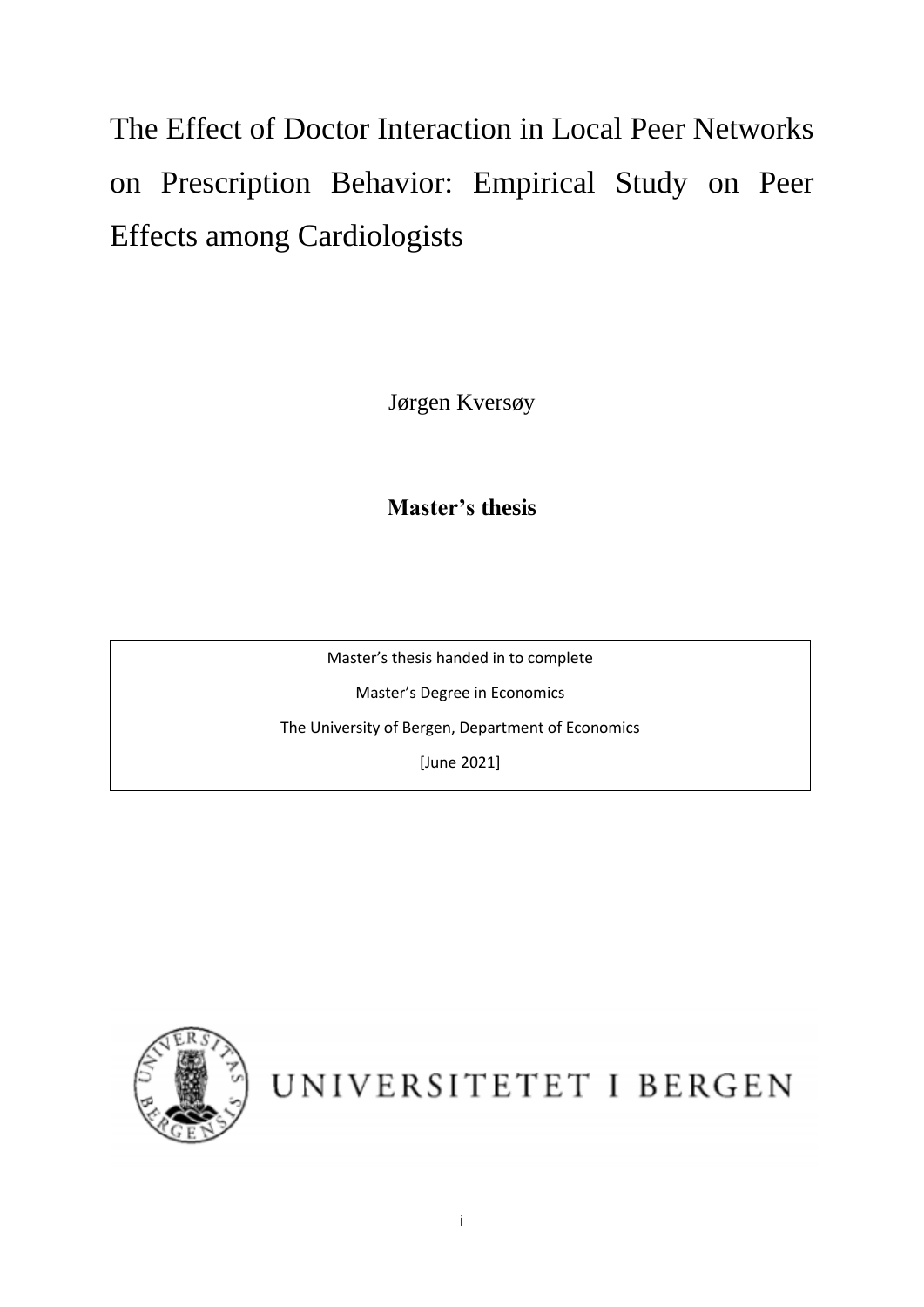## Acknowledgements

The last year of studies has been complicated and strange due to difficulties arising from COVID-19 and have affected all aspects of being a student. Given the need to stay at home as much as possible, I want to credit both my thesis supervisors for outstanding expertise and adaptability in these difficult times.

Firstly, I want to thank my co-supervisor Arild Aakvik for his expertise when deciding on the thesis-subject, and with his advice when deciding on a direction to follow within healtheconomics.

I want to primarily thank my main supervisor, Rita Ginja, for her expertise in the world of research, her helpful comments on countless drafts, and guidance in methodology and models. I cannot express how much her support and guidance have motivated me and sparked an interest for the field of local networks. I am grateful for the time and effort she has offered to my project.

In addition, I want to thank my friends for supporting me in these difficult times, even when meeting in person was difficult.

Finally, I want to thank my family who has continuously supported me through five years of studies, both in hardships and triumphs.

*Supervisor*: *Co-supervisor*:

Rita Ginja Arild Aakvik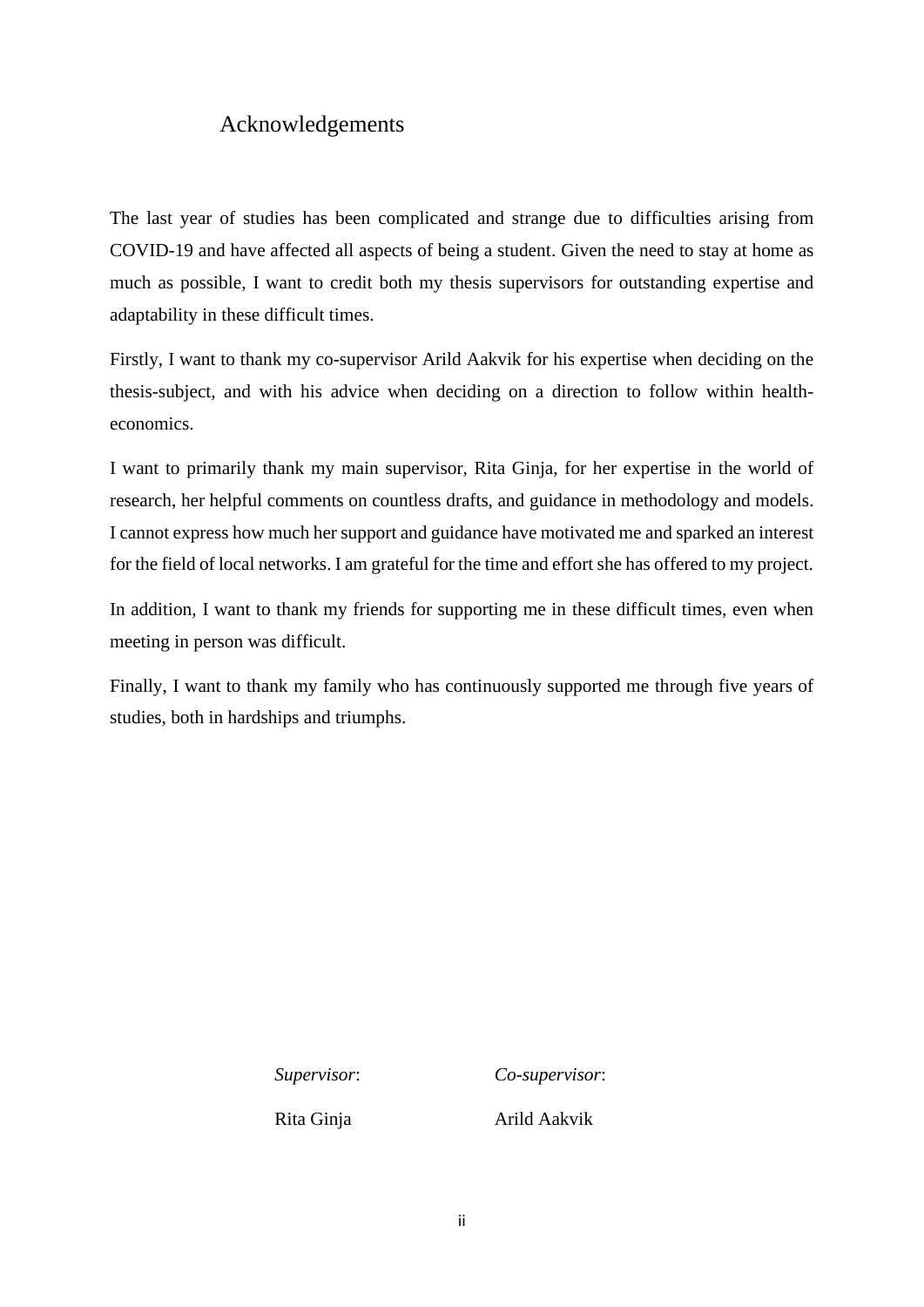### Abstract

The purpose of this thesis is to understand how doctors are affected by local network effects. By using a fixed effects model for panel data, I identify prescribing migrant cardiologists' and estimate spillovers from their interactions with new local peer networks. I use rich data provided by CMS on Medicare Part D Drug Coverage in the U.S. to identify and estimate these spillovers in the time-period 2013 to 2018.

From the migrant cardiologists' interactions with new peers, I find a statistically significant increase in per capita cost for cardiologists who are affected by peer effects. The results can likely not be interpreted as causal due to some data and model limitations, but the increase in per capita cost, which shows the change in prescription behavior, is likely affected by peer effects.

I have used a substitution-sample from Medicare Fee-For-Service Medical Insurance with specification-changes to the main model to assess their validity. The robustness analysis provides slightly lower, but related results, which leads me to support my main results. Prescribing behavior is therefore, likely increasing, with uncertainty about the true magnitude of the spillovers.

*The analysis was performed using the statistical software STATA/SE 16.0.*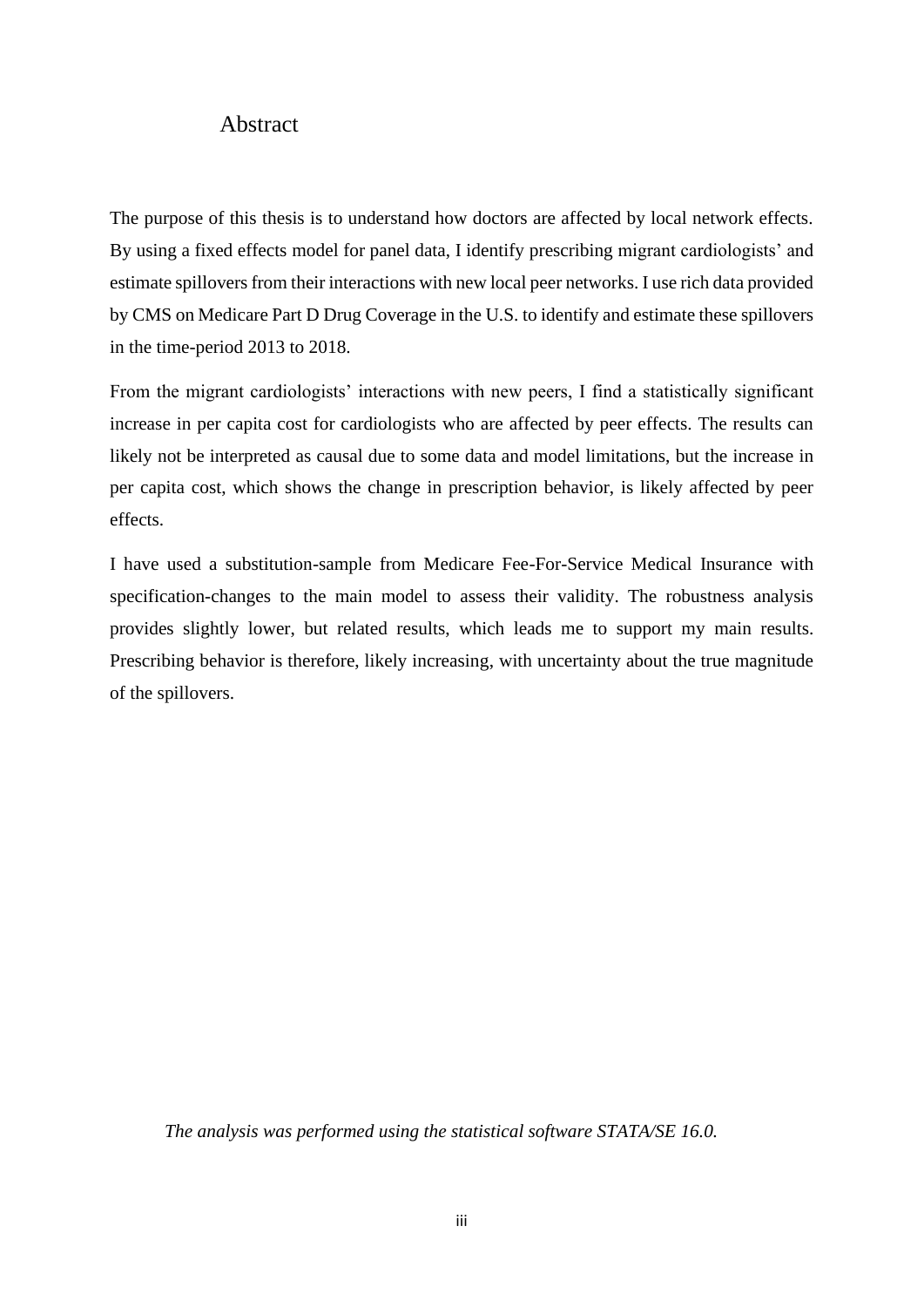# Contents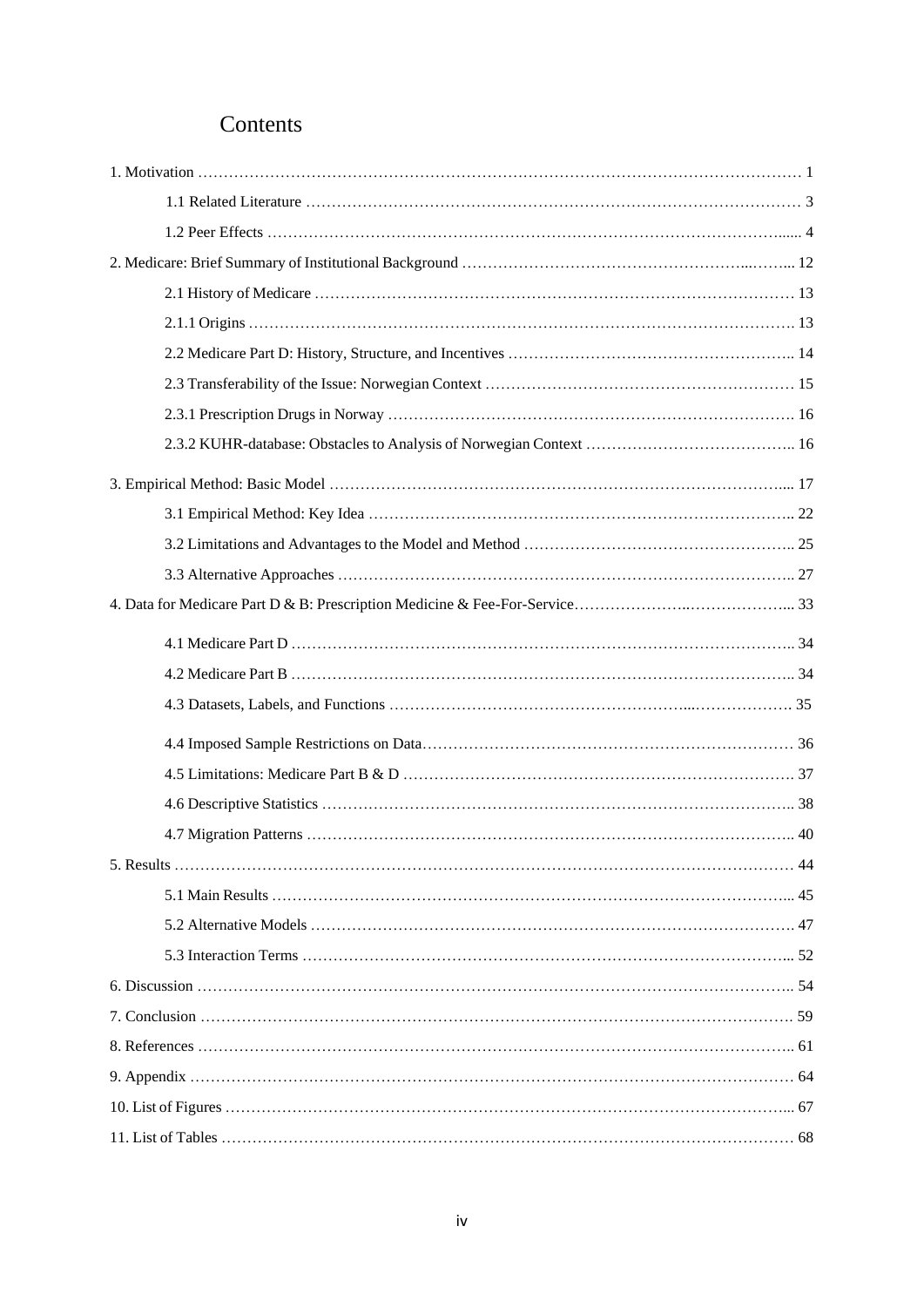### 1 Motivation

Peers at work matter in differing ways. Anyone with work experience knows the importance of co-workers and their lasting effects, through social and work-related ties. Getting along with ones' coworkers can go a long way, setting the "bar" lower when asking for help, asking for advice, or discussing problems that may have differing solutions. Coworkers and their effects on their peers are highly important in the current business environment. Interdependent tasks make coordination and exchanging of information between coworkers highly important when analyzing a workers' output as well as growth (Kim & Yun, 2015, p. 575). A workers' experience or productivity when performing tasks may improve passively by working with their coworkers and sharing information, which could improve a focal workers' performance (Kim & Yun, 2015, p. 576). These effects can grow significantly when workers are introduced to coworkers with a higher productivity than themselves, as Mas & Moretti (2009, p. 143) find in their study of network effects among cashiers at supermarkets.

These network effects may exist regardless of occupation, based on the assumption that one has coworkers, and may differ based on the tasks the workers perform. In occupations where productivity is not necessarily the most important factor in a workers' output, network effects may affect a worker differently based on the output that is expected. One such occupation is medicine. A doctors' main tasks when performing their work is; (i) finding the reason for a patients' ailment, (ii) choosing the right treatment for an ailment and (iii) following up on each patient. As network effects among peers at work increase knowledge-sharing between coworkers, this is likely applicable to a physicians' practice, identification of illness, choice of treatment and therefore, follow-ups. This may have a positive (or negative) effect on costs and life expectancy related to the treatment physicians give beneficiaries. As different medicine can dramatically change the costs and life-improving benefits of a treatment, it can be important to identify the variation in prescribing behavior among physicians.

In this master thesis I analyze the effects of local network effects among peers on prescription behavior among cardiologists in the U.S. that take part in the Medicare Part D prescription medicine program from 2013 to 2018. I will estimate these local network effects by analyzing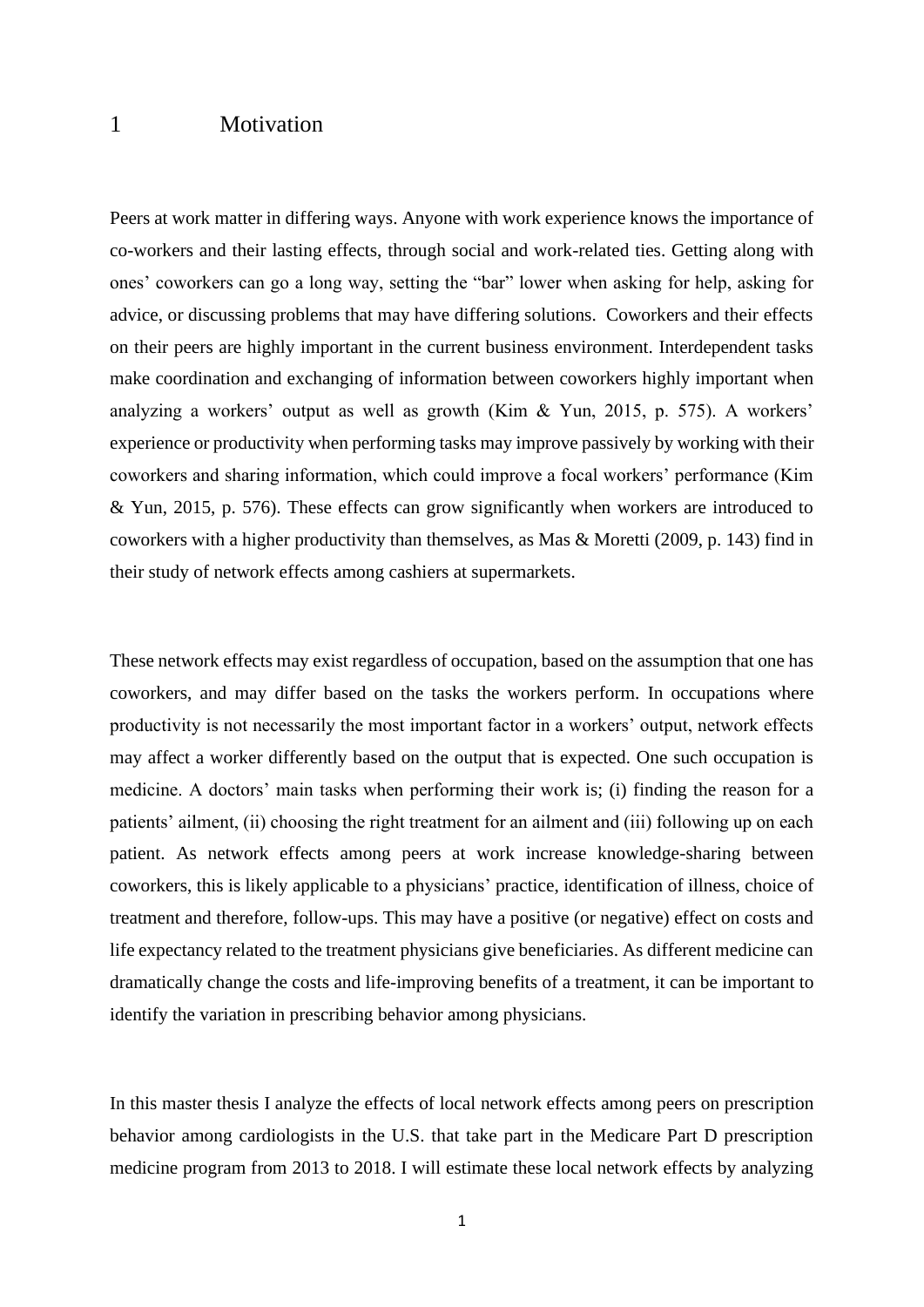migrant cardiologists and their interactions with new colleagues in the city they move to. To perform my analysis, I make a well-defined sample from the Medicare Part D datasets and will only focus on cardiologists. Limiting the sample is important as different specialties likely react differently to interactions among their peers and including vastly different types of doctors may impede the analysis and skew the results. Even with the limited sample, the analysis will be performed with around 21 000 cardiologists each year, as the datasets consist of data from the entirety of the U.S. This is a satisfactory number of cardiologists to assure that interactions among cardiologists that migrate are not too few and being able to estimate city fixed effects and yearly fixed effects among non-migrant cardiologists. After identifying migrating cardiologists, I will use these migrants to identify spillovers among peers, with the purpose of analyzing per capita cost related to prescribing. The per capita cost will then be used to analyze prescribing behavior, as per capita cost is directly linked with how many drugs a cardiologist prescribes while also considering what type of drug that is being prescribed, through the costs of drugs. So, to summarize the purpose for this thesis, I ask the question:

#### *How does doctors react to local network effects?*

The remainder of my thesis will be structured in the following way: In section 1, I look at related literature on peer effects both outside and within the field of medicine. In section 2, I provide a brief historical summary on Medicare and Medicare Part D before briefly considering the transferability of the issue to the Norwegian context. In section 3, I will explain the choice of method and model for my analysis, then I formalize them. In section 4, I present the data I use and provide descriptive statistics on the samples I use. In section 5, I present the main results, alternative estimates and other complementary results that are used as a robustness analysis for the main estimates. In section 6, I discuss the implications of the results, choice of models, robustness analysis and data-limitations. Finally, I conclude my findings in section 7.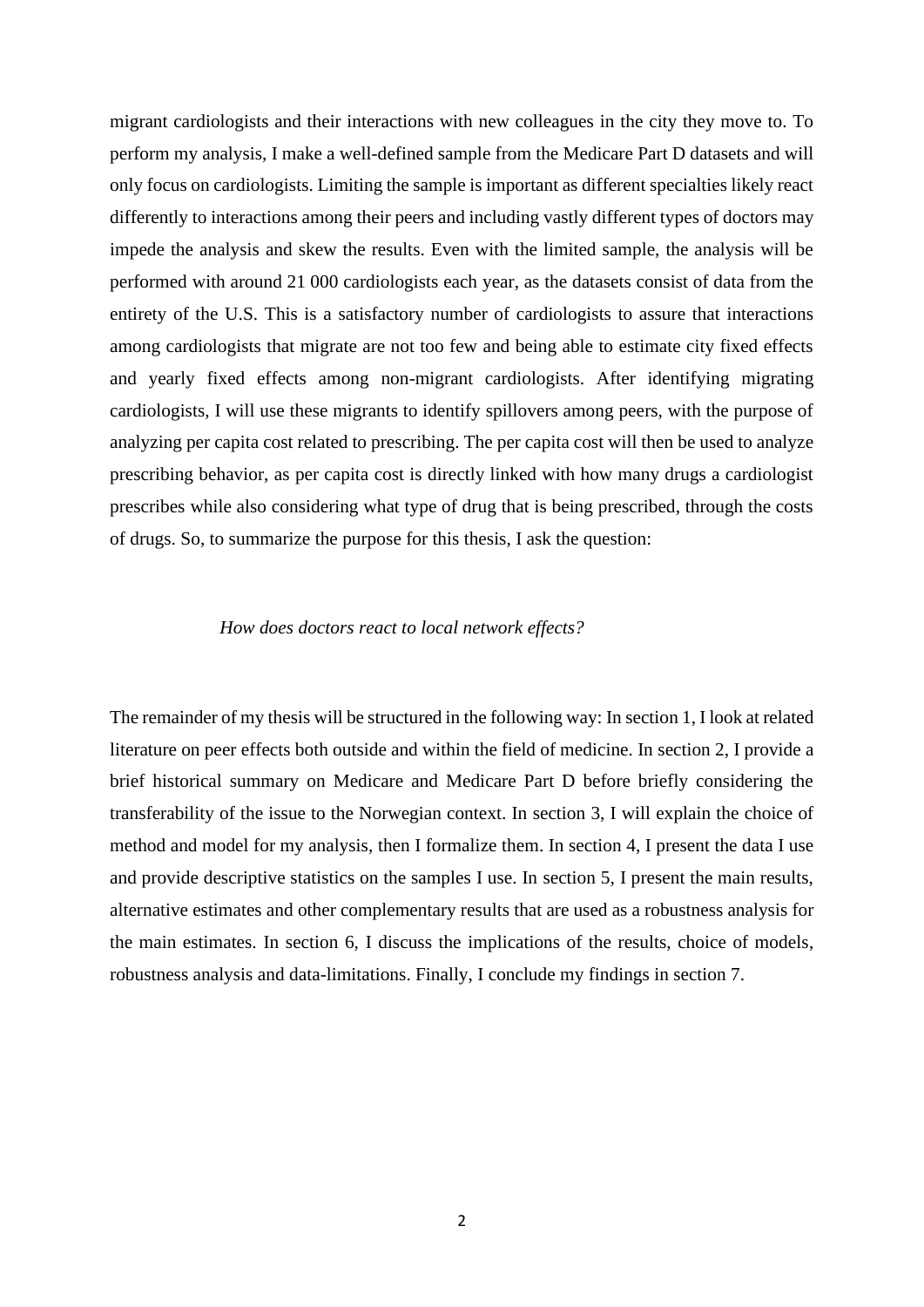### 1.1 Related Literature

There is little research on the link between local networks and prescription medicine, and especially the association between them. Literature on the field of local network effects peers is, for the most part, focused on peer effects among co-workers in fields outside of medicine, or by local network effects through drug-company advertisement and "star-physicians". A small number of articles have been written on the contagion of new technology within medicine, where the contagion of new prescription drugs and the influence from local networks on said adoption has been analyzed. Molitor (2018) analyzed the link between practice variation and practice styles among cardiologists, by exploiting migrating cardiologists to identify local network effects among cardiologists and highlight variation in practice styles among similar cardiologists with similar patients. Molitor utilizes a difference-in-differences event study with longitudinal-data to observe cardiologists before and after a move. A different approach to locate peer effects among local peers could be a fixed effects-model that utilize fixed effects among workers to identify spillovers in workers of interest, like Mas & Moretti (2009) did in their analysis of peer effects among cashiers in a supermarket.

Practice variation can become a topic of interest in countries all over the world based solely on the scale of public health care expenditure of GDP. In the U.S., Duggan & Morton (2008) suggested the share of health expenditure would account for 20 percent in 2016 and 35 percent by 2035 (Duggan & Morton, 2008, p. 2). Figure 1.1 shows that the realized health expenditure by 2016 was 17 percent, which is 3 percent short of the estimated expenditure, but health expenditure has been steadily rising in the last two decades in the U.S. In the world, the rise in expenditure have been increasing steadily, but at a lower level compared to the U.S., and in 2016 health expenditure was 9.947 percent of GDP in the world. With increasing expenditure on health, the rise of public health systems also takes a toll, as increasing use of public health care is naturally followed by higher expenditure by the government. It is in this context physician practice variation will be a topic of interest for the countries in the world, especially European countries with a sizable public health system. For the purpose of this analysis two types of physician variation is regarded as applicable; the variation in prescribing behavior among cardiologists and variation in services provided to beneficiaries through fee-for-service by cardiologists.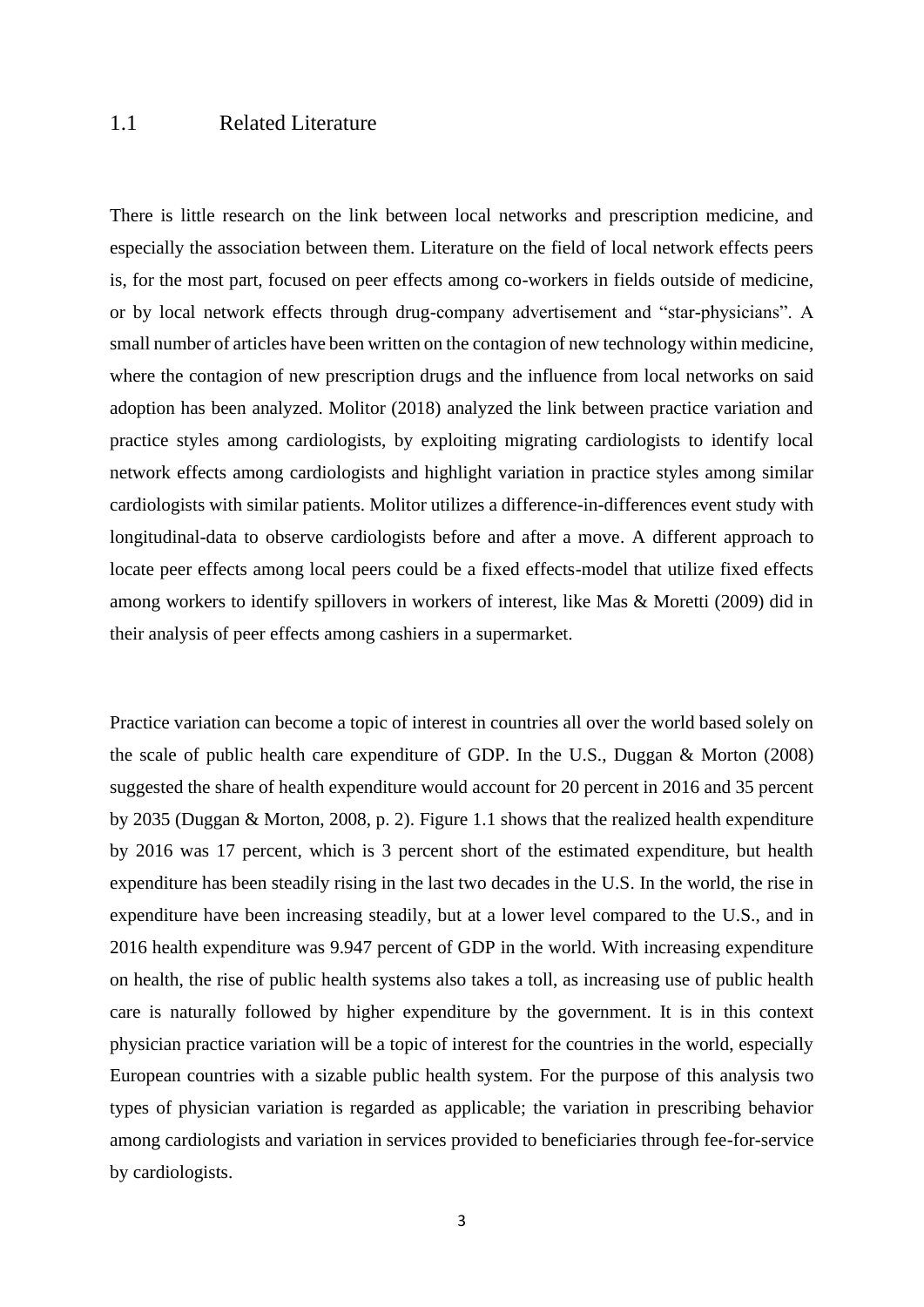

*Figure 1.1: Health Expenditure by GDP, U.S. & World. Extracted from the World Bank. The World Bank provides graphs based on data from the World Health Organization Global Health database. Website with the interactive graph in Figure 1.1: [https://data.worldbank.org/indicator/SH.XPD.CHEX.GD.ZS?end=2018&locations=US-1W&start=2000&view=chart.](https://data.worldbank.org/indicator/SH.XPD.CHEX.GD.ZS?end=2018&locations=US-1W&start=2000&view=chart)*

### 1.2 Peer Effects

Economic literature has focused more intensely on peers at work and spillovers among coworkers the past two decades by analyzing whether co-workers affect each other, how they affect each other and what the results of peer effects are. Mas & Moretti (2009) performed such an analysis. They investigated how and why a workers' productivity varies not only with their own characteristics but also the productivity and characteristics of their coworkers (Mas & Moretti, 2009, p. 113). They find strong evidence of positive spillovers among peers, when a worker with high productivity is introduced to a work-shift, suggesting that positive spillovers may dominate free-riding effects that may arise among co-workers working on a joint project (Mas & Moretti, 2009, p. 114). They investigate positive spillovers and the environments they need to have an effect by looking into factors as possible explanations: social pressure and prosocial behavior. With these possible explanations in mind, they add controls to their analysis, by looking at frequency of interaction among the higher productivity worker and less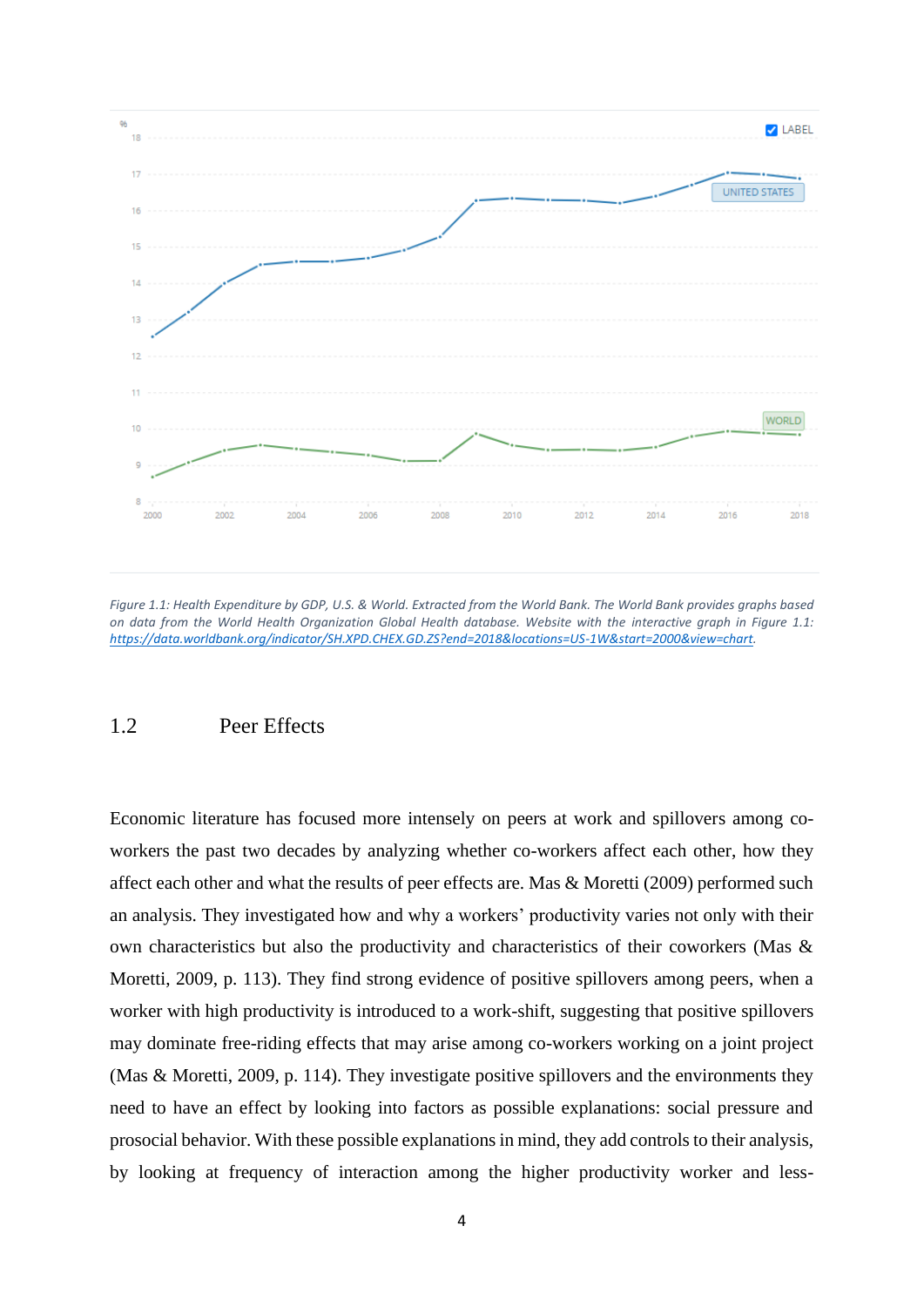productive workers in a shift, and at the same time, taking into consideration if workers are in each other's line of sight.

They find higher positive spillovers on worker productivity when co-workers frequently interact in shifts, by having overlapping shifts over time. They also find that in an environment where a higher productivity worker and less productive worker can see each other, it will have a positive spillover effect on productivity (Mas & Moretti, 2009, p. 114). In a situation where a worker is not in the line of sight of the more productive workers, they adopt free riding into their productivity which has a negative effect on productivity. They conclude that the positive spillovers arise due to social pressure rather than prosocial behavior, on the less-productive workers' behalf. When combining the increased willingness to display cooperative behavior when observed and when future interactions are more frequent, they conclude that social pressure is the explanatory factor at play, as workers show selfish behavior when not observed (Mas & Moretti, 2009, p. 115).

Mas' & Moretti's analysis of peer effects at a workplace may more easily identify spillovers in a work-environment where productivity is both easily measured, while also being a major part of a workers' day and output. When it comes to occupations where productivity not necessarily is the best measurement of the quality of service, it becomes more complicated and complex to identify spillovers among peers. One such workplace exists in the field of medicine. When a patient visits a clinic, a doctor with high productivity may be good or bad, however, this depends on whether the treatment given to the patient is of good quality and the right choice. The most important factor when analyzing a doctors' performance then becomes a question of matching symptoms with treatment, rather than just being based on how productive he is when diagnosing a patient. The output from a doctor can have consequences not limited to just the patient getting the treatment. In the case of public healthcare, it is important that each beneficiary gets treatment of the best quality, while still being able to keep costs down to not exhaust the public health system.

In the case of services, this might mean making the right decision on which services need to be provided at which times, and in the case of medicine, whether general prescription medicine can provide treatment rather than a copyrighted prescription medicine with better health characteristics. Choosing a patented drug over a general drug will likely cause costs for the public health system to go up significantly if doctors on average choose to prescribe these drugs over general drugs (Duggan & Morton, 2008, p. 2). General drugs are subject to competition, as they used to be copyrighted drugs, but when a copyright comes of age, all pharmaceutical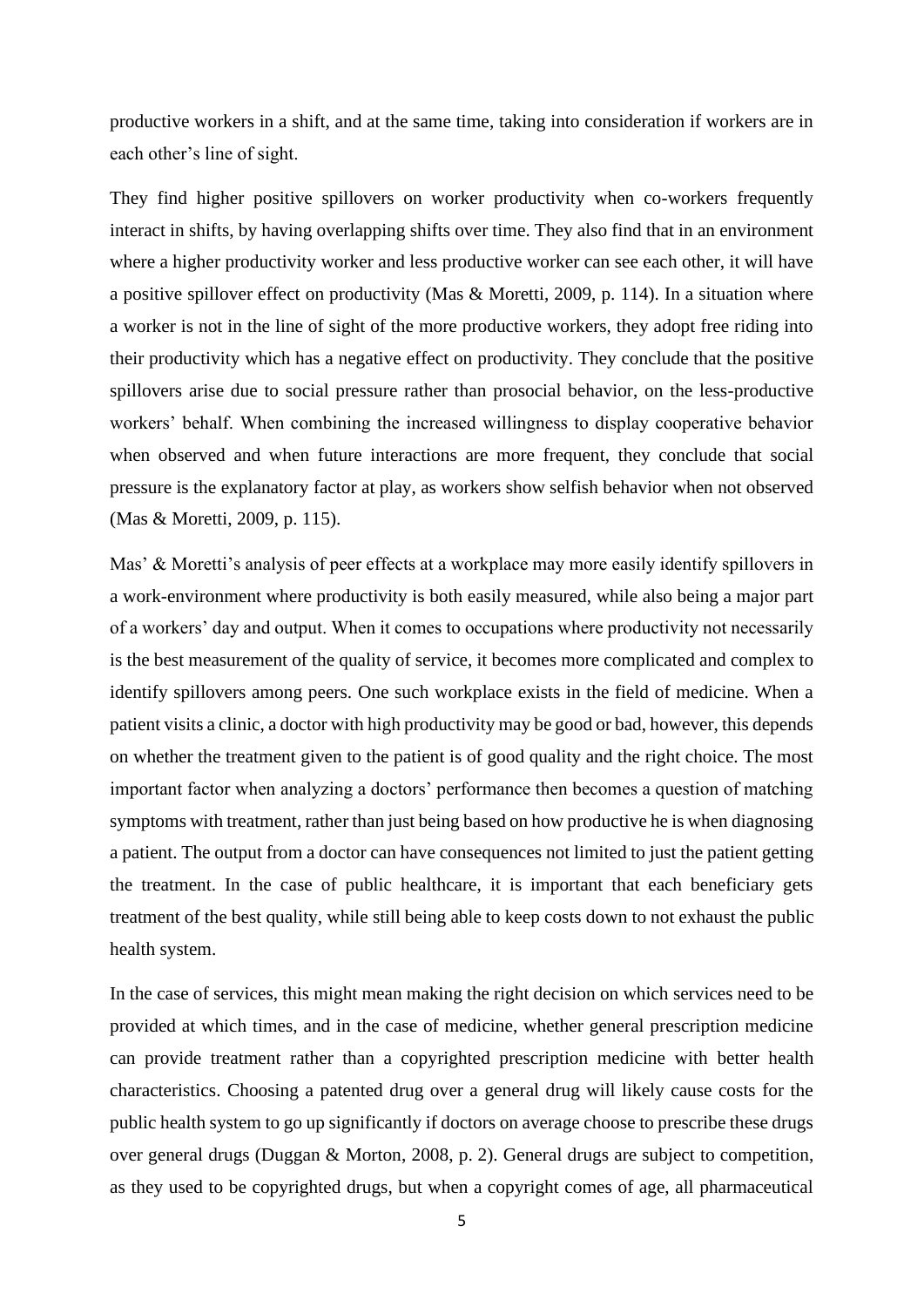companies can produce them. Pharmaceutical companies that produce drugs are given a limited time as a "monopoly" after they have produced a new drug, which will likely be better in treating certain parts of an illness as compared to the older general drug. The decision to prescribe these patented drugs should therefore only be based on a patient's illness, and if the copyrighted drug has positive effects that are beneficial for a patients' health. Technology adoption can be an underlying factor in costs and health benefits rising in the U.S, where technology adoption can take the form of more prominent use of patented drugs (Agha & Molitor, 2015, p. 1).

Related literature has also focused their attention is peer networks in education where they analyze whether peers that partake in peer networks in education are subject to spillovers in academic results or education attainment. Calvó-Armengol et al. (2009) performed such an analysis using friendship-network data to analyze whether school performance is affected by peer effects and social networks (Calvó-Armengol et al., 2009, p. 1240). Education is a good way to estimate peer-effects if adequate datasets exist, as academic results is a clear-cut way of seeing increases in academic achievement based on peer-effects and spillovers that arise because of these networks. Calvó-Armengol et al. (2009) address existing problems in identification of endogenous social effect that make identifying and measuring these effects difficult (Calvó-Armengol et al., 2009, p. 1249-1250). These issues are mainly endogenous sorting of individuals into groups and the reflection problem.

When individuals sort into groups, they are likely affected by personal characteristics related to their own characteristics, family, and other sources of influence on a persons' preferences. This can induce bias on the main regressor if some of these unobserved influence-variables are correlated with the sorting decision (Calvó-Armengol et al., 2009, p. 1250). They introduce network fixed effects to control for these individual unobserved variables and find that if conditioned on network-effects and extensive controls on individuals, the linking-decision is uncorrelated with observable variables. This alone will not guarantee that estimates isolate the causal effects of peer influence, as individuals interact in groups and with no other individuals. This means that every individual's behavior affects all members in a group, which makes identifying if an individual's actions is the cause of peer influence or effect of peer influence difficult (Calvó-Armengol et al., 2009, p. 1250). This is known as the reflection problem. However, as not every individual is not only part of one group, so the number of network-links is individually different as some are part of more than one group by interacting with individuals from different groups, which means that the reflection problem is eluded based on the network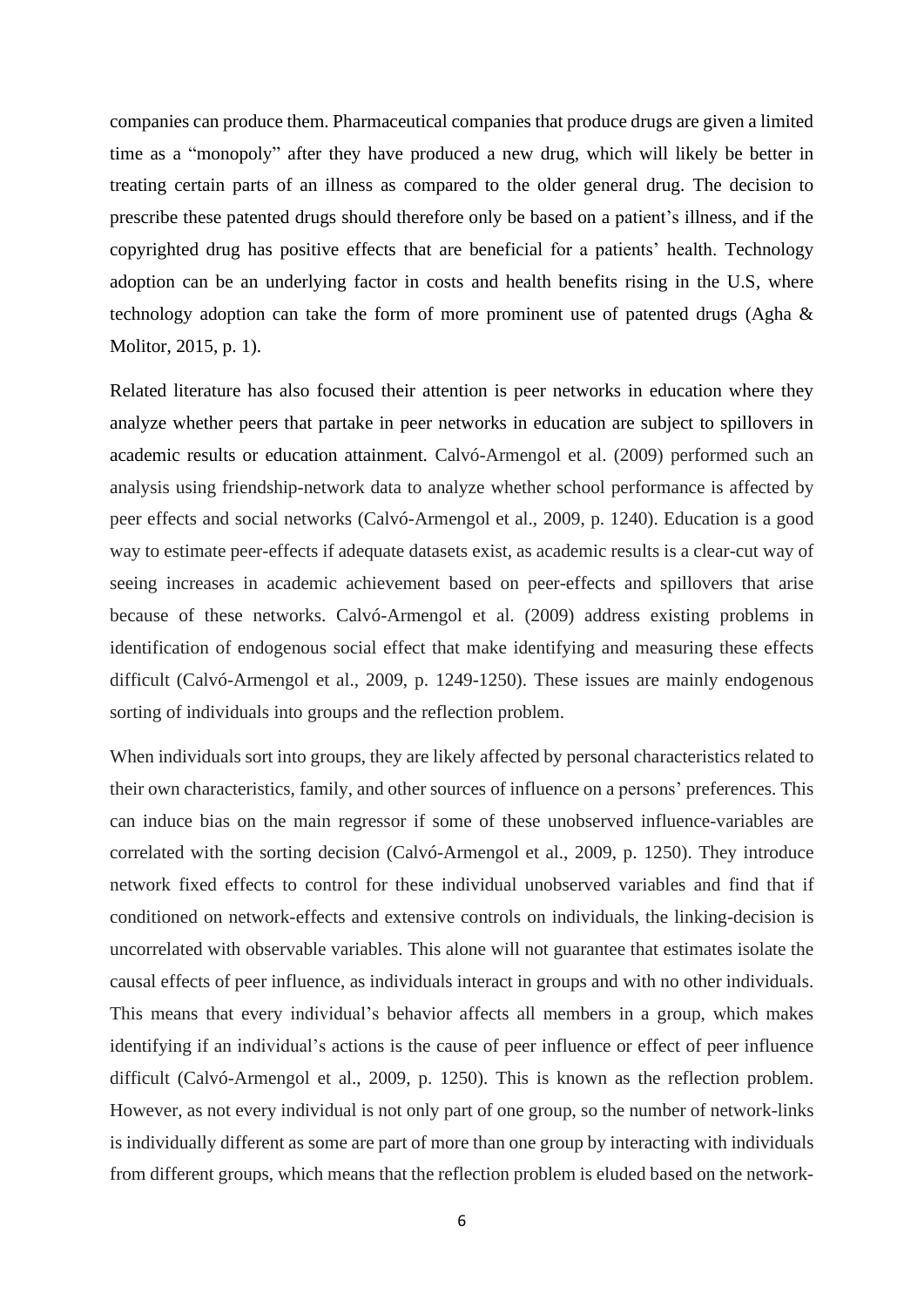data composition. With these added controls, Calvó-Armengol et al. (2009, p. 1261) show that an individual's position within networks does have a significant and positive effect on academic performance. These effects amount to more than 7% higher school performance for a standard deviation increase in the number of direct and indirect links an individual holds within their friendship-networks with other individuals. These links are captured by each individual being represented in the friendship networks as nodes, where direct links are two individuals who identify each other as friends, and indirect links are friends of a friend that belong to the same network.

In contrast to some of the above studies, Dahl et al. (2014) use a regression discontinuity design to analyze whether peer effects can affect the utilization of paid maternity leave for fathers in Norway. The program gave fathers 1 month paid maternity leave after the social program was issued, where fathers who were not eligible right before could not partake. They divided the channels where peer effects may arise and focus on whether social interactions happen either in the workplace, so the peers are coworkers, or in family networks, so the peers are brothers. Their results show that coworkers are 3.5 percent more likely to partake in maternity leave if their colleague was eligible around the cut-off point (Dahl et al., 2014, p. 2050). When peers are brothers, they find that brothers of fathers who were eligible for the program are 4.7 percent more likely to partake after the birth of their first child. They find reason to believe these increases to be stemming from knowledge-sharing among peers, as information about costs, benefits, and experiences, which reduce uncertainty for eligible fathers (Dahl et al., 2014, p. 2050-2051).

In addition to the direct effects in social interaction, there exist indirect effects that stem from the initial interaction within firms. Dahl et al. (2014) call it the snowball-effect, where one father talks to another, that talks to another, etc. This leads to an increase in participation within a firm that increases in size. They find the indirect effects to "take over" the first initial direct effect from the first two peers' interaction, where 50 percent of total peer effect stem from the snowball effect (Dah et al., 2014, p.1251). These results are not only important in the context of social program participation, like Dahl et al. (2014) described, but also for workplace analysis' in general. Their results show significant results that social networks among workers can be an important channel where knowledge spillovers may arise, represented in the interactions among coworkers leading to more information about maternity leave for men. These knowledge spillovers likely affect the decisions coworkers take, based on their peer's information, and could in-turn induce change a worker's way of behaving when working. The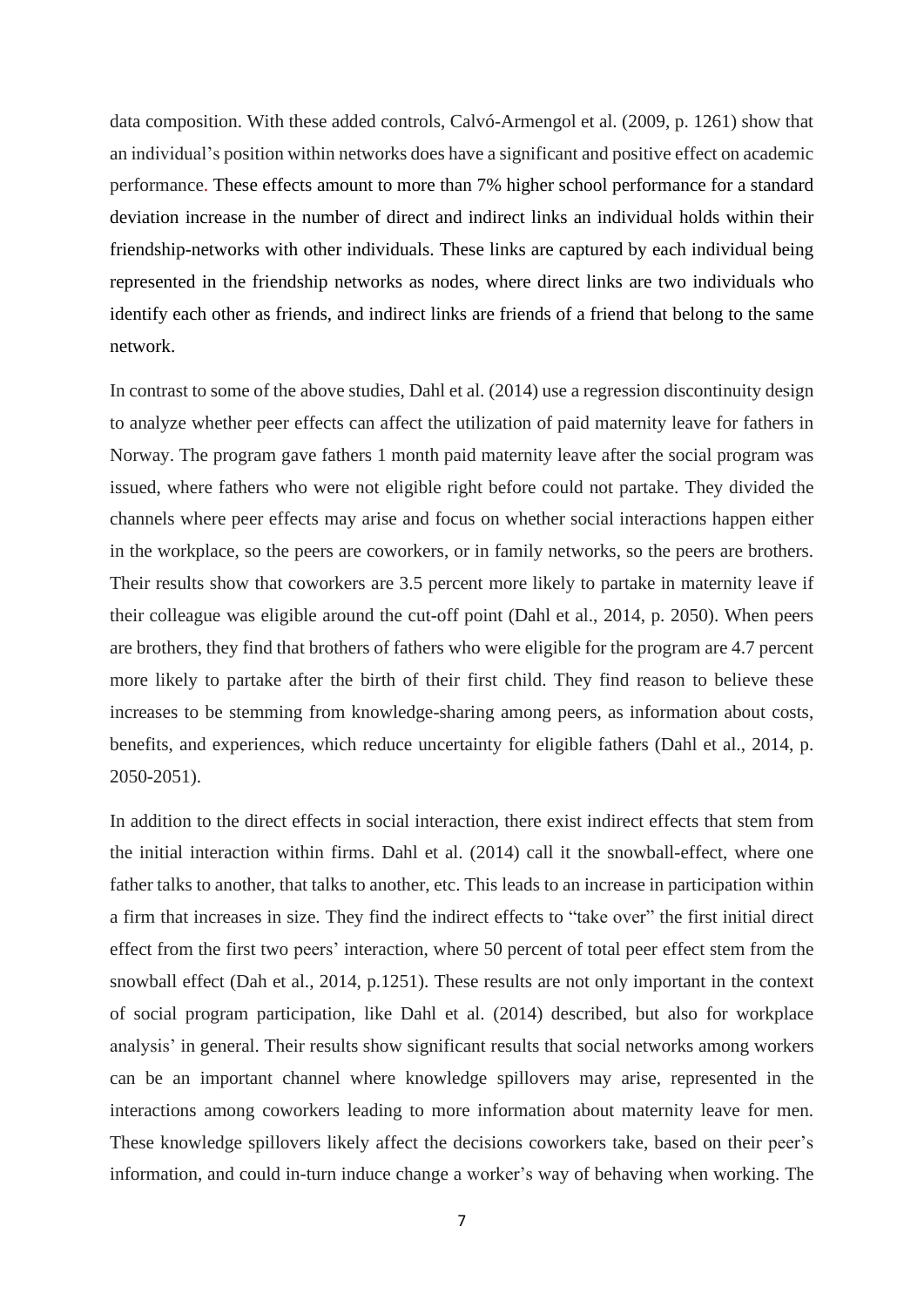next paragraphs will focus more sharply on the field of medicine, where knowledge spillovers among peers may be a contributing factor.

#### Technology Diffusion: Star Physicians / Highly Influential Physicians

Much of the research in spillovers among physicians and doctors in the field of medicine, analyze spillovers among local networks of doctors and their effects on new technology diffusion. Agha & Molitor (2015) studied technology diffusion when pioneer physicians were a part of the team that performed clinical tests of 21 new cancer drugs. Their main objective is to analyze whether "star-physicians" have a knowledge spillover-effect in their own organization and region regarding technology diffusion for the drugs they performed clinical tests on. The new technology being introduced are the 21 new cancer drugs (Agha & Molitor, 2015, p. 2). They then observe the authors that take part in clinical tests for these drugs and categorize them into two groups: first authors and "other" authors, which is an important distinction to make. First authors in their dataset are all practicing physicians and typically senior physicians that take charge of the clinical tests and their structure (Agha & Molitor, 2015, p. 7). Their results indicate that certain geographic areas are being affected by information frictions that limit technology diffusion among organizations and physicians (Agha & Molitor, 2015, p. 31). Prominent physicians, described as "star-physicians", who are connected to large local networks and well informed about new technology can play a key role in untangling frictions in knowledge-sharing about new technology. When a prominent physician is the first author in clinical trials for a new cancer drug, the adoption of the drug I increased by 36% in the first two years following approval in the regions the prominent physician operates (Agha  $\&$ Molitor, 2015, p. 31). Other authors in clinical trials also increase the adoption-rate of new drugs, but not to the same degree as first authors. The local networks have a larger proximity for prominent physicians, which in turn leads to higher usage over a larger geographic area. Adding to this, they find that adoption of the new technology is more prominent in regions that had a slower adoption-rate before the first author took part in the clinical trials (Agha & Molitor, 2015, p. 32). These results indicate that local information-networks among physicians can be a key factor in managing costs in health systems, but also health benefits, as newer drugs are likely better in certain aspects at a higher price, when compared to general drugs. The effects these star-physicians have on their respective geographic regions were found to converge within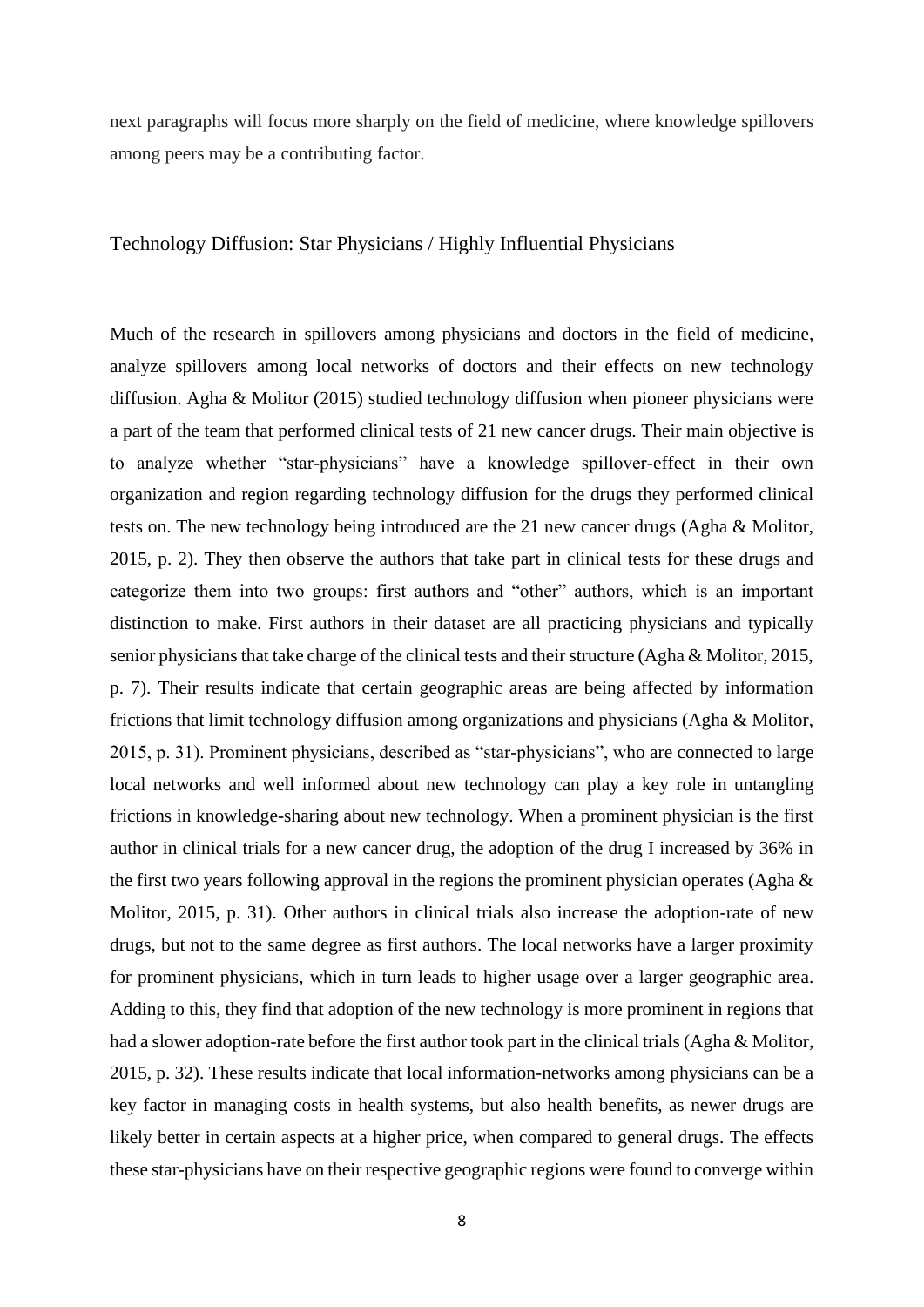four years after their FDA approval (Agha & Molitor, 2015, p. 3). The initial increase in usage for the first years after drug approval is still substantial enough to make a difference regarding both costs and health benefits for patients.

Barrenho et al. (2019) also explored peer effects and local network effects relating to technology diffusion among prominent surgeons in the English NHS. They focused on the uptake of laparoscopic surgery which would be cost-reducing, time-reducing and provide less possible negative health effects for patients compared to older methods (Barrenho et al., 2019, p. 18). They find that uptake of new technology, in the form of laparoscopic surgery, operate through multiple peer- and network-effects, however, they could not untangle and identify which channel it operates through. They point to peer effects among colleagues that is based around colleagues' current behavior at work (Barrenho et al., 2019, p. 18). Similarly, to Agha & Molitor (2015), they use prominent physicians to identify local network effects and find different channels these network effects may operate. They find that distance to where a pioneer physician operates can determine the extent of technology adoption, the number of connections they hold in common can affect technology adoption and lastly, the direct effect of one leader on the field (Barrenho et al., 2019, p. 18). If governments want to change these physician variations in practice styles, Barrenho et al. (2019) suggests focusing on opinion leaders and pioneers, as their networks lead to large spillover-effects on the surrounding networks of physicians, rather than targeting on outlying physicians that are not a part of the forementioned local networks who would generate less substantial spillover-effects.

#### Industry payment: Pharmaceutical Advertising

As the previously mentioned literature on peer effects have showed, local networks and starphysicians can dictate the speed of technology diffusion for practicing physicians. Agha & Molitor (2015) and Barrenho et al. (2019) used prominent physicians with large peer networks to analyze how local networks and peer effects can affect technology diffusion among practicing physicians. As the two former articles have shown, star-physicians with large networks can influence their own peers and local networks with the information they hold, as well as the treatments they choose to use in practice. Drug companies are likely aware of these effects that star-physicians extrude onto their peers, as drug companies spend large amounts on advertisement toward physicians. From August to December in 2013, drug companies spent 3.5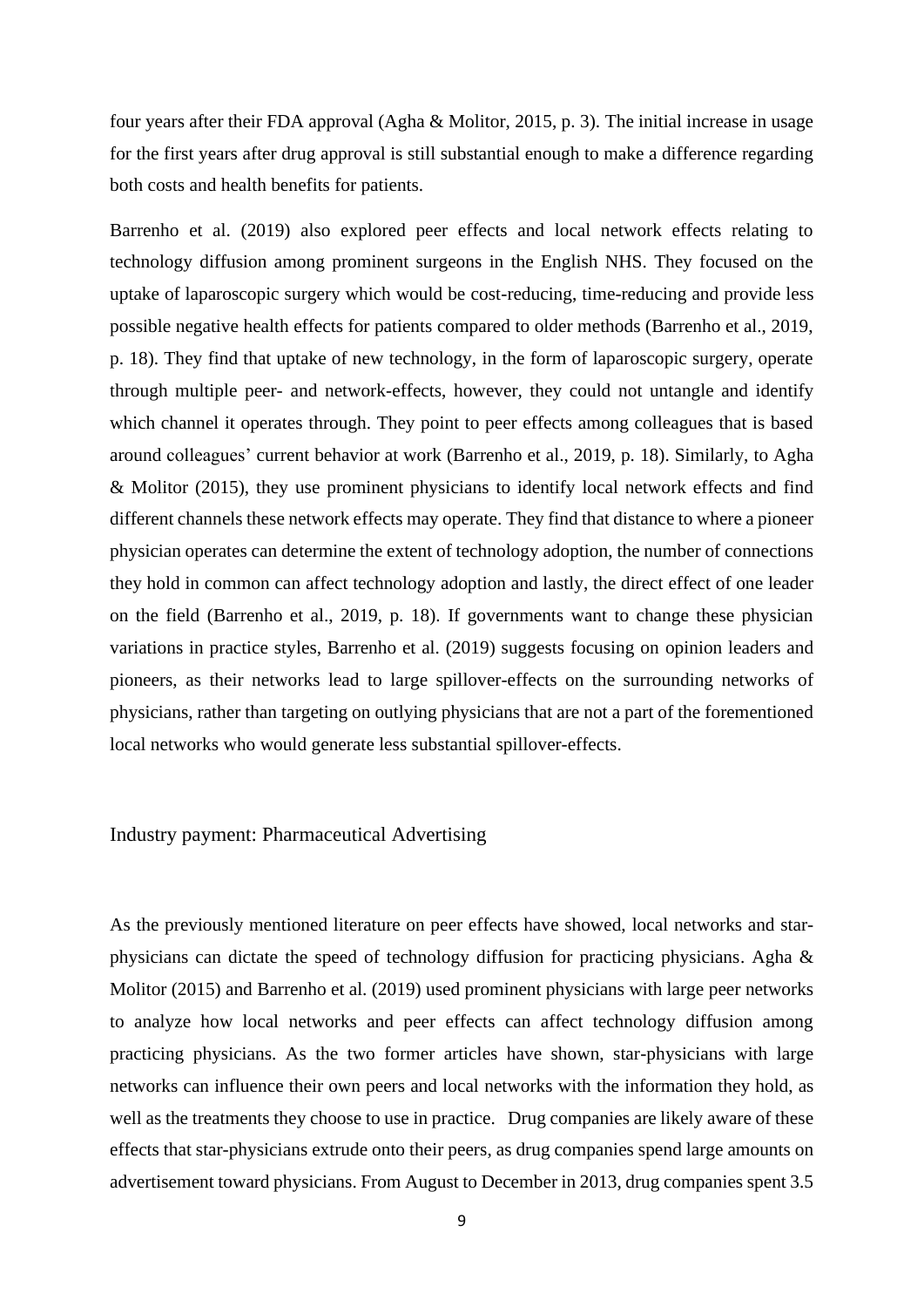billion dollars on advertisement, in the form of 4.4 million payments to more than half a million health care physicians and health care organizations (Thomas et al., 2014). The total industry payments are on small on average, but not evenly distributed. Most of the industry payments are targeted at a select few individual physicians of interest (Agha & Zeltzer, 2019, p. 1). These "select few" are reported to be key-opinion-leaders, or as Agha & Molitor (2015) and Barrenho et al. (2019) referred to them, "star-physicians".

Payment takes two forms according to Agha & Zeltzer (2019). "Food payments" that are on average under \$40 and usually comes in the form of transfers towards food and beverages in exchange for detailing with a salesperson (Agha & Zeltzer, 2019, p. 2). "Compensation payment" is the other form and is linked with bigger payments in exchange for consulting, speaking and other services (Agha & Zeltzer, 2019, p. 2). Compensation payments have a median value of \$2000, but only 1% of physicians receive these payments, and they tend to receive compensation-payment more than once for the same drug (Agha & Zeltzer, 2019, p. 2). The "select few" physicians that are being targeted by industry payments are disproportionately "star-physicians", in that they have larger peer-networks and are more highly specialized. Their results indicate that payments have substantial effects on prescribing behavior on the starphysician, while also having substantial spillover effects on their peers (Agha & Zeltzer, 2019, p. 25). Spillovers influence prescribing behavior by increasing prescription-rates on the paying company's drug, which in the case of Agha's & Zeitzer's (2019) analysis, is oral anticoagulants. As payments are targeting physicians with a large network of peers, the amassed effect of peer spillovers is significantly larger than the effect of the direct payment. These results show similarities to that of Carey et al. (2021) who find that industry payments increase expenditure by 7.6% as prescription of the advertised drug increases after a payment has been received (Carey et al., 2021, p. 13). With Agha's & Zeltzer's (2019) results showing significant and positive effects on prescription volumes of the drug companies advertised drug, they come to a similar conclusion to that of previous work related to technology diffusion: peer networks can be important factors regarding technology adoption in the field of medicine (Agha & Zeltzer, 2019, p. 25). These results mirrors Fleischman et al. (2016) results. Fleischman et al. (2016) found that physicians that take part in Medicare Part D and who received compensation payments were disproportionately associated with higher regional prescription volumes of the advertised drug (Fleischman et al., 2016, p. 7). These prescription volumes were higher compared to industry payments in the food compensation form as Agha & Zeltzer (2019) found. Fleischman et al. (2016) found no causal effect due to the nature of their study method, but the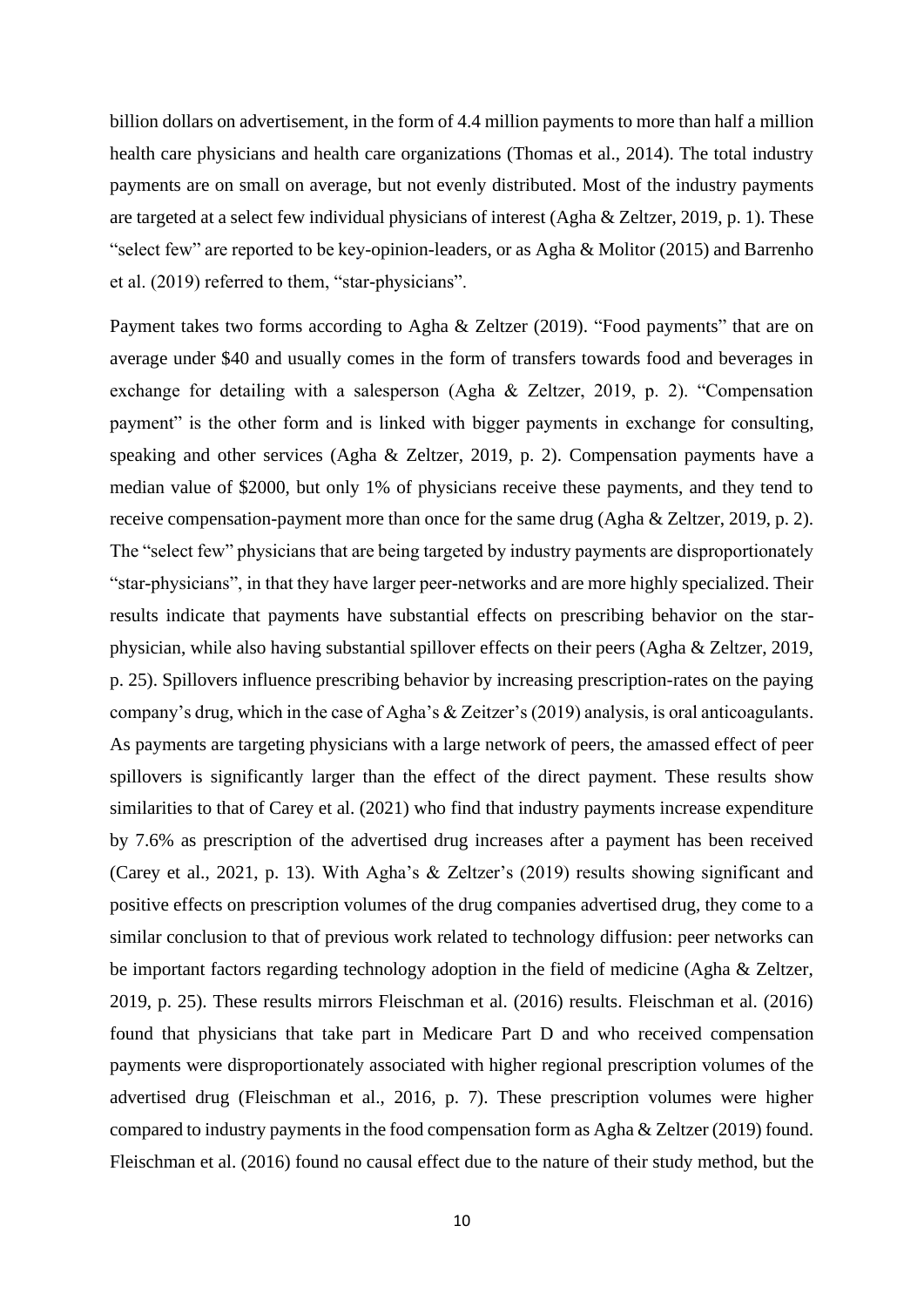results mirrors Agha & Zeltzer (2019) who used patient-sharing between peer networks, which makes the estimated peer effects believable.

#### Physician Variation

Grytten & Sørensen (2002) performed a study of physician variation among general practitioners in Norway. They wanted to expand on the previous studies on the subject by using individual physicians as a unit of measure rather than hospitals or geographic areas, as variation in costs can be attributed to variation in clinical practice between individual physicians (Grytten & Sørensen, 2002, p. 404). They estimated the physician variation by using the individual physician data to obtain total physician variation which they believe holds two advantages; they can find the upper limit of physician variation and identify treatment/diseases that induce more physician variation based on difficulty to diagnose and treat (Grytten & Sørensen, 2002, p. 406). They identify three channels from where they estimate variation based on individual physicians and health related variation. Firstly, they use expenditure for lab-tests per consultation as the dependent variable, then expenditure per 20-minute consultation and finally, expenditure for specific procedure per consultation as the dependent variable (Grytten & Sørensen, 2002, p. 410-414). With these channels as dependent variables, they produce estimates of variance in the two forementioned factors. Their results show that around 60% of variance in total expenditure is due to health-related factors, like differing patient needs (Grytten & Sørensen, 2002, p. 415). The remaining 40% of variation cannot be explained by other factors than differing practice styles, i.e., differences in clinical practice between individual physicians. This reaffirms significant expenditure variation due to physician practice style which could potentially be managed by implementing policy or better guidelines, if the variation is deemed neither cost-effective nor health-benefitting to the patients (Grytten & Sørensen, 2002, p. 415- 417).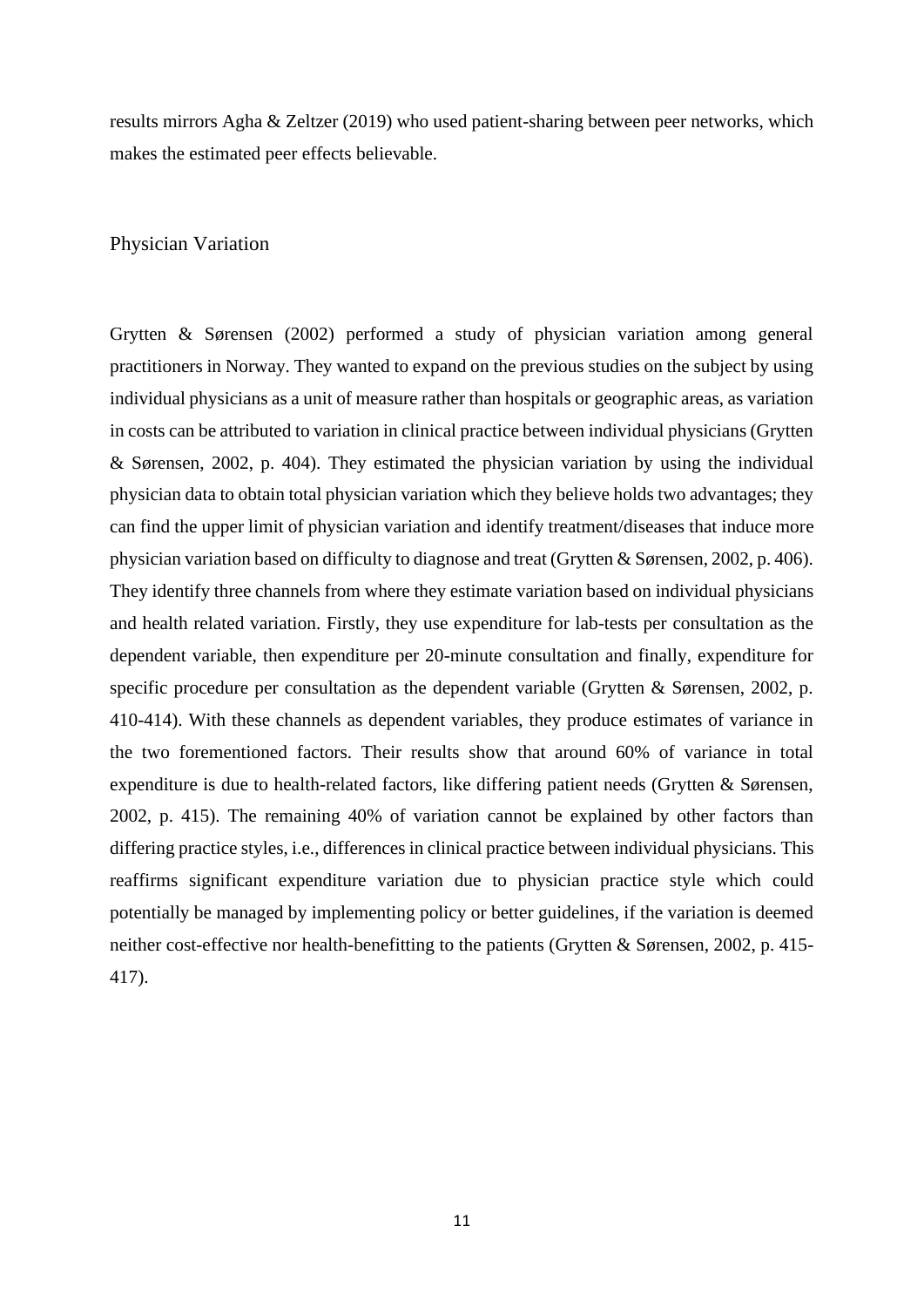Medicare is a health insurance program designed specifically for a given demographic in the U.S. The program is designed for individuals who are:

- i) The age of 65 or older.
- ii) Individuals that are under the age of 65 but with certain disabilities.
- iii) Individuals of ALL ages with "End-Stage Renal Disease", which is an illness where permanent kidney failure makes dialysis or a kidney transplant necessary.

Medicare consists of three parts that covers different services (CMS, 2021, Medicare Program – General Information). Medicare Part A is the first part and provides beneficiaries with hospital insurance. It offers coverage for hospital stays, which includes critical access hospitals, and short-term care at skilled nursing facilities. In addition, it offers coverage in some home care cases and hospice care. Medicare Part A coverage is, for most beneficiaries, paid for through payroll taxes while working (CMS, 2021, Medicare Program – General Information). Medicare Part B is the second part of Medicare and provides beneficiaries with medical insurance. It offers coverage for services provided by doctors, services provided by physical therapists and some home care services. Part B helps pay for these services when they are needed and most beneficiaries pay monthly premiums to be covered by Part B (CMS, 2021, Medicare Program – General Information). Medicare Part D is the third part and provides beneficiaries with drug coverage. Beneficiaries are covered by Medicare Part D when they have joined a drug-plan that is approved by Medicare and suits their medical needs. Most beneficiaries pay a monthly premium for coverage by Medicare Part D (CMS, 2021, Medicare Program – General Information).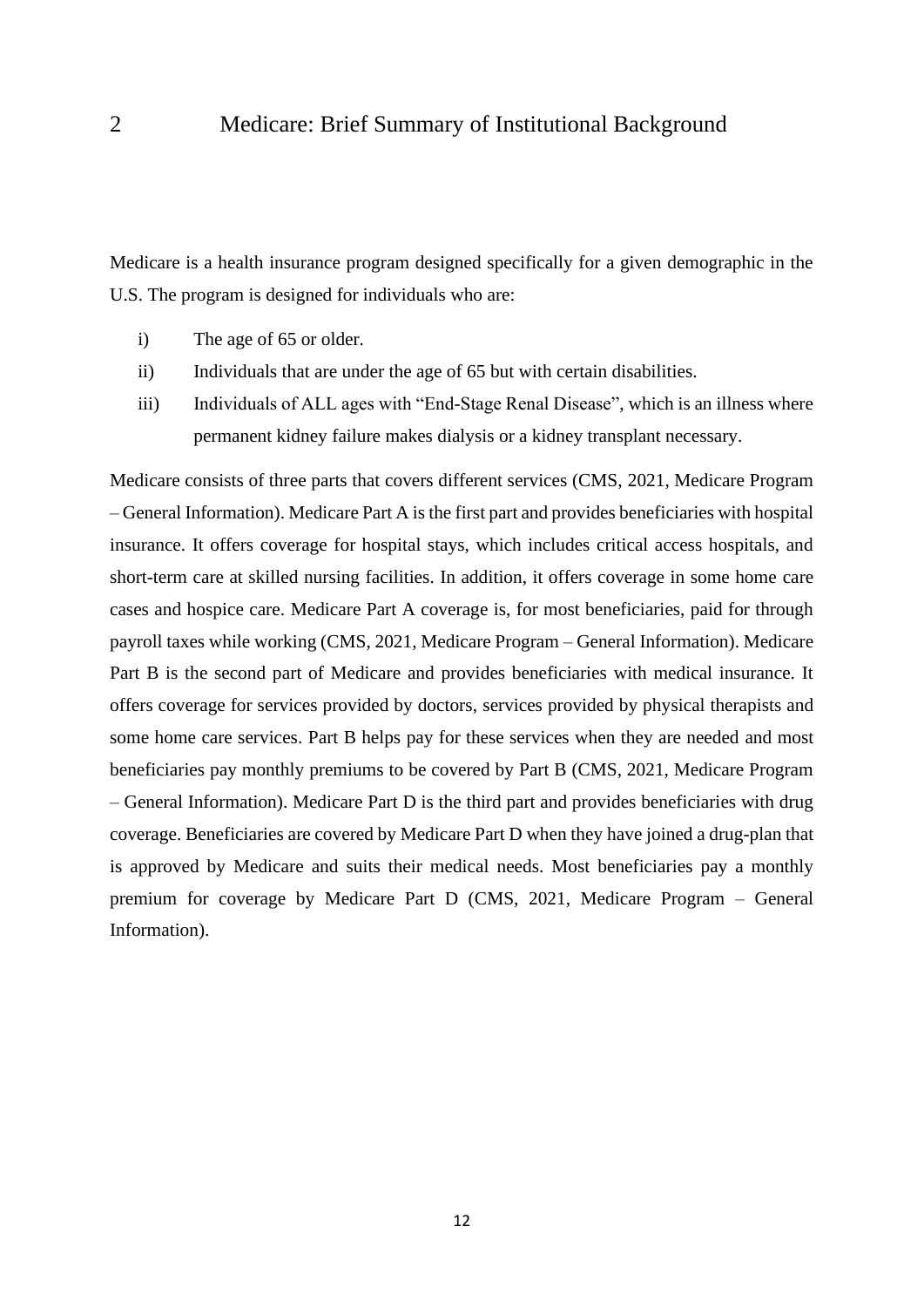Former President Lyndon Johnson signed Medicare into law July 30<sup>th</sup>, 1965, and declared:

*No longer will older Americans be denied the healing miracle of modern medicine. No longer will illness crush and destroy the savings that they have so carefully put away over a lifetime so that they might enjoy dignity in their later years. No longer will young families see their own incomes, and their own hopes, eaten away simply because they are carrying out their deep moral obligations to their parents, and to their uncles, and their aunts.*  (Lyndon Johnson, 1965).

This declaration was a promise to the elders in the U.S., a promise that have delivered financial stability and access to health services to tens of millions of Americans in the last 56 years of implementation (Oberlander, 2015, p. 119). From 1972, this coverage expanded to individuals with certain, permanent disabilities and end-stage renal disease.

2.1.1 Origins

Medicare was not enacted from nothing but came from several failed attempts at implementing health insurance. In 1915 a model health insurance bill was submitted but shut down as it gathered little support. In 1935, the Social Security bill contained a line that authorized a study of health insurance, but this was followed by protests from the American Medical Association (AMA), which the current President Franklin Delano Roosevelt thought could hinder the Social Security bill, and therefore removed the authorization for a study of governmental health care (Oberlander, 2015, p. 119). Harry Truman was the first president that endorsed a governmental health care plan, even if he could not pass a bill containing health care plans. These failed attempts fell through due to different factors; the American Medical Associations' protests, an opposing majority in Congress made up of Republicans and Southern Democrats, and reluctance to push for reform (Oberlander, 2015, p. 120).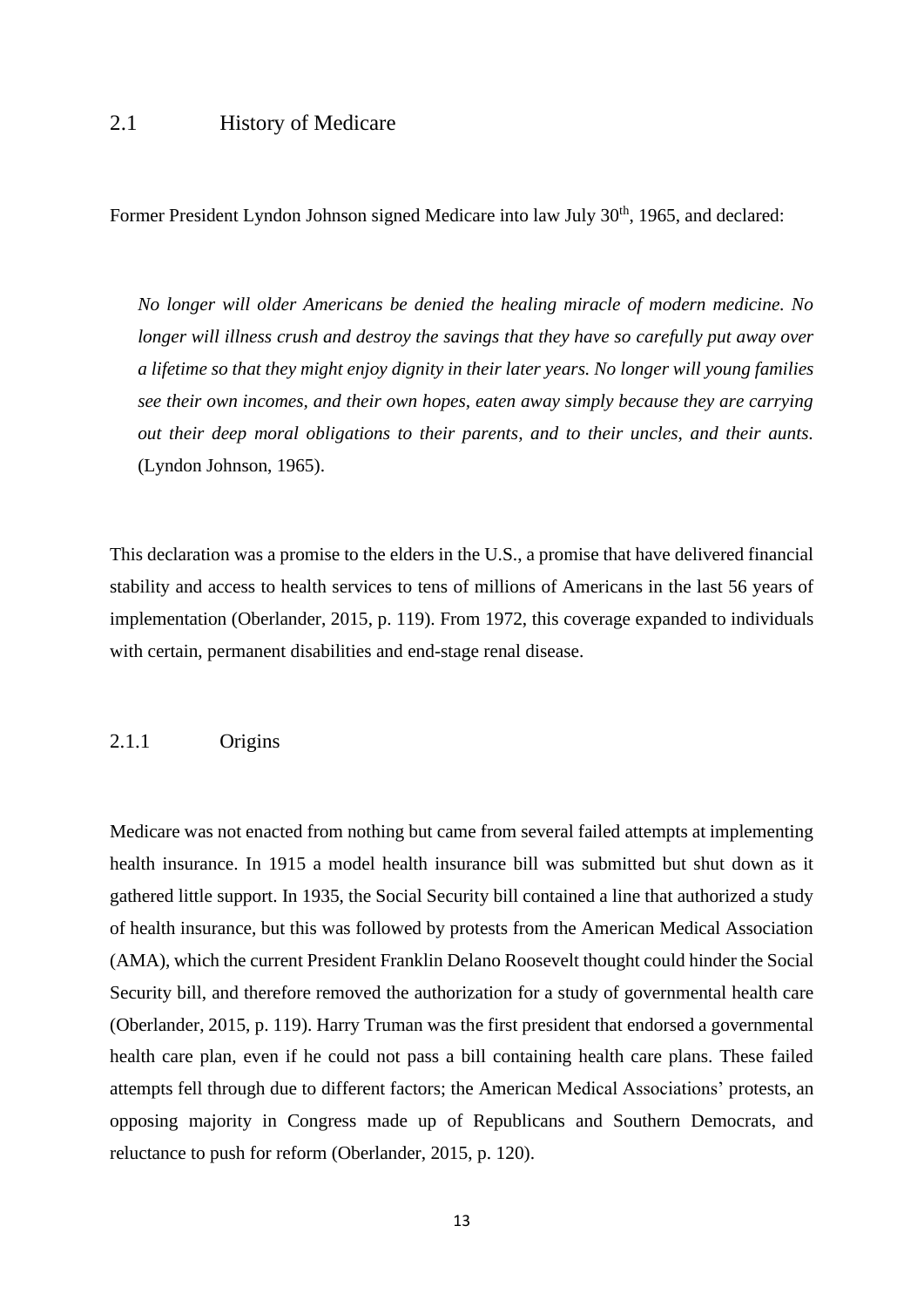Truman's failed attempt spurred advocates of health insurance to implement a new strategy. In June 1951, Oscar Ewing proposed sixty days of hospital insurance for 7 million retirees that were receiving Social Security, their new strategy was to narrow their scope for health insurance to the elderly (Oberlander, 2015, p. 120). Their narrowed strategy had roots in sound arguments, in 1962, as 47 percent of elderly families had incomes below the poverty line (Oberlander, 2015, p. 120). Medicare's composition was built along the lines of the Social Security bill, where one had to work to take part in the health insurance, however this did not pass into legislation in 1964. A year later, in 1965, Medicare was passed as a three-part-plan containing Medicare Part A, would cover hospitalization costs through payroll taxes, Medicare Part B, would cover physician and outpatient services through premiums and other general revenues (Oberlander, 2015, p. 121). The final part was Medicaid, which would provide coverage to the poor and would be financed and supervised jointly by the Federal Government and State Governments.

Following these two parts of Medicare, came Medicare Part C that aimed to contract private companies that could provide private plans that beneficiaries of Medicare could take part in, which around 30 percent of all Medicare beneficiaries took part in (Oberlander, 2015, p. 123). With the inclusion of Medicare Part C, private companies have gotten more political influence in Medicare affairs, and Medicare have changed significantly since its' implementation in 1965. From its' start as a federal government program, it has become a hybrid of private and public insurance with contrasting philosophies within (Oberlander, 2015, p. 123). It never became the public health insurance it was envisioned to be in the 1960s by Truman and his associates. However, Medicare has eroded the political power the medical industry once had, and beneficiaries now pay according to their income-levels based on differentiated premiums and Medicare has provided benefits to many (Oberlander, 2015, p. 124).

### 2.2 Medicare Part D: History, Structure, and Incentives

The final part of Medicare was implemented through the Medicare Modernization Act (2003) and revolves around the self-administration of prescription drugs for elders, Medicare Part D. Medicare Part D was introduced due to a relatively large share of elderly that did not take part in insurance which provided prescription drug coverage and the growing financial burden this had on them (Kaestner & Khan, 2010, p.1). Approximately one third of seniors did not have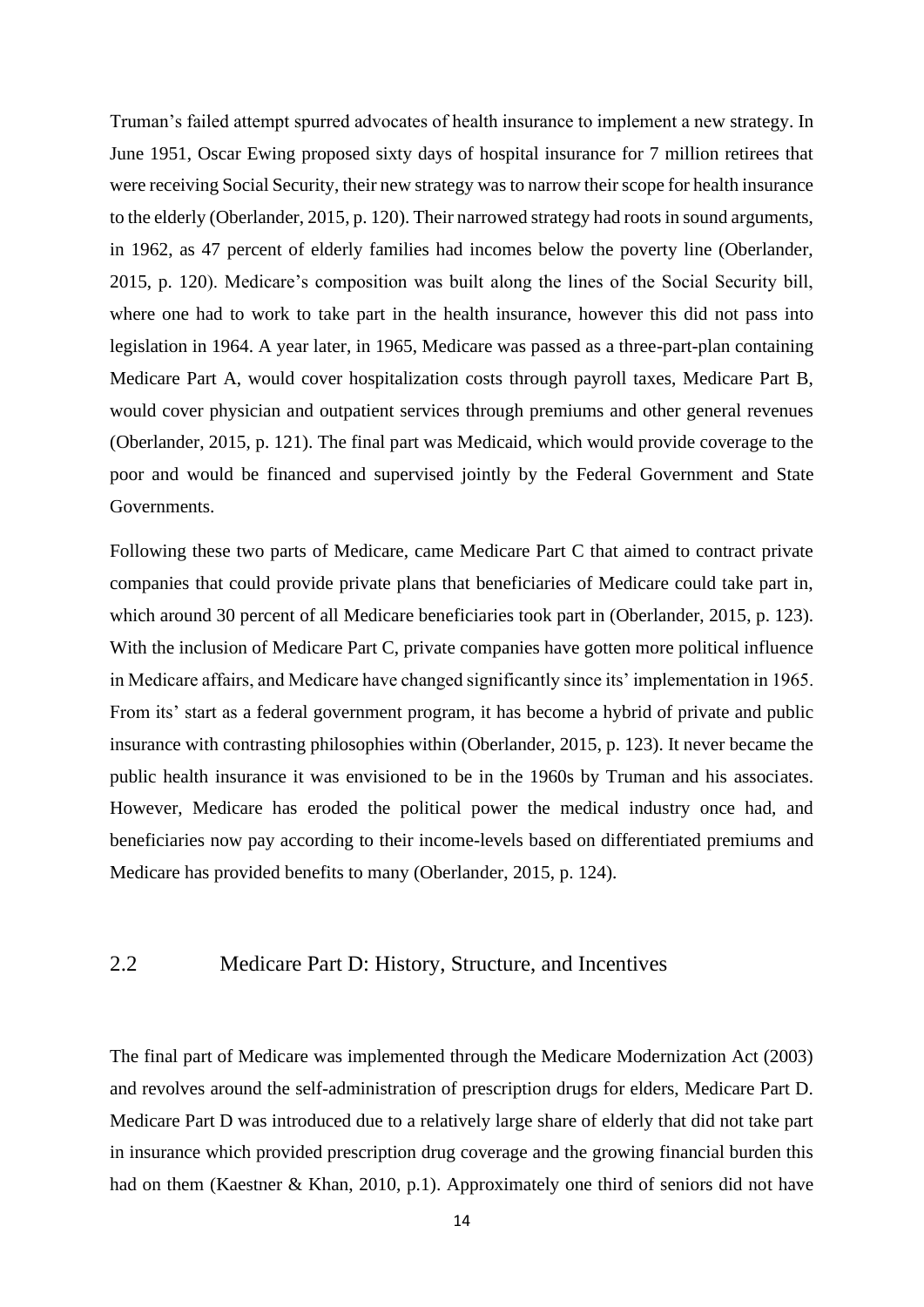insurance with prescription drug coverage, which resulted in large out-of-pocket spending, where approximately 50 percent of them had annual costs related to out-of-pocket spending, on drugs alone, of \$1200 or higher in 2003 (Kaestner & Khan, 2010, p.1). In the same year, the median income for the elderly was \$16.000, which shows that the out-of-pocket spending on drugs was a burden on a large portion of the seniors, especially on low-income seniors and seniors with chronic diseases who need prescription drugs to maintain their health (Kaestner & Khan, 2010, p.1).

### 2.3 Transferability of the Issue: Norwegian context

Norway is a small country but is still one of the richest countries in the world. This is mainly due to the vast oil wealth they discovered in the 70s that they have used it sparsely and in clever ways to avoid the "resource curse" (Folkehelseinstituttet, 2013, 2013, p. 1). Norway's economy is described as a mixed economy that consists of a capitalistic markets while being heavily controlled by the state (Folkehelseinstituttet, 2013, p. 4). The Norwegian health systems' organizational structure is built on the principle of equality for all citizens. Every individual has equal access to services regardless of economic, social status, and geographic location (Folkehelseinstituttet, 2013, p. 12). The Norwegian health system is partly decentralized, where specialist-care has been in the states' care since 2002, while primary-care from general practitioners is run and controlled by the different municipalities in Norway. The counties power to regulate is restricted to dental care and preventive health services (Folkehelseinstituttet, 2013, p. 12). The system is regulated through a significant number of laws and regulations. The main responsibility for the national health-sector is held by Helse og Omsorgsdepartementet. They decide the national health-politics, prepare, and overlook lawmaking, assign funds within the health-sector, and carries out national health politics through subordinate institutions (Folkehelseinstituttet, 2013, p. 14).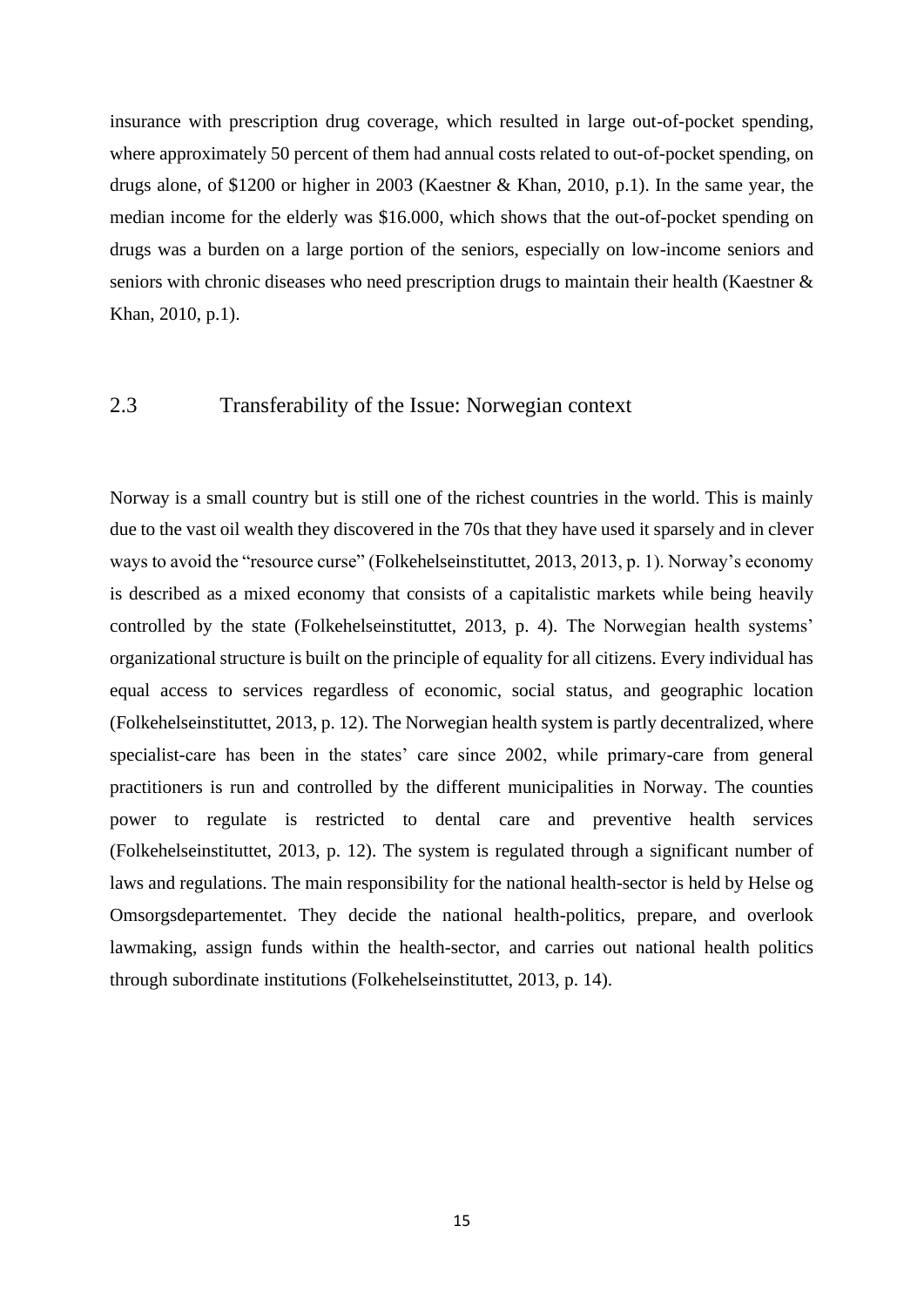### 2.3.1 Prescription Drugs in Norway

Prescription medicine is highly regulated in Norway, where advertisement is only allowed for non-prescription medicine and not prescription medicine. For a new medicine to be approved for the Norwegian market, in the form of either prescription or non-prescription medicine, the companies that want to sell to the Norwegian market must get approved by Legemiddelverket. An application for a permit to sell must include details about the medicines' quality, safety, and medical effect of the drug (Folkehelseinstituttet, 2013, p. 29). It is then approved if and only if, the benefits outweigh negative side-effects a drug hold. Prescription drugs are followed by certain guidelines for doctors, pharmacists, and patients (Folkehelseinstituttet, 2013, p. 30). To keep prescribing as cost-effective as possible, doctors and pharmacists are guided to prescribe the cheapest alternative, in the form of a general drug rather than patented drug, unless a patented drug is required for severe health related reasons. The first-choice prescription is meant to be a general drug, even though doctors prescribe patented drugs more frequently than general as they are not required to prescribe general drugs over patented drugs. However, pharmacists are required to inform a patient if there exists a cheaper alternative unless health reasons are specified. Pharmacists and pharmacies are not only compelled to do so, but also motivated to do so, as general drugs have a higher profit margin compared to prescription drugs (Folkehelseinstituttet, 2013, p. 31).

Prices in the market for prescription medicine is not regulated which allows wholesales to negotiate with producers about margins, "Legemiddelverket" are however responsible for determining the pharmacies maximum purchase-price (Folkehelseinstituttet, 2013, p. 31-32). Suppliers of prescription medicine are required to apply for a maximum price, that becomes its' maximum price (price can be lowered). Pharmacies' profit margins on these medicines are regulated based on their attributes, price, and a VAT (value added tax).

#### 2.3.2 KUHR-dataset: Obstacles to Analysis of Norwegian Context

In order to identify peer effects among doctors, one needs aggregated data on both costs related to the service, data on the amounts of services provided by each physician, and their location. In the publicly available data for Medicare in the U.S., all these variables are present. In Norway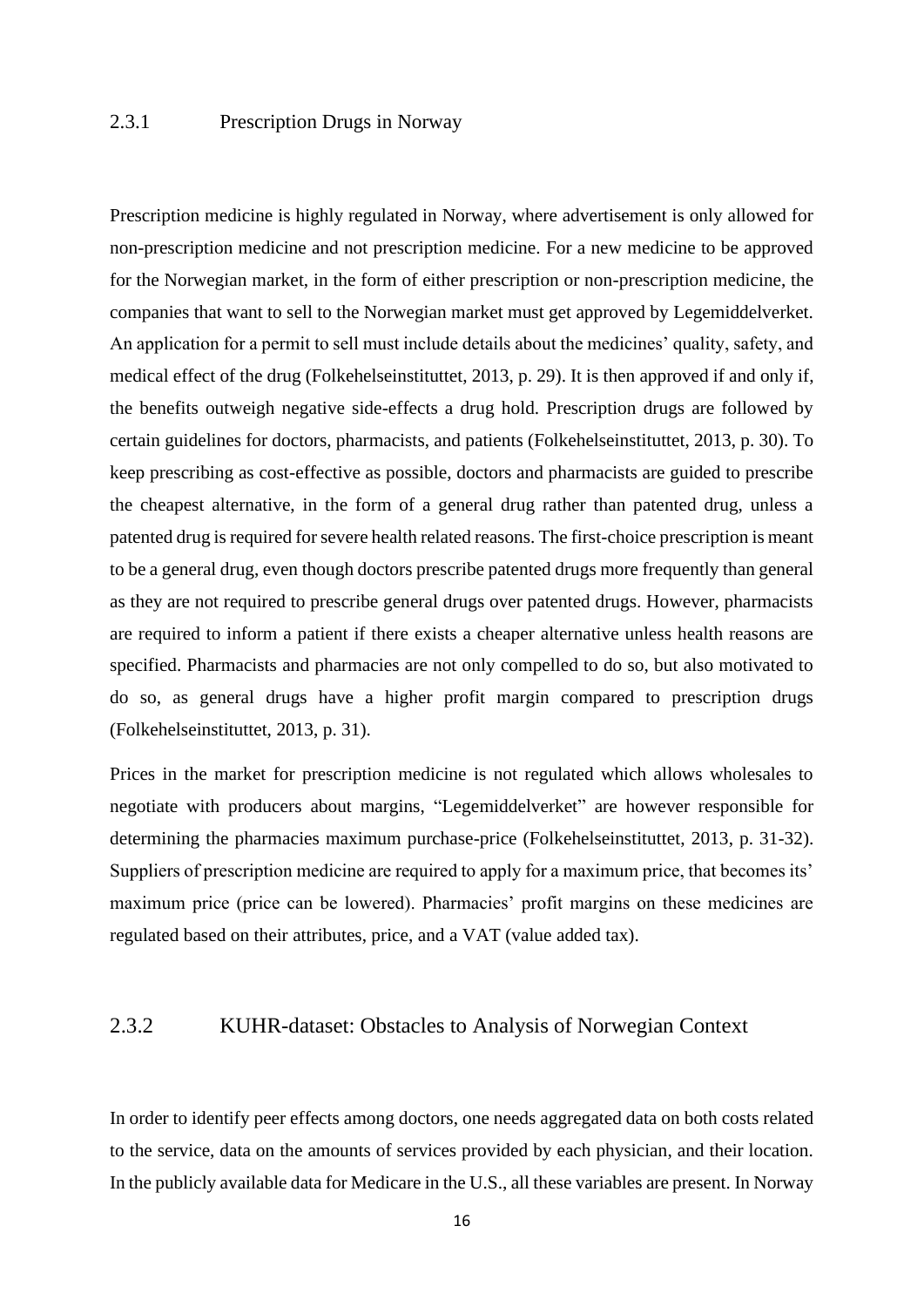however, the KUHR-dataset shows the location of physicians and include variables on treatment during consultations like the U.S. data. The problem arises when trying to obtain access to these datasets. As I cannot access the Norwegian data, an analysis based on the Norwegian context is not possible at this moment.

If KUHR-data were available for use, they would be ideal for performing the analysis I will perform but in the Norwegian context. The KUHR-data includes variables on a beneficiary's specific age, which could make these data better suited for the analysis on prescription behavior. As I will explain under the section 4 – Dataset, a possible limitation to the Medicare data is the lack of beneficiary information that is provided, like age and gender. The KUHR-data contain information not only on the age and gender of beneficiaries of services, but also the specific illness they are receiving treatment for. An analysis on local network effects would be able to put in place narrower control on the estimations of "benchmarks" in a local network, as well as for the migrating physicians, as age is linked with higher propensity to suffer from certain ailments. As my analysis will be on cardiologists, it could be helpful to control for a beneficiaries' age, as likelihood of obtaining a heart disease increases with age.

#### 3 Empirical Method: Basic Model

Social networks in the field of medicine seems to have an impact on individual prescribing when individual physicians interact with their peers. I want to perform an analysis within Medicare Part D to analyze whether spillovers among physicians may alter their prescribing behavior and which directions these spillovers change the prescribing behavior. To perform this analysis, I need data on prescription behavior among a specific practice in the field of medicine to keep prescription behavior among individuals similar, while also being able to identify local networks where social interactions among peers may happen. These are very demanding requirements for individuals in the field of medicine which likely does not exist. I therefore need to use manipulation on data that contains one of these requirements to obtain both. To obtain both preferences for data, I use Medicare Part D data which will be described in section 4. I will now motivate and further explain how I use models and key ideas from related literature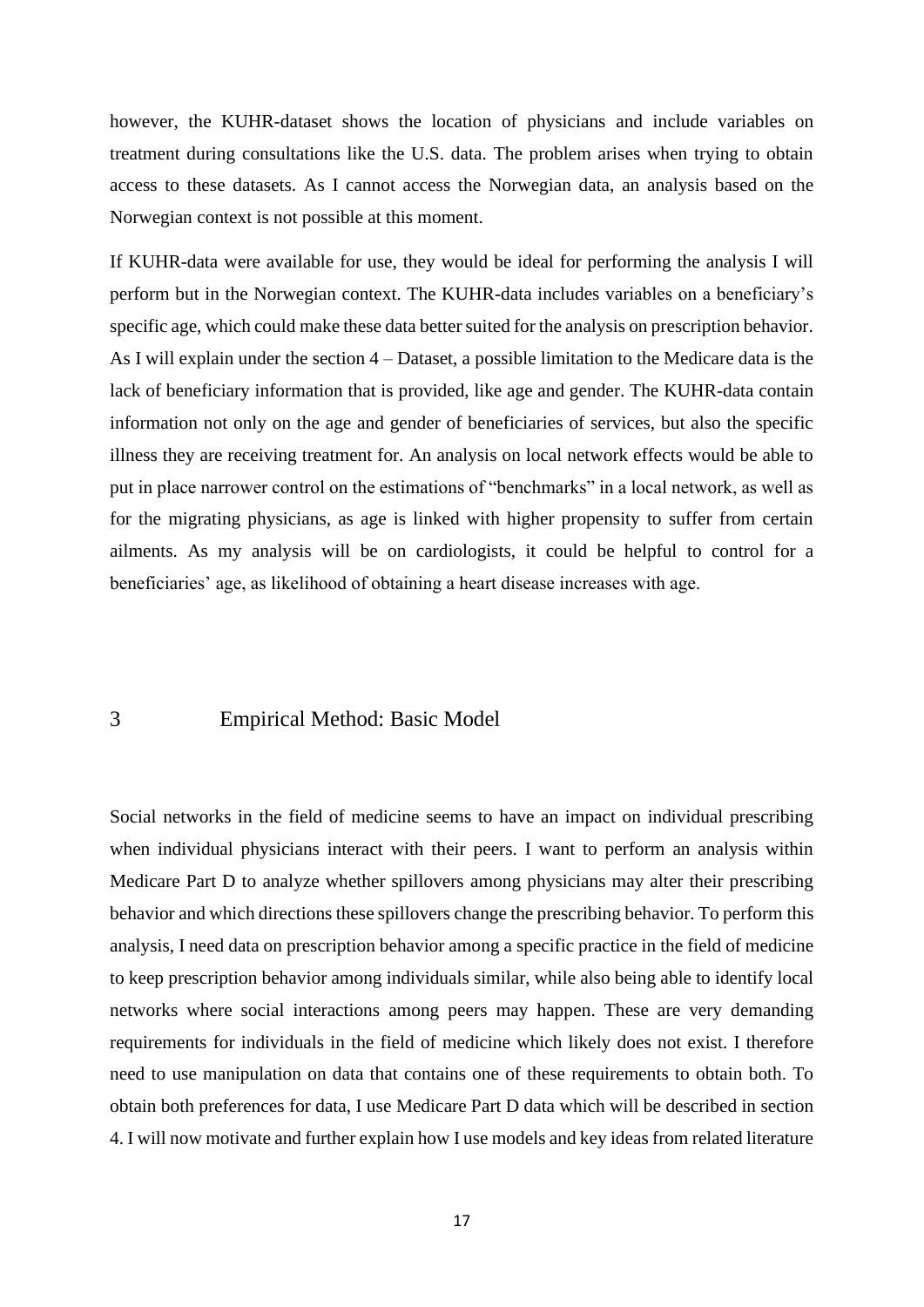to manipulate the Medicare Part D data on prescription behavior to obtain estimates of spillovers among cardiologists in different local networks in the U.S.

I will use an empirical framework that borrows extensively from Mas & Moretti (2009). I will use Medicare Part D data on cardiologists to identify the change in prescription behavior between local networks of peers in different cities in the U.S. To control for unobserved time invariant characteristics of cities that influence prescription behavior over time, I control for city fixed effects (FE) that control for time invariant characteristics specific to each city. I also use cardiologist FE to control for individual unobserved time invariant characteristics, like doctor practice-style, and year FE to control for yearly shocks that affect all physicians. This means that the change in average exposure to local networks will be the driving factor in the model.

Before presenting the model that I will use for my analysis, we need to consider assumptions and implications of using a FE model for panel data. Angrist & Pischke (2008) present a general FE model for panel data (Angrist & Pischke, 2008, p. 221-227)*.* In a FE model for panel data, the following equation must hold (Angrist & Pischke, 2008, p. 222-223):

$$
E[Y_{0it}|A_i, X_{it}, t, D_{it}] = E[Y_{0it}|A_i, X_{it}, t]
$$

Let  $Y_{it}$  be what we want to estimate for individual *i* at time *t*.  $D_{it}$  is the treatment variable,  $A_i$ are unobserved confounders that are fixed and  $X_{it}$  are observed covariates that vary with time. The confounders in  $A_i$  can affect both the dependent and independent variables in the model. This shows that treatment is close to randomly assigned, while conditioned on  $A_i$  and the other observed covariates. We further assume that the unobserved  $A_i$  does not vary with time in a linear model, shown by:

$$
E[Y_{0it}|A_i, X_{it}, t] = \alpha + \lambda_t + A'_i \gamma + X'_{it} \beta \tag{1}
$$

We also assume that the causal effect of treatment is constant and additive:

$$
E[Y_{1it}|A_i, X_{it}, t] = E[Y_{0it}|A_i, X_{it}, t] + \rho
$$
\n(1.1)

When you combine (1) and (1.1) to consider both cases of treatment, you get:

$$
E[Y_{it}|A_i, X_{it}, t, D_{it}] = \alpha + \lambda_t + \rho D_{it} + A'_i \gamma + X'_{it} \beta \tag{1.2}
$$

Equation (1.2) holds the causal effect of interest  $\rho$ , and the equation can be further altered to become: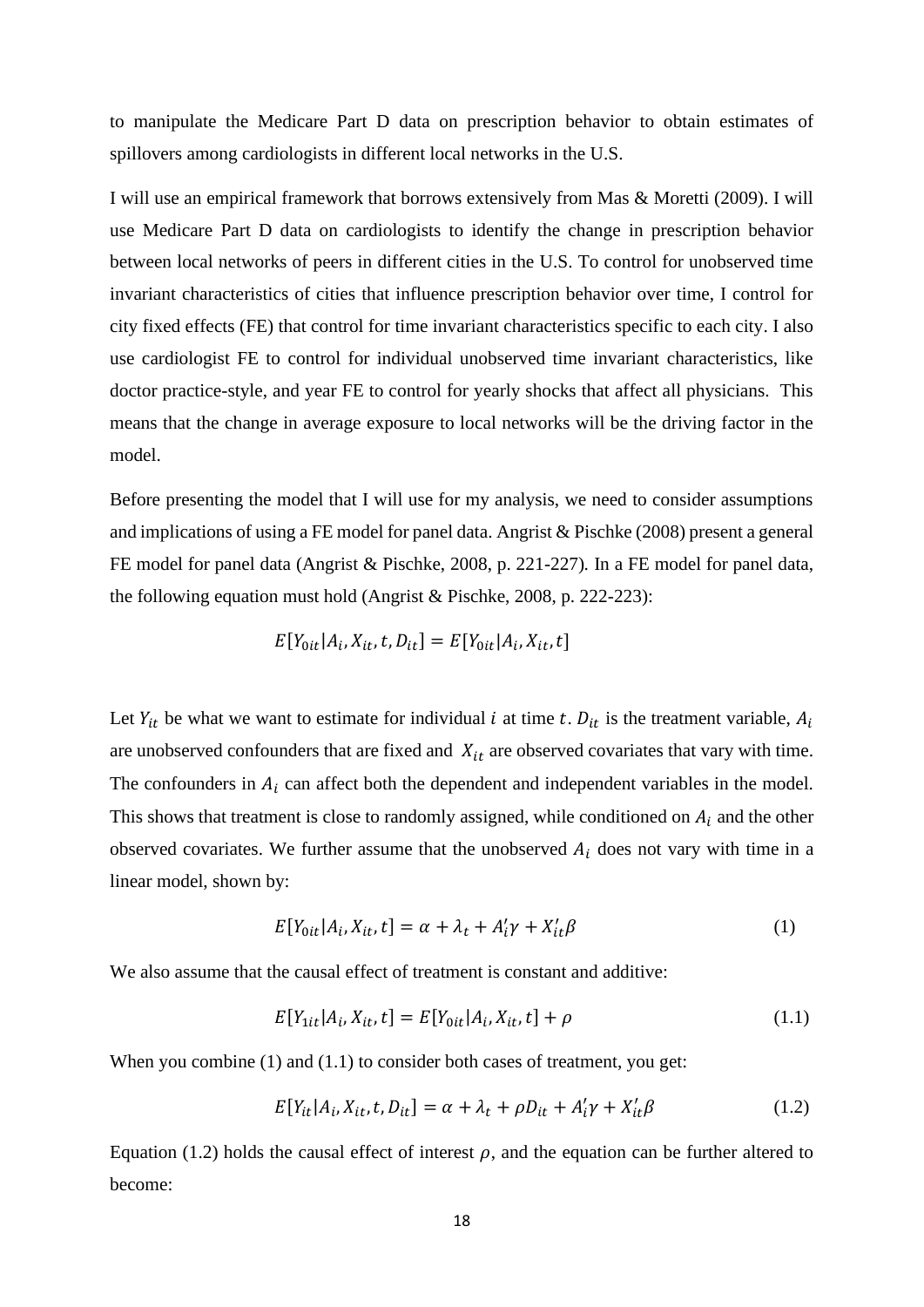$$
Y_{it} = \alpha_i + \lambda_t + \rho D_{it} + X_{it}' \beta + \epsilon_{it}
$$
\n(1.3)

Where  $\alpha_i \equiv \alpha + A_i \gamma$ . This is a fixed effects model, if we then use panel data the causal effect of treatment on  $Y_{it}$  can be estimated by treating  $\alpha_i$  and  $\lambda_t$  as parameters to be estimated. For the unobserved individual effects, you hold coefficients on dummies for every  $i$ , and for time effects, you hold coefficients on dummies for every t. Angrist & Pischke (2008, p. 223) show that treating individual effects as parameters to be estimated is the same as estimations for deviations from the means. First, we find individual averages:  $\overline{Y}_t = \alpha_t + \overline{\lambda} + \rho \overline{D}_t + \overline{X'_t} \beta + \overline{\epsilon_t}$ 

Then take equation (1.3), and subtract the individual averages, you then get:

$$
Y_{it} - \overline{Y}_t = \lambda_t - \overline{\lambda} + \rho (D_{it} - \overline{D}_t) + \beta (X_{it}' - \overline{X'_t}) + (\epsilon_{it} - \overline{\epsilon_t})
$$
(1.4)

Which shows that deviations from the means, take away the unobserved individual fixed effect. There is also an alternative to deviations from the mean which is called first differencing. In such case, you estimate:

$$
\Delta Y_{it} = \Delta \lambda_t + \rho \Delta D_{it} + \Delta X'_{it} + \Delta \epsilon_{it}
$$
\n(1.5)

Where instead of taking every year from a total mean over all time-periods, you estimate difference on a year-to-year basis. This shows the use and method of a FE model with panel data and is the baseline for the model I specify.

To apply this general model to my analysis, I start by specifying a FE model that describes cost and prescription factors in an environment where spillovers can occur. In the model for social interaction, two cardiologists can interact, spillovers may arise, and the cardiologists can influence each other. Since the data I utilize consist of information on total drug costs and prescriptions, the city they prescribe in, drug-type, and ties these variables directly to a national prescribing identifier (NPI), I can use these data to find means among cardiologists, in different cities and years, and compare these means to cardiologists that migrate to a given city each year. Migration may take two forms: Within a given region or across regions.

To identify spillovers among cardiologists, I specify a model used by Mas & Moretti (2009, p. 118-119):

$$
y_{ict} = \alpha + \beta \bar{y}_{ct} + x_{ict} + c + t + e_{ict}
$$
 (2\*)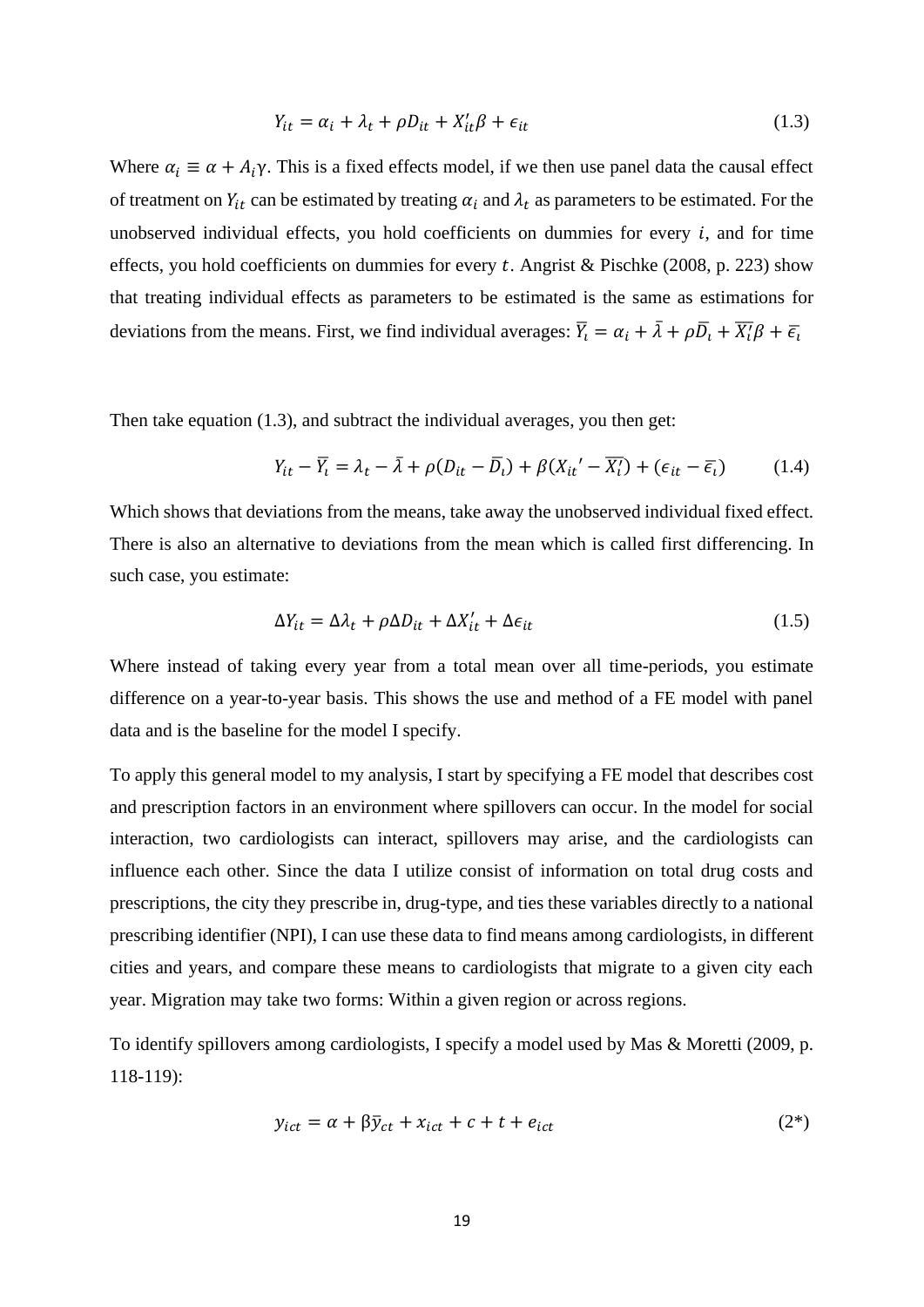Where  $y_{ict}$  is the prescription behavior of cardiologist i, in city c at time (year) t.  $\alpha$  is a constant.  $\bar{y}_{ct}$  is the mean prescription behavior in city c and year t and it is the leave-out city-mean of a given city. The leave-out is individual  $i$  and is left out to not include their own behavior when estimating spillovers for a given individual  $i$ . Then the means in cities are not skewed by finding means that contain individual  $i$  when we analyze this exact individual.  $x_{ict}$  are individual characteristics for individual i, in city  $c$  at time  $t$ .  $c$  is city,  $t$  is time and  $e_{ict}$  is the error-term of the estimation. I will first and foremost aggregate every observation per cardiologist, so that each variable of interest becomes yearly aggregates, before I calculate means of prescription behavior among different cities in the U.S. When these means have been calculated, I can calculate the means in each city. These means will likely be different across different regions, while states within regions will likely have similarities in their means based on the distance they are away from other states within the same region. This assumption is based on the idea of "star"-physicians that have extensive networks that may have spillover effects on choice of treatment in different parts of the U.S. covered in section 1.

Equation (2<sup>\*</sup>) needs to be transformed into a FE model which requires changing of the  $\alpha$ constant. As my main entity used in all the models is the NPI, i.e., the individual cardiologist, we need to include cardiologist FEs as cities consist of numerous observations of individual cardiologists. From  $(2^*)$  we re-define  $\alpha$  as (Angrist & Pischke, 2008):

$$
\alpha_i \equiv \alpha + A_i \gamma
$$

Where  $\alpha$  is still a constant term,  $A_i$  are unobserved and fixed entity confounders, i.e., they affect both the dependent and independent variable, and  $\gamma$  is a constant (Angrist & Pischke, 2008, p. 222-223). In the case of cardiologists,  $A_i$  might be ability, preferences, experience, where they received their training or other hidden characteristics that varies across entities but are assumed to be fixed over time. Equation  $(2^*)$  can now be expressed as:

$$
y_{ict} = \alpha_i + \beta \bar{y}_{ct} + x_{ict} + c + t + e_{ict}
$$
 (2)

Next, I will proceed with the same model as Mas & Moretti (2009) and specify a model that will find the lagged-leave-out city-mean. By lagging the leave-out mean, we remove contemporaneous correlated behaviors:

$$
y_{ict} = \alpha_i + \beta \bar{y}_{ct-1} + x_{ict} + c + t + e_{ict}
$$
 (3)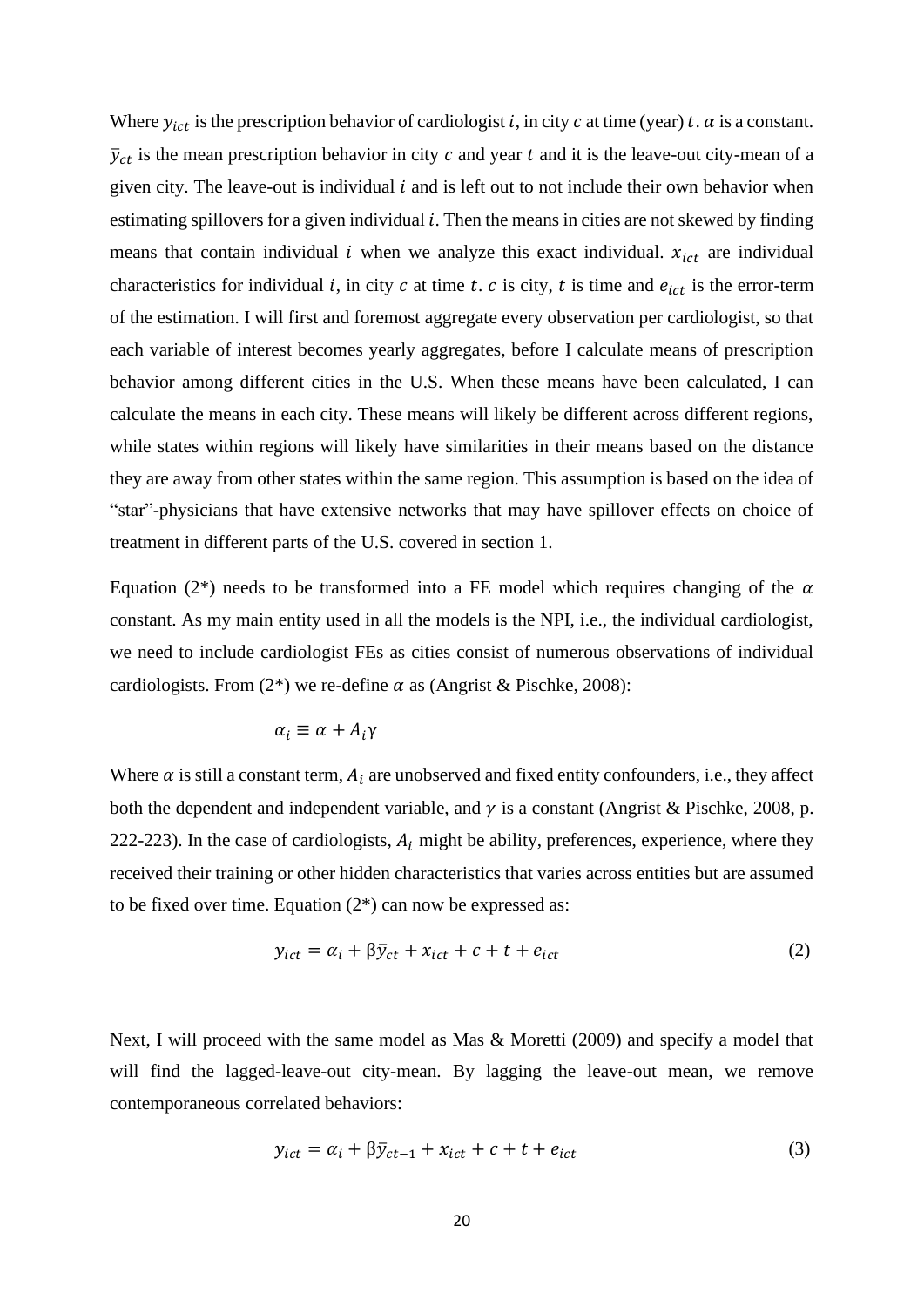This differs from (2) in that this leave-out-mean is lagged by one year when estimating, which is important. It is reasonable to believe that a migrant cardiologists' prescribing behavior will change with a lag when being exposed to new peers. A possible deciding factor is that it takes time to get to know new colleagues when starting in a new job. It may therefore take time for migrating cardiologists to take part in the existing medical networks in cities they migrate to. For example, a cardiologist that migrates and does not take part in a network will likely keep their preferences from prior to migrating. A migrant cardiologist that does interact with their new peers, will likely start adapting to the network after some time, when they have become acquainted to the peer- and network- "culture". Therefore, it can be important to lag by one year when estimating the leave-out-mean.

 $\beta$  is the coefficient of importance in this equation, and I assume the spillovers from peers may operate in three different ways:

- I) Spillovers among peers exist and affect the migrant cardiologist positively, by changing their prescription behavior. Expressed through changes in costs and/or prescribing amount and prescribing composition.
- II) Spillovers exist but has a negative effect on the migrant cardiologist. Expressed by lowering costs and/or prescription costs and prescribing composition.
- III) Spillovers have no effect on the migrant cardiologist. Expressed by no change in the forementioned factors.

Prescribing composition relates to the type of drug the cardiologists prefer for treatment of different ailments, where costs change drastically solely on the choice of drug-type. A general drug has lower costs per prescription compared to a newer patented drug that only the developing company can produce and sell. It essentially acts as a monopoly for the duration of the patent-period, which corresponds to a higher price until the patent expires and becomes a general drug, and thereafter is exposed to market competition, driving the price down. Patented drugs do come with certain benefits when compared to older general drugs. Newer medicine can be compared to new technology in the sense that it likely has better attributes for specific uses or ailments. The use of patented medicine is then not just a discussion of costs related to the use of the medicine, but also the health-benefitting factor for the patient. The problem arises if prescription of a certain drug increases for all types of patients, regardless of the necessity for the pricier drug.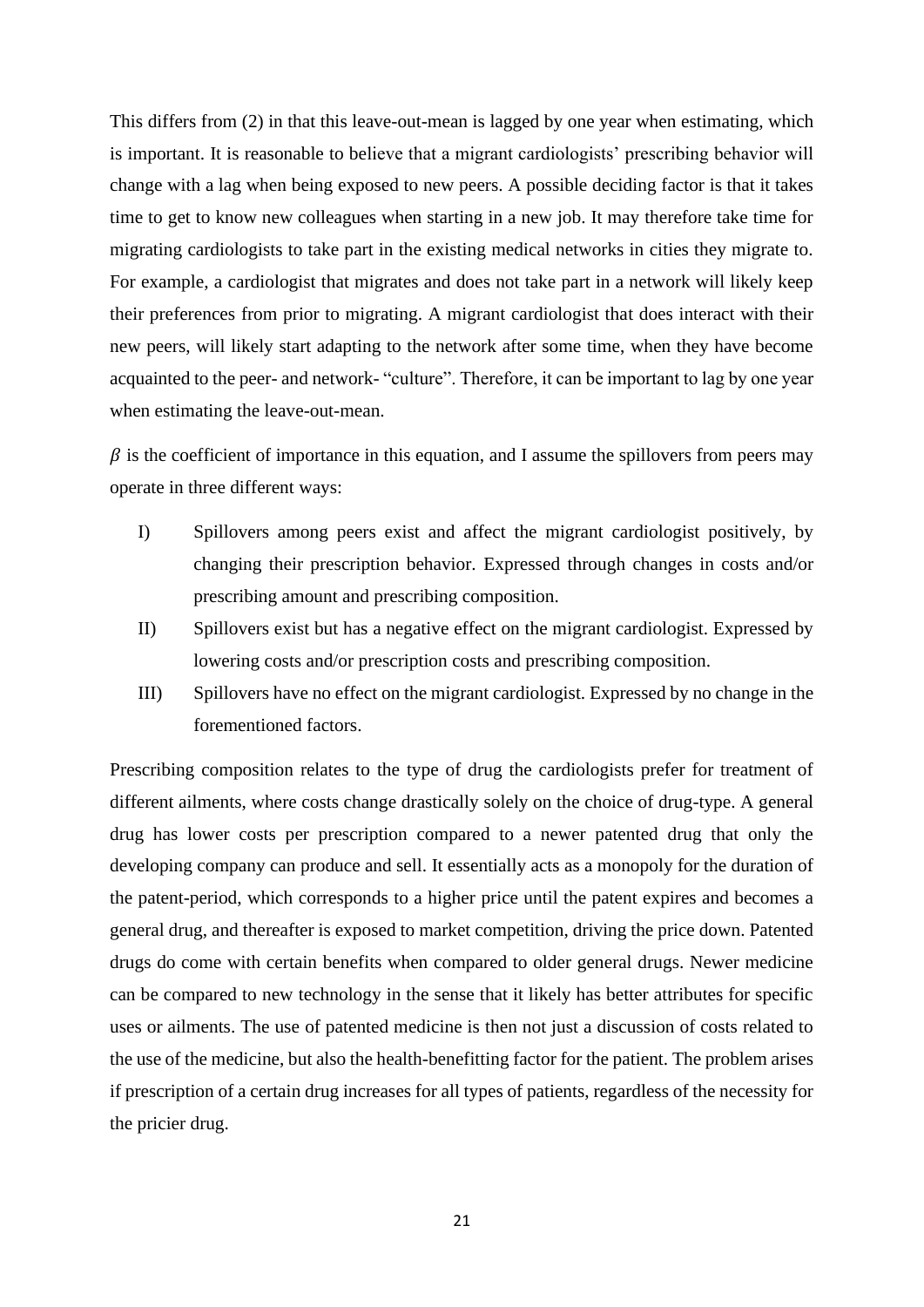### 3.1 Empirical Method: Key Idea

The key idea I follow in my empirical strategy is also similar to the key idea Molitor (2018) proposes in his empirical analysis of migrating cardiologists. However, the CMS data I use will not have nearly as long a timeline as the data he uses, but contain every prescription, both unique and renewed prescriptions, for every beneficiary a cardiologist provides to during a year. The difference in data longitude will set my analysis apart from Molitor (2018), as I cannot study "long" trends in cities and among migrants, but the frequent observations provided during a year allows me to observe changes in prescribing behavior from year to year and even within years. The key identifying assumption is the same as Molitor (2018), I assume that the only change a migrant experience after migrating is the change in environment in the form of interactions with new peers in a new local network.

I will be performing a linear regression that controls for FE, but since I have several key variables that are connected to each NPI and with a high number of observations connected to each NPI every year, I will be using a linear regression that will allow me to absorb these numerous observations, per NPI, to obtain my regression results. I will estimate equations (2) and (3) for the time-period of 2013-2018 by subtracting prescription behavior for migrants from prescription behavior city-means. With equation (2) and (3), I will perform deviations from the mean, shown in equation (1.4), to estimate the spillovers that originate from local peer networks.

With the main motivation and model formulated, it is important to consider the assumptions associated with FE regression models for panel data. All assumptions have been fitted to the model shown in equation  $(2)^{\frac{1}{2}}$ . The assumptions for a least squares FE model with panel data are:

<u>ASSUMPTION 1:</u>  $E(e_{ict} | \bar{y}_{c1}, ..., \bar{y}_{cT}, \alpha_i, c, t) = 0$ 

<sup>&</sup>lt;sup>1</sup> The assumptions are gathered from a lecture held by John C. Chao, Professor of Economics at the University of Maryland. Chao used Stock & Watson (2008) "Heteroskedasticity-Robust Standard Errors for Fixed Effects Panel Data Regression" as their source. Monique de Haan's lecture from the University of Oslo has also been used to complement Chao's lecture notes. See for example:

[http://econweb.umd.edu/~chao/Teaching/Econ423/Econ423\\_Panel\\_Data.pdf](http://econweb.umd.edu/~chao/Teaching/Econ423/Econ423_Panel_Data.pdf)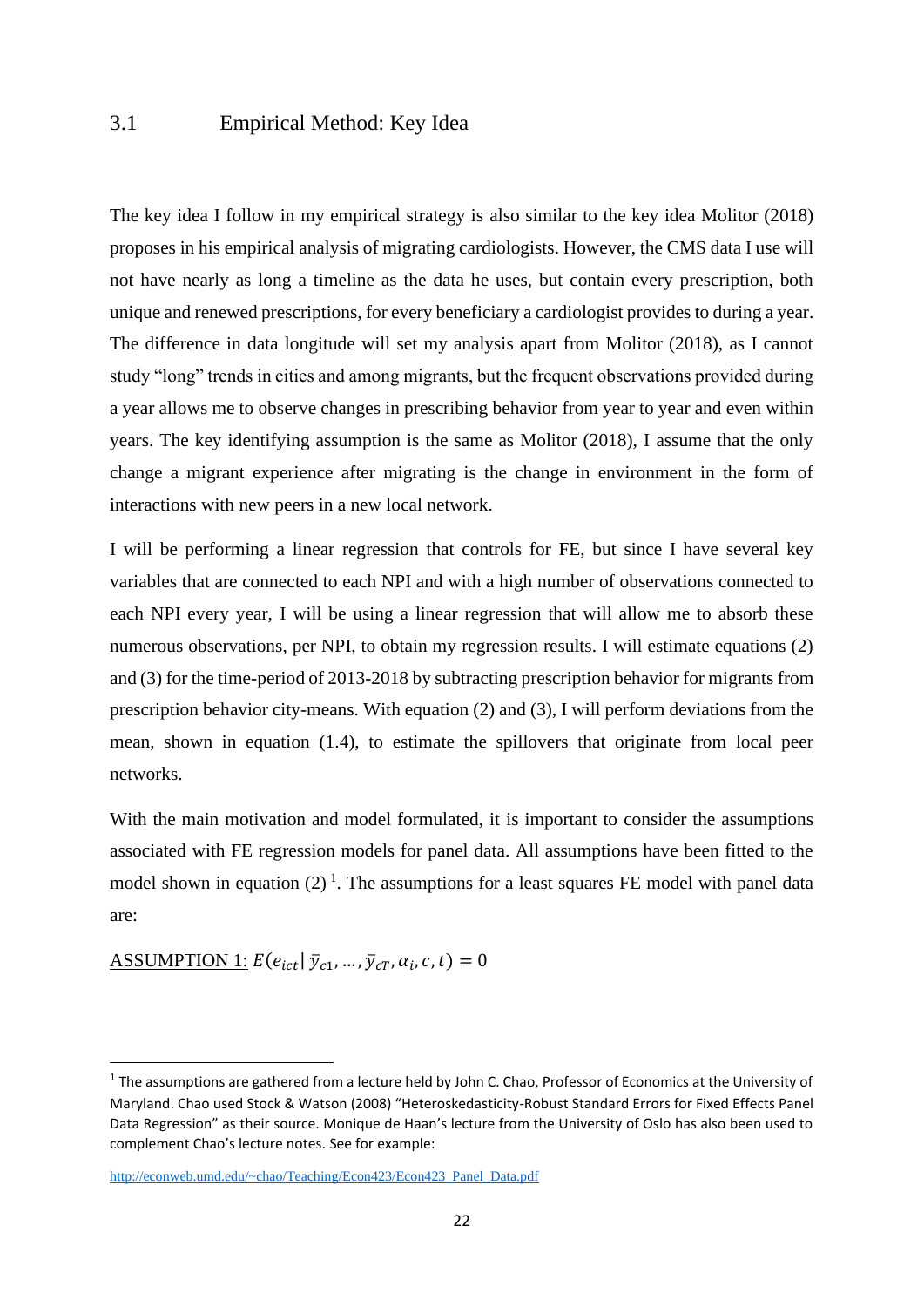The expected value of the error term with respect to the lagged-leave-out mean, unobserved time invariant fixed confounders, city- and year-FE is equal to 0. This means that there are no omitted lagged effects, i.e., all lagged effects from  $\bar{y}_{ct}$  must enter explicitly. This also implies that there is no effect from  $e_{ict}$  to a future  $\bar{y}_{ct}$ .

ASSUMPTION 2:  $(\bar{y}_{c1}, \dots, \bar{y}_{cT}, y_{i1}, \dots, y_{iT})$  are independent and identical distributed over the cross-section, i.e., all individuals are normally distributed. This does not apply over time for a given individual, as prescription behavior is likely highly related to the leave-out city-mean from one year to another.

ASSUMPTION 3:  $(y_{ict}, \bar{y}_{ct})$  large outliers are unlikely. This ties in with assumption 2, as the observations of prescription behavior and lagged-leave-out city-means are distributed normally and outliers that have so high, or low values that the estimated effects are altered significantly are unlikely.

ASSUMPTION 4: No perfect multicollinearity. This assumption states that two independent variables should not be highly correlated.

<u>ASSUMPTION 5:</u>  $corr(e_{ict}, e_{ics} | \bar{y}_{ct}, \bar{y}_{cs}, \alpha_i, c, t) = 0$  for  $t \neq s$ . This states that given  $\bar{y}_{ct}$ , the error terms for two different time-points,  $t$  and  $s$ , are uncorrelated over time for a given individual,  $i$ .

If all the assumptions above hold, this means that the estimated  $\hat{\beta}$  is an unbiased and consistent estimator for  $\beta$  (Haan, Econ4150 – Panel Data, p. 30). Assumption 5 states that the error terms, for two different times in the panel data, t, and s, where  $t \neq s$ , need to be uncorrelated within a group for a given X, which is NPI. In other words, for a given cardiologist, and two different times in the panel data, 2013 and 2014 for example, the omitted factors are uncorrelated within a city. We then must ask ourselves if this is plausible, and what goes in  $e_{ict}$ . In the case of Medicare Part D data, what omitted factors can have an impact on individual  $i$ ? If a time varying factor affects prescription behavior and is not correlated with the independent variable<sup>2</sup>. If these

2

Underlying unobserved mental illness that might influence prescribing behavior in unknown ways, grow apathic, feel less motivated for a given year, which can affect cardiologist behavior. The same line of logic can be applied to stress  $-$  i.e.  $-$  overworking a given year leads to a more relaxed year, then year  $t$  and  $s$  are correlated for some years while not necessarily every year. Would likely return to normal workloads following a restitution-period.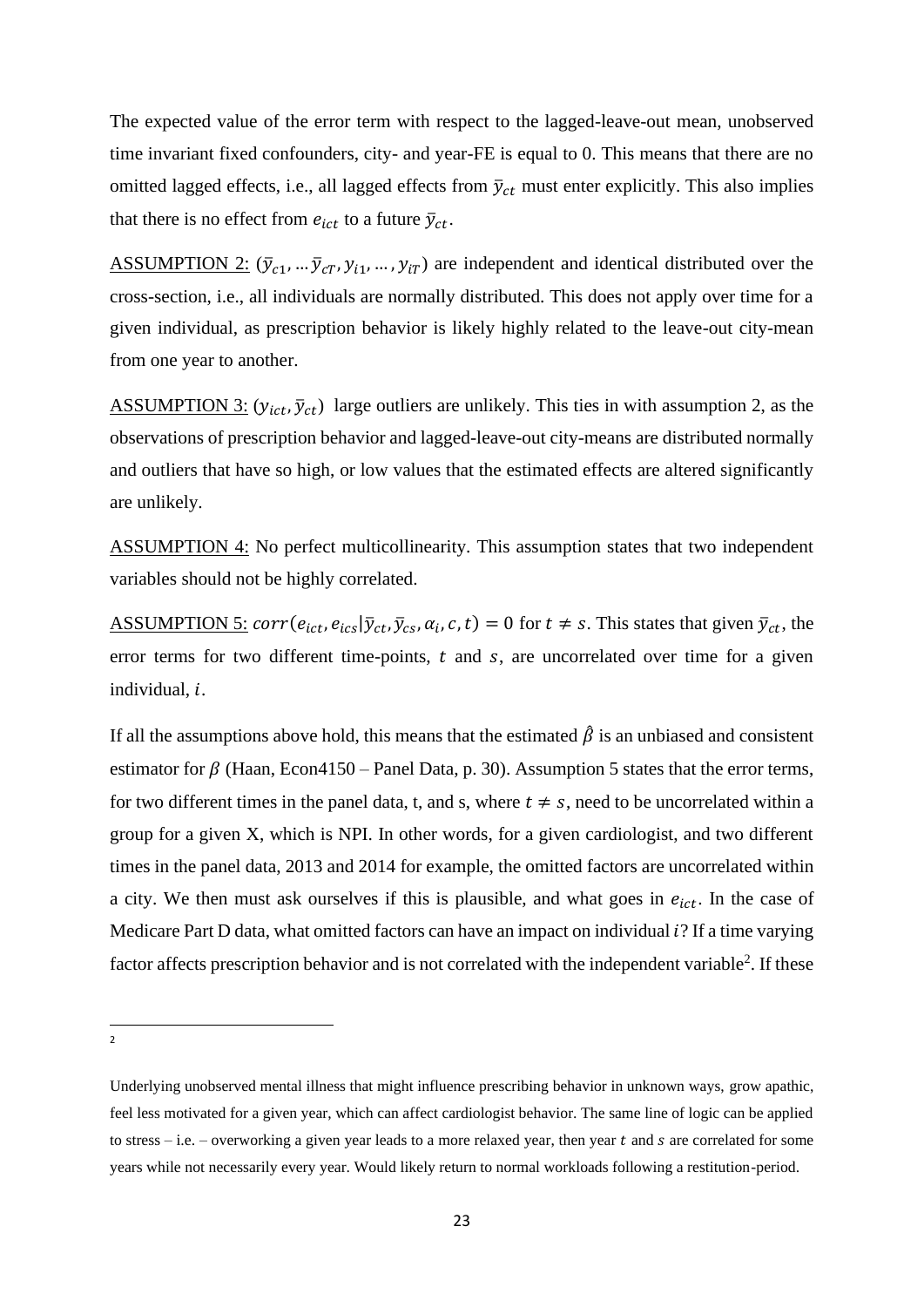situations arise, the error terms are correlated for years within the time-period. Assumption 5 does not hold any more. This means that:  $cov(e_{ict}, e_{ics} | \bar{y}_{ct}, \bar{y}_{cs}, \alpha_i) \neq 0$  (Chao, Econ423 – Lecture Notes, p. 50). This can be shown using general SE notation:

Standard error for  $\widehat{\beta}$  (ordinary least squares FE estimator):  $SE(\widehat{\beta}) = \begin{bmatrix} \frac{1}{n^2} \end{bmatrix}$  $rac{1}{nT} * \frac{\widehat{\sigma}_{\eta}^2}{\widehat{\sigma}_{\widehat{\eta}}^2}$  $\widehat{Q_{\widetilde{\mathcal{Y}}}}^{\widehat{4}}$ 

From the SE of  $\hat{\beta}$ , what is  $\hat{\sigma}_{\eta}^2$ ? There are two outcomes: when  $u_{it}$  and  $u_{is}$  are uncorrelated or correlated. If they are uncorrelated, then:

$$
\hat{\sigma}_{\eta}^{2} = var\left(\sqrt{\frac{1}{T}\sum_{i}^{T}\widehat{v_{it}}}\right) = var\left(\frac{(\widehat{v_{i1}} + \widehat{v_{i2}} + \dots + \widehat{v_{iT}})}{\sqrt{T}}\right)
$$

Mathematical notation shows that:  $var(X + Y) = var(X) + var(Y) + 2cov(X, Y)$ .

When  $u_{ict}$  and  $u_{ics}$  are uncorrelated, then  $2cov(X, Y) = 0$ . Then it follows that:

$$
\hat{\sigma}_{\eta}^2 = \frac{1}{T}T * var(\widehat{v_{tt}}) = var(\widehat{v_{tt}})
$$

And you can use standard heteroskedasticity robust standard errors, as  $u_{it}$  and  $u_{is}$  are uncorrelated.

If  $u_{it}$  and  $u_{is}$  are correlated, then:

$$
\hat{\sigma}_{\eta}^{2} = var\left(\sqrt{\frac{1}{T}\sum_{i}^{T}\widehat{v_{it}}}\right) = var\left(\frac{(\widehat{v_{t1}} + \widehat{v_{t2}} + \dots + \widehat{v_{tT}})}{\sqrt{T}}\right) \neq var(\widehat{v_{it}})
$$

From the same mathematical notation as above:

$$
var(X + Y) = var(X) + var(Y) + 2cov(X, Y)
$$

This notation shows that if  $u_{it}$  and  $u_{is}$  are correlated, the  $cov(X, Y)$  will not be non-zero and assumption 5 does not hold. This does not change the panel data estimators of the  $\beta$  of interest, they stay consistent. When ASS 5 fails, it leads to wrong SEs – and usually understates the true

In essence, any time varying factor that affects prescription behavior while not being correlated with the independent variable, which in the case of my analysis is the lagged-leave-out mean.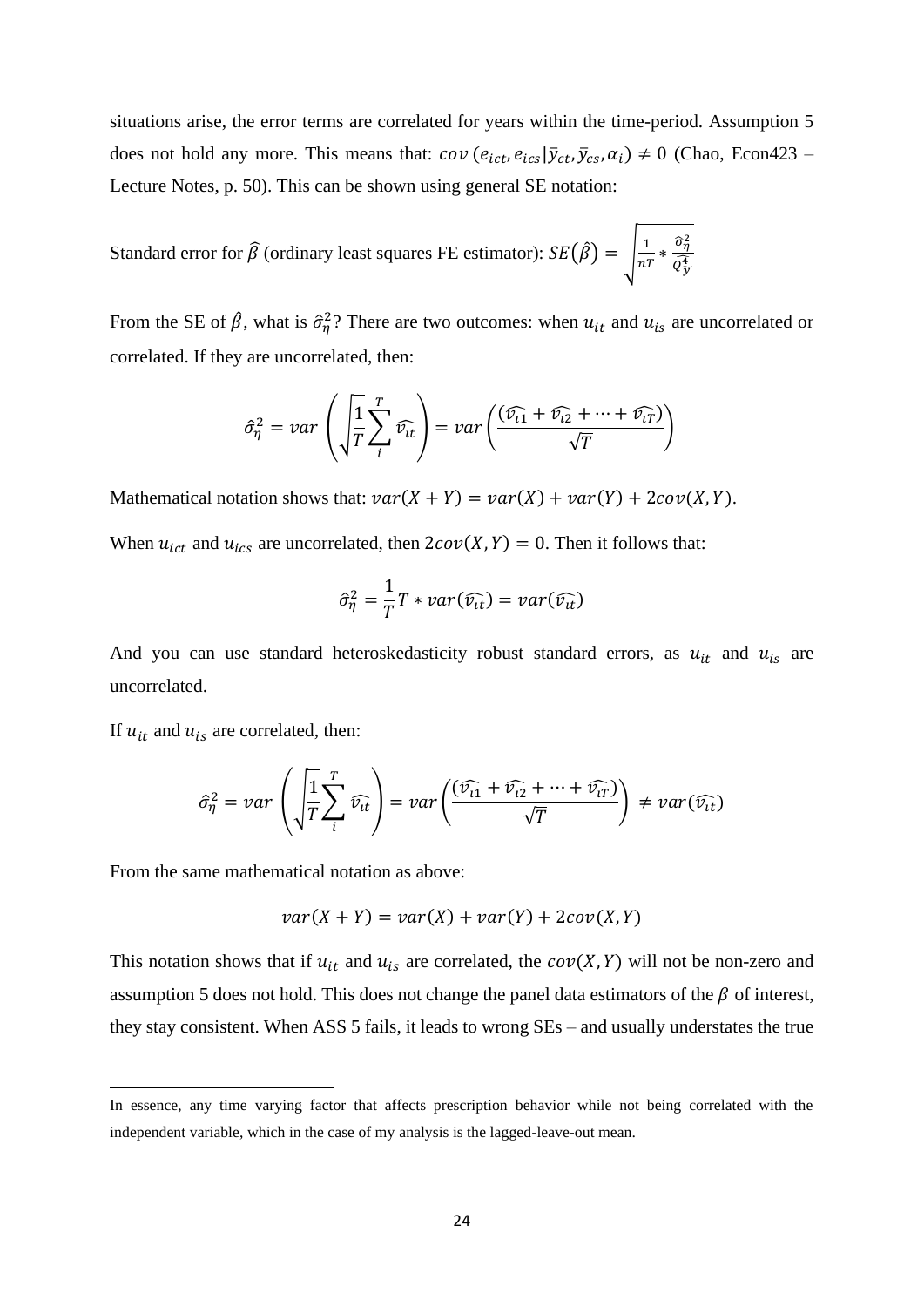uncertainty of the estimates of  $\beta$ . So, if  $e_{ict}$  is correlated over time, we do not have as much information as you would if  $e_{ict}$  were uncorrelated. The solution to this problem is to use clustered standard errors, i.e., heteroskedasticity and autocorrelation-consistent standard errors. They are called clustered standard errors because there is a grouping (cluster) within the error term that is possibly correlated, while it is not across groups. The clustering does not have to be on time, but can also be over different groupings like city, state, region, etc. Based on the leave-out means and lagged-leave-out means and the entities of importance, I cluster standard errors at city-level for city-means, and zip-codes in zip-means. It is natural to believe that there is certain variation between different cities when it comes to treatment or other characteristics of the cardiologist that practice medicine. This can be difference in practice-culture from one city to another, difference in budgets or difference of politics that may affect cardiologists. Clustering could also be done on state-level, but this would likely not pick up all city-variation, for example when a migrant migrates within a state rather than between states. The same logic is used when clustering for the alternative models where I use zip-codes rather than cities to estimate leave-out means and lagged-leave-out means. In these alternative models, which will be discussed in section 3.3, we cluster SE on zip-codes to control for possible correlation between the error term  $e_{izt}$  and  $\bar{y}_{z1}, \dots, \bar{y}_{zT}, \alpha_i, z, t$  in given times within the time-period.

Then, given that the assumptions 1 through 4 holds, and control-variables explain other variation in prescription behavior, then  $\beta$  will estimate the causal effects of spillovers on prescription behavior from local networks.

#### 3.2 Limitations and Advantages to the Model and Method

Fixed-effects model (FE) are generally the preferred models compared to OLS models (Collischon, M. & Eberl, A., 2020, p. 297-298). Even if this may be the case, any model chosen will include certain pitfalls and problems that may arise based on the data and method used. This section will present possible limitations in the models and discuss the likelihood of their existence. Estimation-results will be presented in section 5, and pitfalls regarding the model and method will be discussed in more detail in section 6.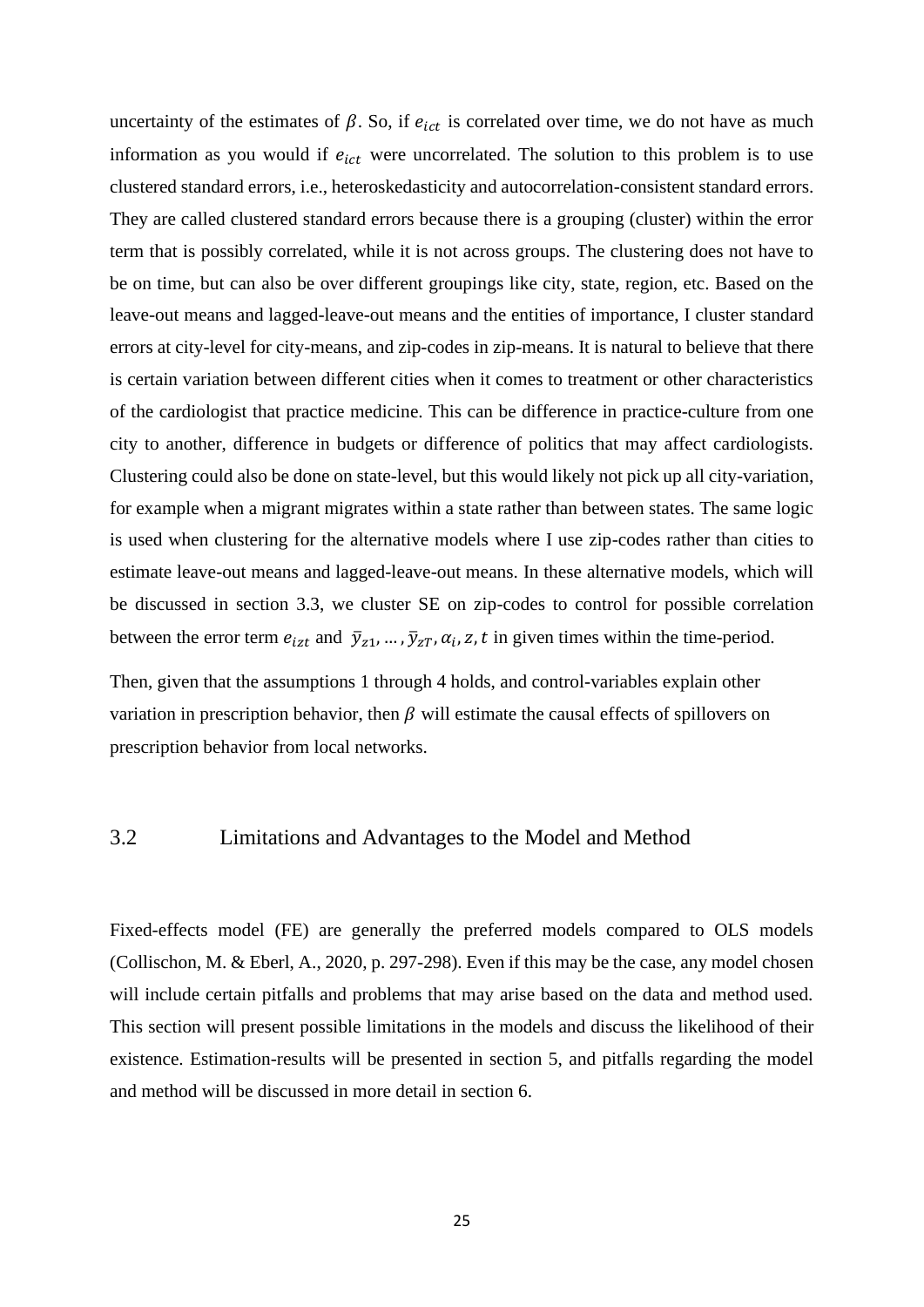#### Unobserved Heterogeneity

A possible limitation in a FE model is unobserved time-varying heterogeneity (Collischon & Eberl, 2020, p. 292-293). This will occur if omitted variables that are partly time-varying affects the models' main specifications without being accounted for. This could arise if one omitted variable affects both the leave-out city-mean and the lagged-leave-out city-means in equation (2) and (3) and therefore skew the estimations. The model would not identify the relationship between a migrant and spillovers among new peers, as the estimates would not find estimated causal effects, but skewed results which could either be over- or under-stating the  $\beta$  of interest, i.e., spillovers among cardiologists. One could make the case for an omitted variable to be industry payments, as it can be directly linked with prescription behavior and effect drug costs and propensity to prescribe certain drugs. In the case of industry payments towards peers that already operate in a city that a migrant cardiologist moves to, this would not be a problem. If a migrant cardiologist receives industry payments after conducting their move to a new city, the change in prescription behavior will then not only depend on the migration and their interactions with a new local peer network, but then instead be affected by the industry payments. If certain pharmaceutical companies advertise their prescription medicine based on geographic locations first and foremost, like focusing on certain regions of the U.S., then this could occur and skew the estimates of increases in per capita cost due to spillovers.

#### Classical Measurement Error

Classical measurement error is an error concerning the data provided and will be in the form of mispresenting of values, either over-stated or under-stated (Collischon & Eberl, 2020, p. 293- 294). Collischon & Eberl (2020) uses the example of two waves, where the true value of each wave is equal (£2550) but is reported to be (£2500) in wave 1 and (£2600) in the second wave. If one were to perform analysis on this, the reported numbers would indicate a rise from wave 1 to wave 2 because of the measurement error, when the true value is equal. This could skew the estimations by a lot if measurement errors occur several times in datasets. Panel data is vulnerable to this type of classical measurement error, and if it occurs, then measurement error can lead to conservative coefficient estimates because of attenuation bias (Angrist & Pischke,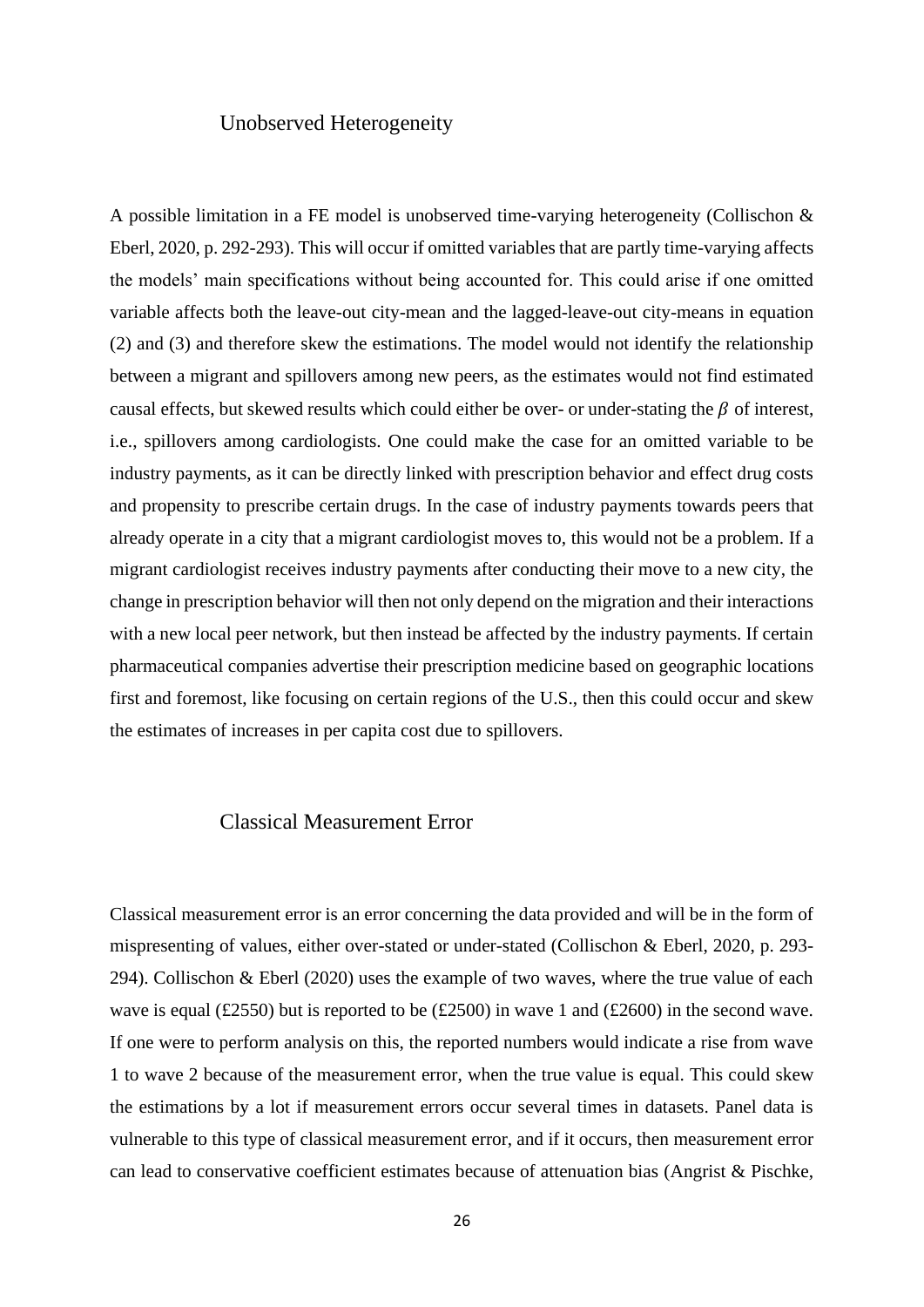2008, p.225). Attenuation bias leads to coefficients biased toward zero, i.e., an understatement in the estimates (Collischon & Eberl, 2020, p. 292-293; Hsiao, 2007, p. 5). CMS have provided data on Medicare D & B for the years 2013-2018, and they recently (in 2021) published the data for 2018. This gives an indication that the datasets take a long time to produce, which is likely based on their size and their efforts at controlling reported values and limiting measurement errors. Even so, measurement error can possibly affect both datasets, as I have only used a small sample of the entire datasets in each year and would likely affect the estimates by understating their true value. As each dataset over all specializations each year in Medicare Part D consists of around 23.5 million lines of data for all beneficiaries in just one year, some misrepresentation in prescriptions by either a doctor or data-manager is likely to happen. As Angrist & Piscke (2008, p. 226) mentions, deviations from the mean might remove omitted bias, but can also remove variation in the variable of interest which leads to understatement of the results. Measurement error will be considered when presenting the estimates in section 5.

#### 3.3 Alternative approaches

#### Sensitivity Analysis

I will now formalize the methods and models used to assess the robustness of the main method and model. We check the robustness on findings by subjecting equation (2) and (3) to different specifications. The first major change is the utilization of a substitute-sample, by using Medicare Fee-For-Service cardiologists instead of Medicare Part D cardiologists. This means that instead of estimating prescribing behavior, we will not estimate service-providing behavior. As neither prescribing or service-providing is not the entire practice of a cardiologist, they have the same specialization and operate within Medicare, service-providers are assumed to be a well-suited substitute-sample. In addition to the different sample, the alternative models will be estimated in different ways. Firstly, NPI FE are excluded, and individual characteristicsvariables are added in steps to see the change in service-providing behavior. Zip-codes are added as a narrower geographical control to see whether spillovers are stronger in narrower local networks or whether spillovers operate across cities. A mirrored estimate of equation (2) and (3) with the substitute-sample being the only change. Lastly, we will look at an interaction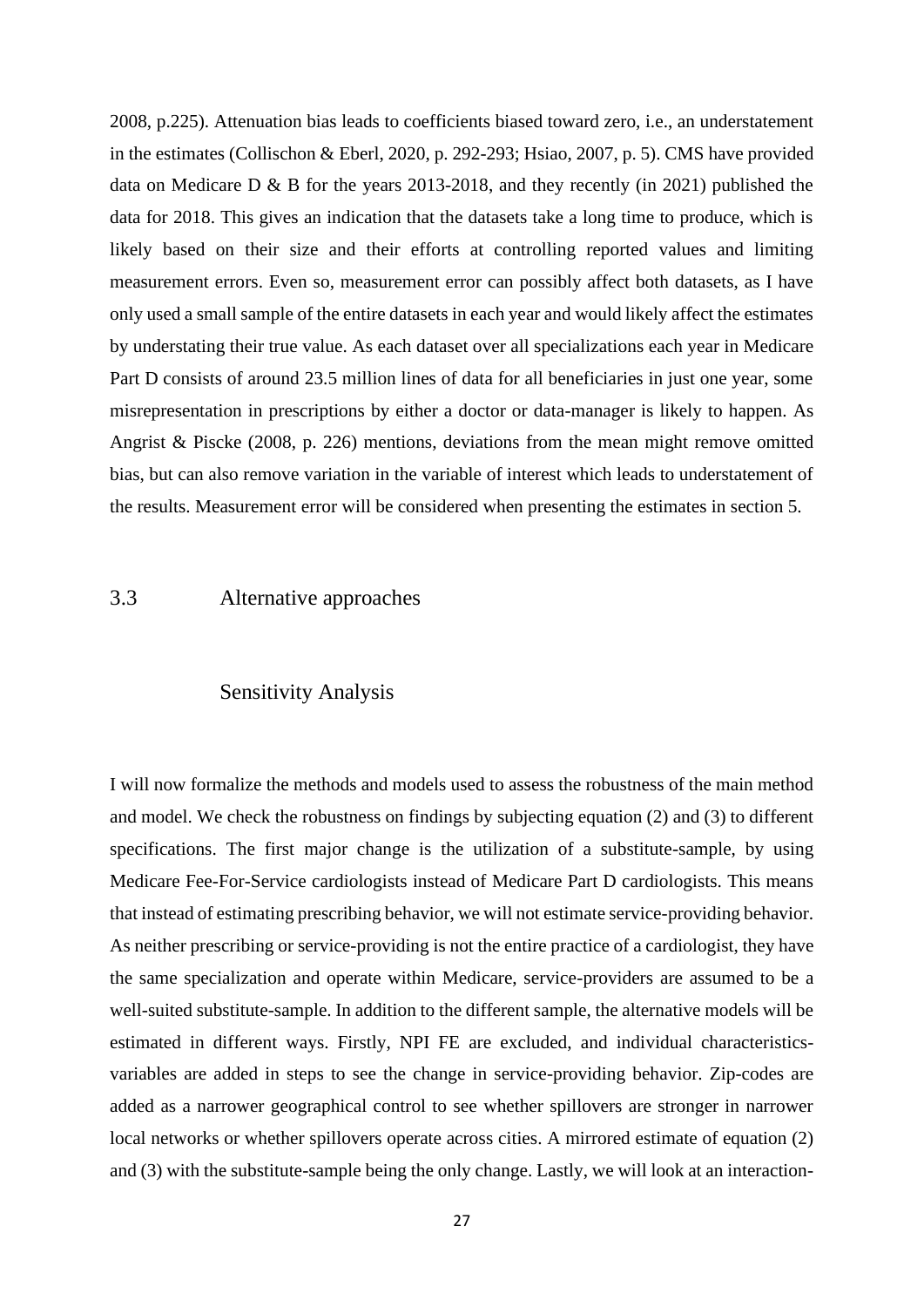term between cardiologists who see higher number of elderly beneficiaries and a change in method where difference from the means is substituted by first-difference estimates. With the addition of these specifications to the model, we will see if small changes in the structure of method or model will change the outcome of the estimates. I will now formalize the alternative models.

#### Cities, Zip-codes and Added Controls

| Table 3.3:                            | Total unique observations |
|---------------------------------------|---------------------------|
| Nb of cities and zip-codes in dataset |                           |
| Number of cities                      | 2514                      |
| Number of zip-codes                   | 13299                     |

There exist alternatives to model (3) both in estimating interactions among cardiologists and which fixed effects are being considered when estimating interactions and spillovers. The first alternative approach is similar in many regards to the main specified model, as it follows the same principles, procedures, and specifications besides a few notable differences. The main difference between the former model, and the alternative approach, is the use of a new dataset: Medicare Fee-For-Service. It uses data for Medicare Fee-For-Service which include costs related to a service that cardiologists provide to a beneficiary while taking the number of services provided into consideration. Figure 3.3 show the difference between the number of unique cities and the number of unique zip-codes in the new dataset, where interactions can occur in a much smaller geographic area compared to cities. There are around five times more zip-codes compared to cities, which allows for much narrower controls and interaction not across cities, but within smaller parts of the cities. For completion, I will include models for cities that utilize Medicare Fee-For-Service data as well. The model for cities can formally be expressed as:

$$
y_{ict} = \alpha_i + \beta \bar{y}_{ct} + x_{ict} + n_{ict} + c + t + e_{ict}
$$
 (4)

Which holds similar variables as equation (2) except for the addition of  $n_{ict}$  which is the number of unique services provided by individual  $i$  in city  $c$  at time  $t$ . Adding individual-specific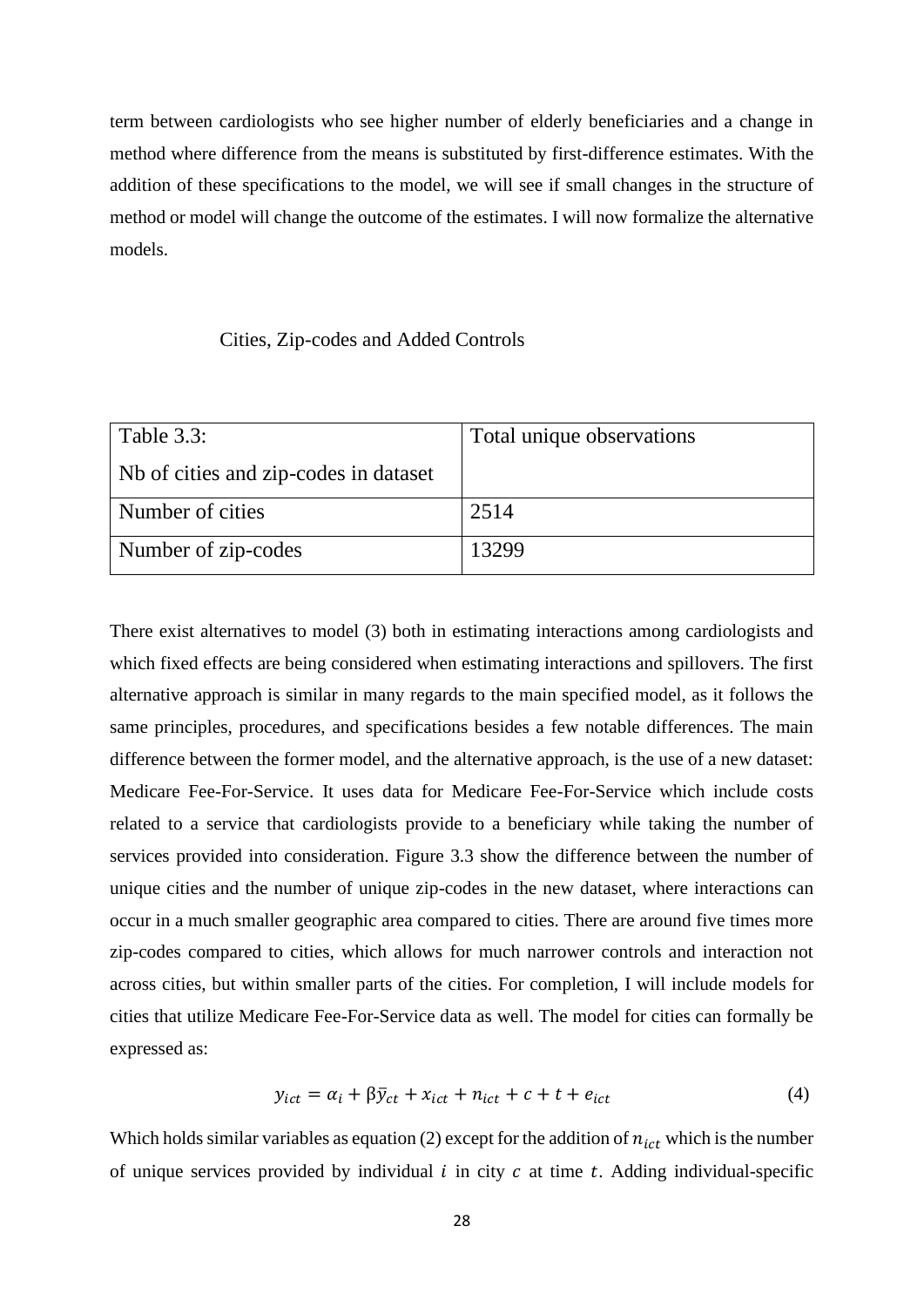variables can increase a model's precision. By adding individual-specific variables like gender, type of treatment or other individual-specific variables that can explain parts of prescription behavior among cardiologists by reducing residual variance (Angrist & Pischke, 2008, p. 23- 24). This can affect the size of SE as they are reduced when a model explains more of the residual variance in  $y_{ict}$ . This is the reason for including the new individual-specific variable on number of unique services provided,  $n_{ict}$ . As neither of the datasets, Medicare part B or D, represents the entire practice of a cardiologist, it can be important to control for how many unique prescriptions each cardiologist prescribe each year. This is likely due to natural differences in practice composition between cardiologists, as some likely prescribe more than others, and others provide more services than others. The variables have the same structure as equation (2) but with a different purpose.  $y_{ict}$  is no longer prescription behavior but is now changed to service behavior for individual *i* in city *c* at time *t*.  $\alpha_i$  is the same as in (2), where it holds unobserved individual fixed effects.  $\bar{y}_{ct}$  is the leave-out city-mean that holds the leaveout mean for per capita costs related to the average service cost and unique service-amount provided.  $c$  and  $t$  are city FE and time FE respectively and  $e_{ict}$  is the error term for individual  $i$ , in city  $c$  and at time  $t$ . From (4) I can express the model in the lagged form to account for contemporaneous service behaviors:

$$
y_{ict} = \alpha_i + \beta \bar{y}_{ct-1} + x_{ict} + n_{ict} + c + t + e_{ict}
$$
 (5)

Which is the same as equation (3), where  $n_{ict}$  is included and  $\bar{y}_{ct-1}$  is the lagged-leave-out citymean for service providing. The coefficient of interest is still  $\beta$ . These two models are the baseline estimates for the alternative approach. As some cities in the U.S. can be quite large, it could be advantageous to use a narrower entity than city to perform the estimates on the Medicare Fee-For-Service data. The Fee-For-Service does include zip-codes, which is much narrower when compared to cities, as cities contain many zip-codes. The next step from equations (4) and (5) is to change all the forementioned variables on service behavior from city to zip-codes. As I use a model that is intended for an environment where social interaction happens in an environment where spillovers can operate, I need to drop all zip-codes that are only connected to one cardiologist in a year, as social interaction can only happen between two or more individuals. From (4) and (5), I utilize the inclusion of zip-codes to provide narrower controls in the leave-out means and lagged leave-out means. With the inclusion of zip-codes, model (4) changes to:

$$
y_{izt} = \alpha_i + \beta \bar{y}_{zt} + x_{izt} + n_{izt} + z + t + g + e_{izt}
$$
 (6)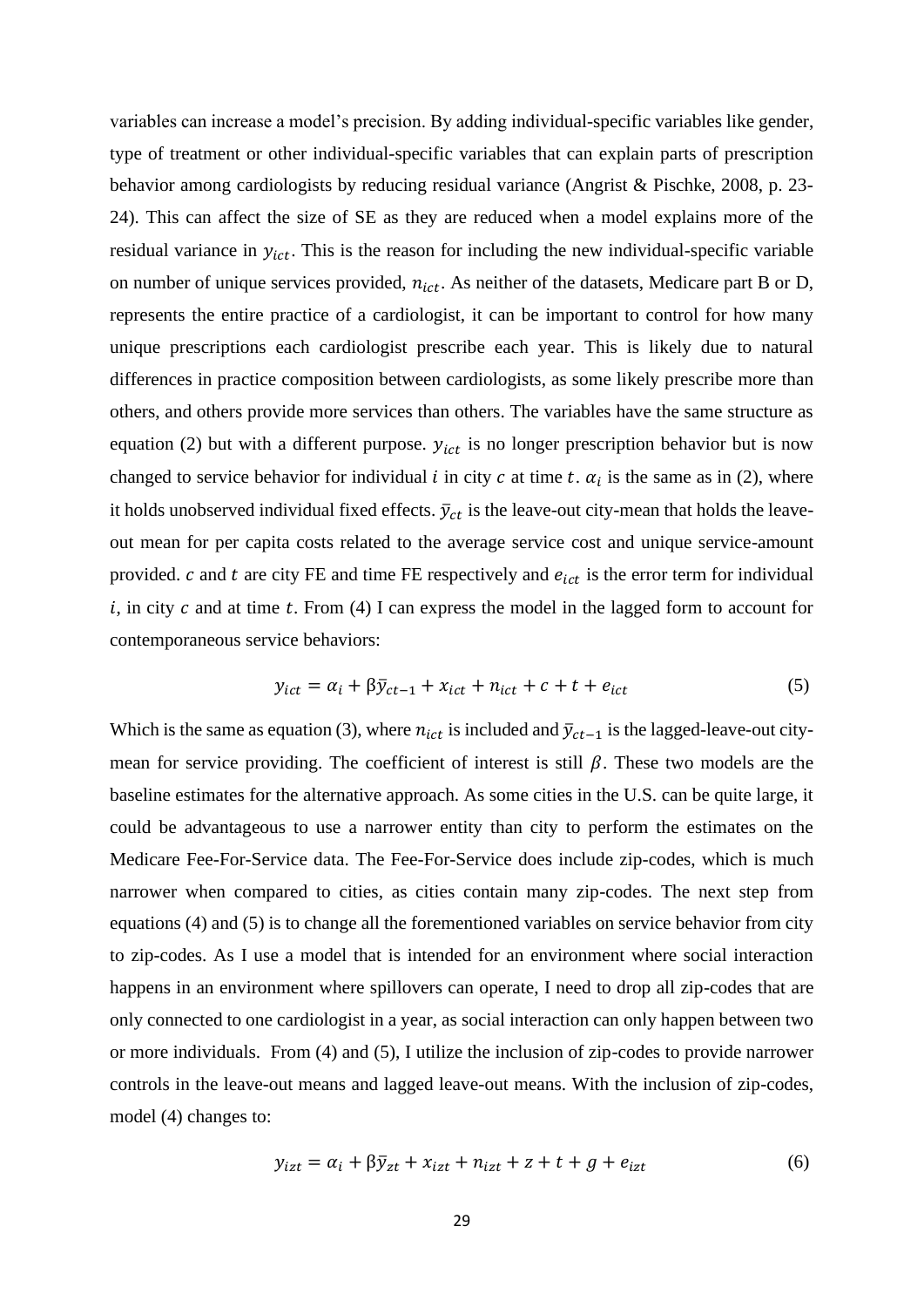Where a new variable has been included:  $q_i$ .  $q_j$  is a variable that controls for FE related to HCPCS-codes that the Fee-For-Service data hold. These codes are unique identifiers that are used to track which type of service a cardiologist provides to every beneficiary in a year. Every service a cardiologist can provide is linked with a HCPCS-code. This allows me to track the exact services a cardiologist provide in a year. HCPCS-codes can affect how much a service will cost as some services are likely much more expensive and difficult than others. It is therefore important to control for these service-types, as they likely will have some explanatory power on  $y_{izt}$ .  $y_{izt}$  is service-providing behavior of cardiologist *i*, in zip-code *z* at time *t*.  $\alpha_i$  is the same as previously,  $\bar{y}_{zt}$  is the leave-out zip-mean for a given zip-code and  $x_{izt}$  is cardiologist characteristics.  $z$  are zip-code fixed effects,  $t$  is yearly fixed effects,  $g$  is HCPCScode fixed effects and  $e_{izt}$  is an error term. These are the zip-code leave-out zip-means, and can now formalize the lagged version:

$$
y_{izt} = \alpha_i + \beta \overline{y}_{zt-1} + x_{izt} + n_{izt} + z + t + g + e_{izt}
$$
 (7)

This is the simplest form of the alternative model with Fee-For-Service data and holds many parallels to model (3) in the main specification. As with (6), everything is the same except for  $\bar{y}_{zt-1}$  which is the lagged leave-out mean for zip-codes, as we expect cardiologist behavior change to be lagged by one year when being exposed to new peers, i.e., a cardiologist needs time to adapt to a new workplace and new peers. As with (3), the coefficient of interest is  $\beta$  and we assume spillovers among cardiologist interaction may operate in three ways:

- i) Spillovers among cardiologists exist and affect the migrant cardiologist positively, by changing their service-providing behavior. Expressed through positive changes in total costs or total services provided.
- ii) Spillovers among cardiologists exist and affect the migrant cardiologist negatively. Expressed through negative changes in total costs or total services provided.
- iii) Spillovers among cardiologists have no effect on the migrant cardiologist of interest. Expressed by no changes in total costs or total services provided.

With the addition of HCPCS-codes, the formalized model will have narrower controls when estimating the leave-out and lagged leave-out means while also explaining more of the residual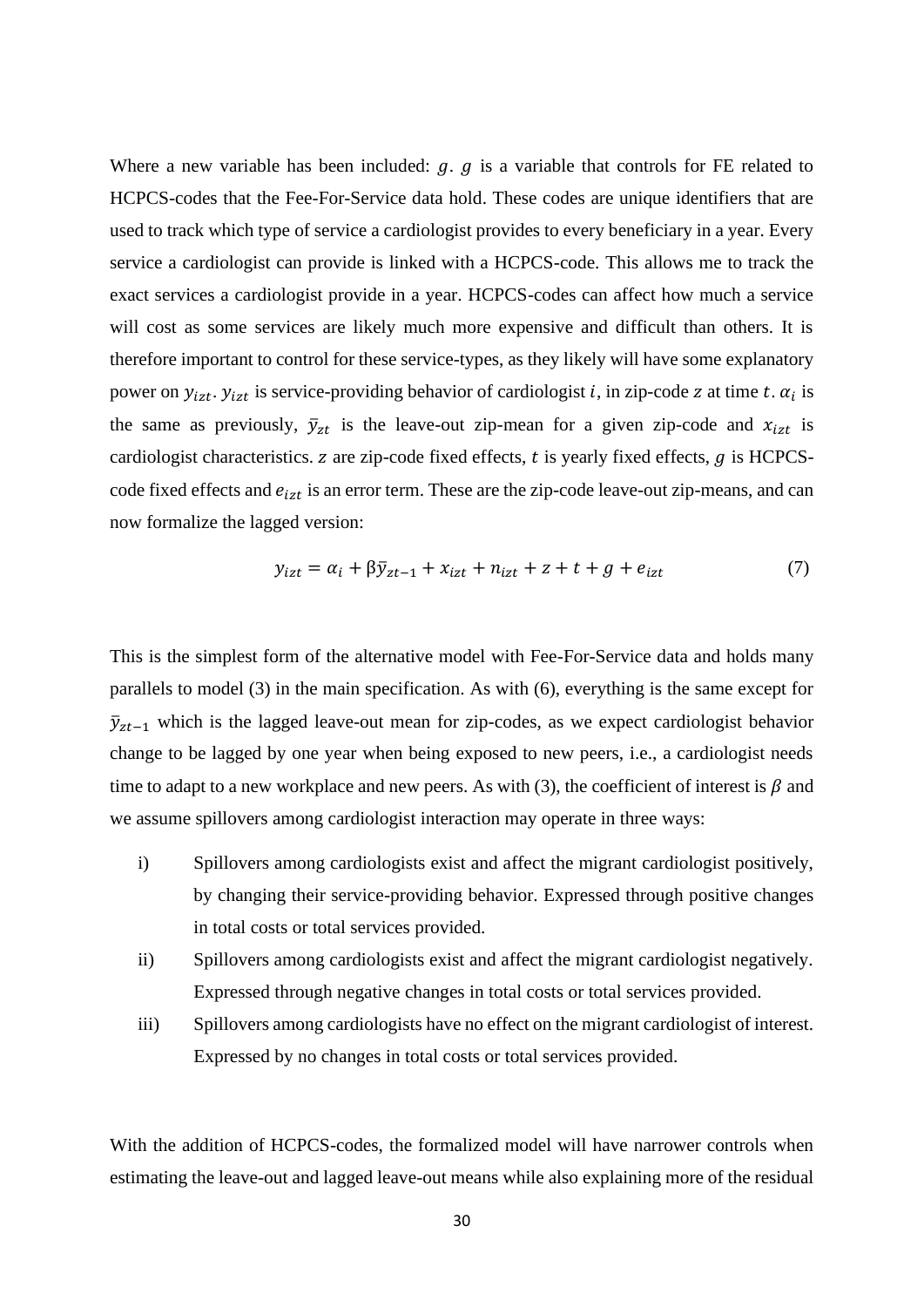variance in the model. There are some characteristics that are not accounted for in the alternative model, however. We take equation (6) and (7) and add a variable that controls for the gender of the focal cardiologist, the mean of average service costs and a variable that controls for whether the place of service providing is a facility or not a facility. Equation (6) can now formally be expressed as:

$$
y_{izt} = \alpha_i + \beta \bar{y}_{zt} + x_{izt} + n_{izt} + m_i + p_{it} + \bar{c}_{it} + z + t + g + e_{izt}
$$
(8)

Equation (7) can now formally be expressed as:

$$
y_{izt} = \alpha_i + \beta \bar{y}_{zt-1} + x_{izt} + n_{izt} + m_i + p_{it} + \bar{c}_{it} + z + t + g + e_{izt}
$$
(9)

Now, service behavior for individual  $i$ , in zip-code  $z$  at time  $t$  can be expressed by the individual unobserved fixed effects  $\alpha_i$ , with the lagged leave-out zip-mean  $\bar{y}_{zt-1}$  for a given zip-code at time  $t - 1$ . Cardiologist characteristics are the same as before,  $x_{izt}$ , with the new variable  $m_i$ that controls for whether individual  $i$  is male,  $p_{it}$  controls for place of service for individual  $i$ at time t,  $\bar{c}_{it}$  controls for mean of average cost for individual i at time t. Place of service relates to if the cardiologist works in a facility or not, where non-facility usually relates to an officesetting. The rest are the same as for (6) and (7). With the addition of even more individualspecific variables, the residual variance in the model will likely fall as the model explains more of the "noise" as it is addressed. Adding a variable for gender can help explain the forementioned variance if there is a clear mean-difference in service-behavior between male and female cardiologists. It is better to include it than not at all, since if there is no difference between male and female cardiologists the added variable will not change the estimations and coefficients. Place of service is likely important to add as there is likely a difference between cardiologists who provide a service in a facility or not, as these likely affect the service-behavior and the costs in the model. The final added variable,  $\bar{c}_{it}$ , holds the mean average costs for cardiologist  $i$  at time  $t$ , and can be important to add to the model by the same logic as when number of unique services were added to equation (5), it can be important to control for how big a part services are of a cardiologists practice. It can also be important to relate the scale of mean average costs to spillovers to see if cardiologists with a lower mean gets more affected by spillovers than cardiologists with a larger mean. With these variables added, the baseline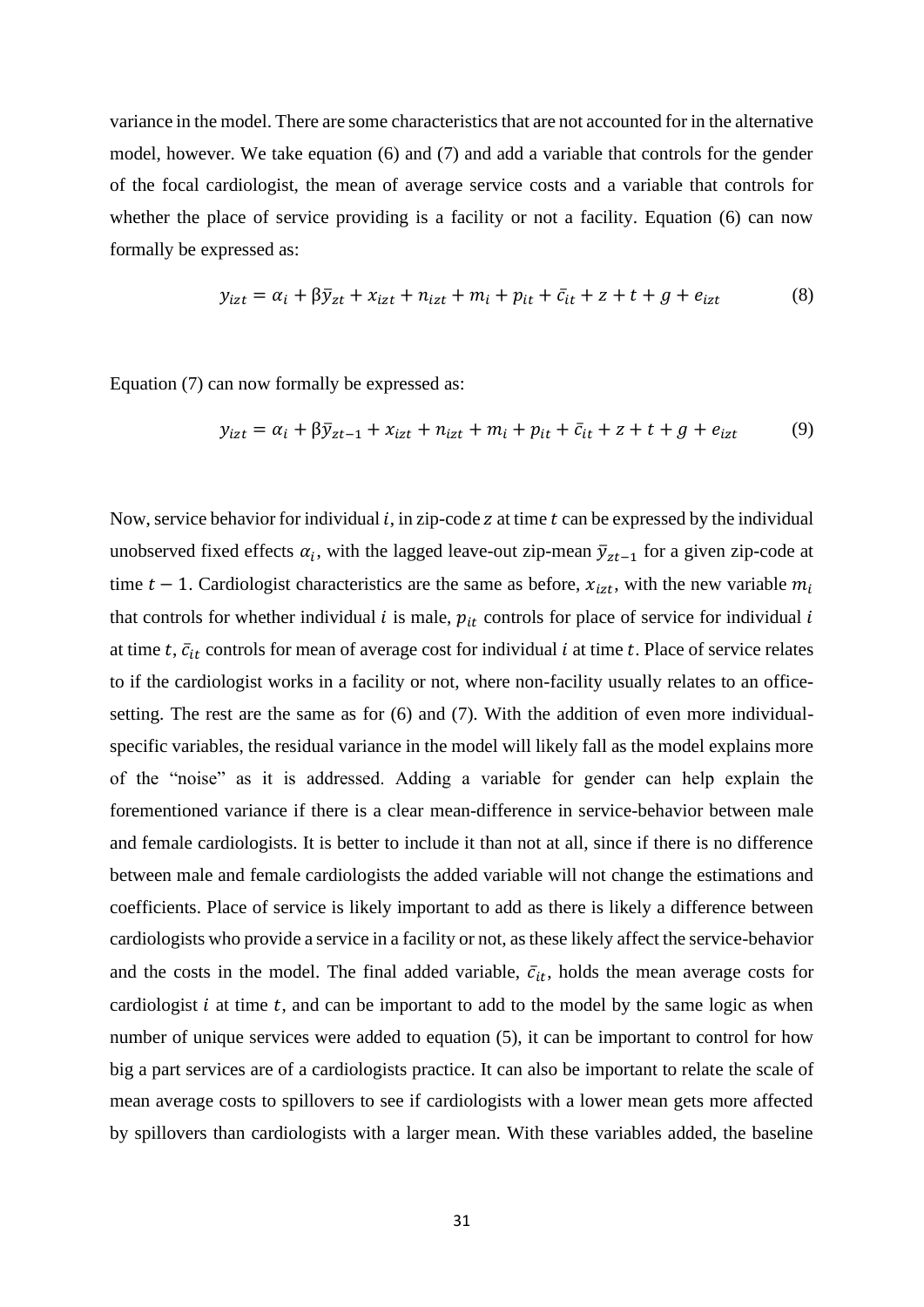alternative models are finalized. With the new models (8) and (9) I will not assess the sensitivity of estimates of  $\beta$  in model (6) and (7).

#### New Treatment Definition: First Differences  $(\Delta y)$

A final alternative approach is the use of first difference between origin city and destination city to estimate spillovers that arise between cardiologists in different time-periods within the Medicare Part D prescription dataset. The model uses leave-out city-means with the composition in equation (2) as destination and takes the first difference with respect to the lagged-leave-out city-means in equation (3). These are not specific to two given timeframes, i.e., not just if origin is year  $= 2013$  and destination is year  $= 2014$  but generates first differences for the whole time-period of 2013-2018 (year  $= 2013$  cannot be a destination timeframe, just as 2018 cannot be an origin destination based on the aggregated data for prescription medicine, as specified in section 4). It differs from the main model by differencing yearly prescription behavior from the lagged prescription behavior. In the main model, every year is de-meaned, where each prescription behavior is differenced with the total mean prescription behavior. The model can be formally expressed through the equation of change:

$$
\Delta y = y_{ict} - y_{ict-1} = (\alpha_i + \beta \bar{y}_{ct} + x_{ict} + c + t + e_{ict}) - (\alpha_i + \beta \bar{y}_{ct-1} + x_{ict-1} + c + (t - 1) + e_{ict-1})
$$
(10)

The key idea behind utilizing first-differences as an alternative model is the same as for the main model by following Molitor's (2018) key idea. The only change a migrant experience after migrating, is the change in environment represented by new interactions with new peers.

The first difference can then be used in two different ways:

- i) Construct  $\Delta y$  and use this difference directly with the leave-out city-mean to estimate a linear regression model with the same specifications and FEs as the lead estimates. The estimates will then be estimated with the  $\Delta y$  term instead of the lagged-leave-out city-mean as in equation (3).
- ii) Construct an indicator variable,  $[\Delta \overline{y} > 0] = 1$ ,  $[\Delta \overline{y} \le 0] = 0$  and perform equation (3) with the addition of the indicator variable added to the other FE variables and controls.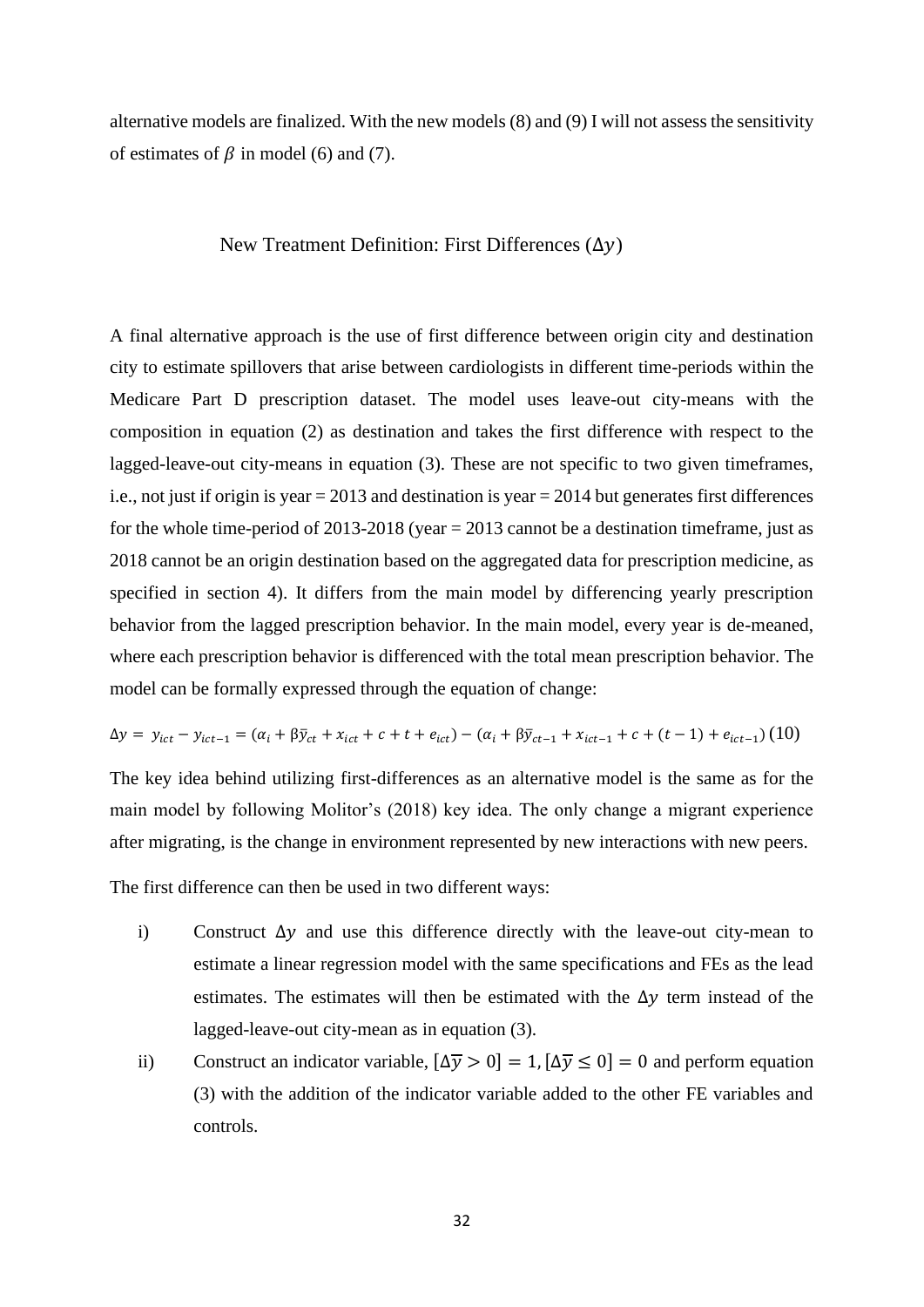Both methods of estimating the first difference will be used with the main model. This means that first differences will be based on cardiologists from the Medicare Part D data and will estimate spillovers that affect prescribing. The first method uses mean per capita cost and the leave-out city-mean after performing first differences on the model, as shown in equation (10), then perform regular ordinary least squares regression with city FE and year FE. NPI FE are excluded due to computational difficulties, as the number of NPI are too large to include a dummy for each individual cardiologist, and absorbing NPI is not feasible for this type of regression. In the second method, I perform the ordinary main model but include dummyvariables as shown in method ii). Thereafter, I will perform regular OLS with the main model, indicator variable, city FE and year FE. NPI FE are excluded again due to computational difficulties.

## 4 Data for Medicare Part D & B: Prescription Medicine & Fee-For-Service

The datasets for both Medicare Part B & D contain observations from the timeline: 2013 to 2018. Medicare Part B had the year 2012 available, but since Part D only contained data from 2013 to 2018, I limited Part B to the same timeline for completeness and to keep yearly effects similar. All data that are being utilized in this thesis, was collected from the Centers of Medicare & Medicaid Services' website. The data is publicly available from CMS' website. CMS is a governmental website which provides information on Medicare & Medicaid services, and is a part of the Department of Health and Human Services (HHS).

The datasets contain information connected to the public health care coverage in the U.S, and is further focused on two sub-parts of Medicare: Medicare Part B and Medicare Part D. Every dataset contains information on doctors that take part in Medicare, and each doctor can be distinguished by finding the national provider identification – code (NPI), which each observation in a year is connected to. NPI will then be used as an identifier for every other variable each dataset contains, so that everything can be connected to each individual doctor. All observations in both datasets can be connected to the forementioned NPI. To answer my research question, if local peer effects affect physicians' prescribing behavior, I need to divide the data into groups based on variables that are connected to NPI's, which there are several of.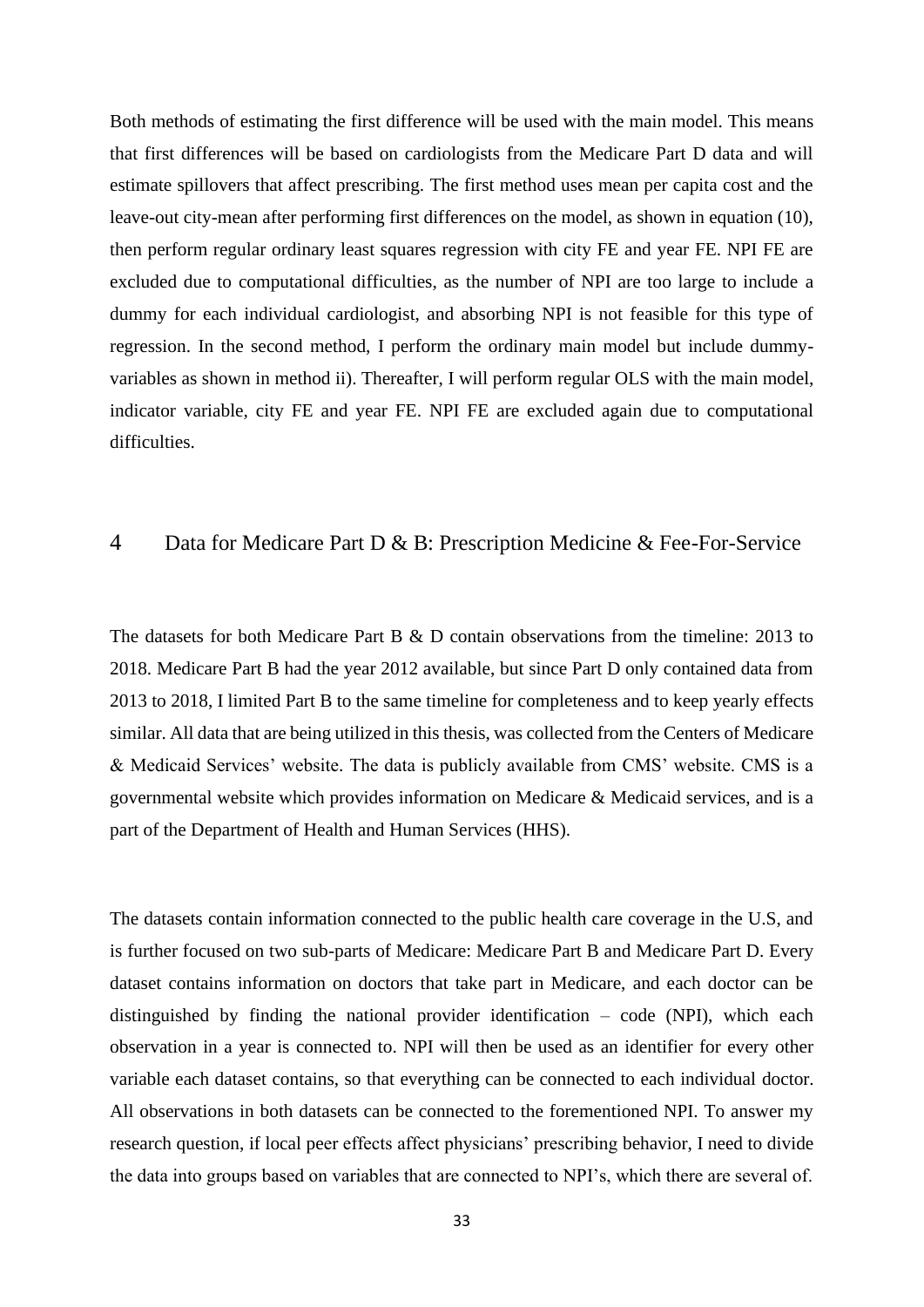#### 4.1 Medicare Part D

Firstly, in the dataset for Medicare Part D, the natural dividers for NPI's and their corresponding variables is to group data either as NPI-city-year or NPI-state-year. The analysis could be performed both on state-level or city-level, but I decided to perform the analysis on the citylevel to ensure narrow controls to pick up peer effects in large local networks. There are likely few local networks that span over an entire state, and some cities are already quite large with many cardiologists per city, it will not be necessary to group data based on state-level to ensure interaction among cardiologists. As some cities are large, the states that contain these large cities are likely very large as well. This could pose certain problems when identifying migrating cardiologists, as grouping on state-level would not identify within-state migration, but only between-state migration. Going down the state-route would also entail a higher possibility of not estimating the local effects that I want to analyze, as the scope is so large that the estimations could become skewed. Besides these concerns, using state-level grouping would have been an option to be considered if long-distance migration were a motivating factor in the analysis.

Grouping will therefore be on the city-level for Medicare Part D, as this is the narrowest control that is readily available. All data for the years 2013 to 2018 have been collapsed, so that the numerous observations each year will summarize to a single observation, this collapse will be on both year and city, so that I can capture observations in the case of a cardiologist that migrates to a different city each year.

#### 4.2 Medicare Part B

Secondly, in the dataset for Medicare Part B, the natural dividers are the same two as in Part D, but CMS have included another observation-divider; zip-code. With the inclusion of zip-codes in the dataset, I will be able to control for local effects in a narrower way than on the city-level. As it includes the city-level as well, it is natural to include an analysis of Part B on the citylevel, to keep estimations and analysis similar across datasets, while using zip-codes as a narrower control-tool to test with different specifications in regressions and the analysis. This could be important when it comes to cities that are large, like New York for instance, as they are big in size and contain many zip-codes. When a migrant doctor migrates from one zip-code,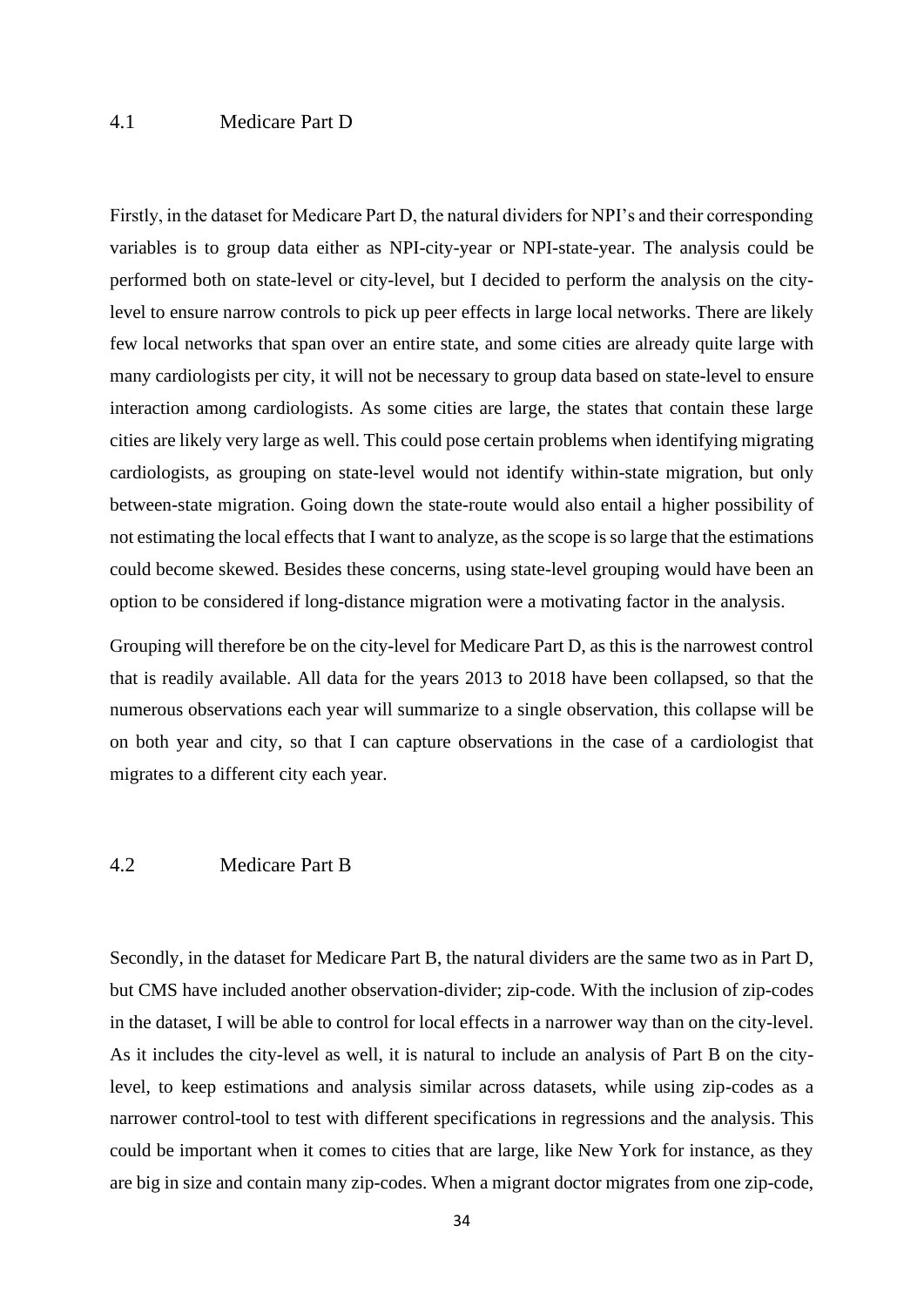rather than city, two things can occur: Firstly, if the local networks span across the zip-code but no further, so not across cities, then zip-codes can be a better control when estimating spillovers. Secondly, if local networks span across cities and not just one zip-code, then zip-codes can be a worse control when estimating spillovers among peers. Zip-codes is therefore included as narrower control to test for both occurrences.

## 4.3 Datasets, Labels, and Functions

The datasets contain many variables, where not every variable is of particular use in the analysis I wish to perform. The description for the variables is gathered from the CMS website (Centers for Medicare & Medicaid Services, 2021, Medicare Provider Utilization and Payment Data: Part D Prescriber; Centers for Medicare & Medicaid Services, 2021, Medicare Provider Utilization and Payment Data: Physician and Other Supplier (Fee-For-Service))<sup>3</sup>. The variables of importance are NPI, which is the national provider identifier (id). city, state, and zip-code variables that explain where a given cardiologists' practice is located. The variables that hold cities and zip-codes will be used to identify migrants and migration patterns and the leave-out means. From Medicare Part D, I will use a variable that holds every unique prescription that is distributed to a beneficiary, a variable that holds all costs that are related to when a prescription is given. This amount includes ingredient cost, dispensing fee, sales tax, and any applicable vaccine administration fees and is based on the amounts paid by the Part D plan, Medicare beneficiary, government subsidies, and any other third-party payers. The variables for total drug costs and unique prescriptions also have a version that holds observations for beneficiaries aged 65 or older, which allows me to find out how many beneficiaries are above the age of 65. As Medicare Part D is targeted at the elderly, except for individuals with certain disabilities and chronic diseases, it is natural that the ratio of elders to non-elders is high. There are no variables that link the age of the beneficiary to any of the observations, so there is no way, based on the dataset variables, to know the age groups of beneficiaries that use Medicare Part D. This might pose some concerns about the validity of the results, as I cannot identify the demographic that each doctor is treating. The age of beneficiaries could explain certain variation in prescriptionamounts or total costs, as disease likely increases with age, which in-turn, could have a higher

<sup>&</sup>lt;sup>3</sup> In both CMS-data references, there is a pdf-file titled «Methodology» that describes every variable included in each dataset. Each variable description was acquired from these "Methodology"-files.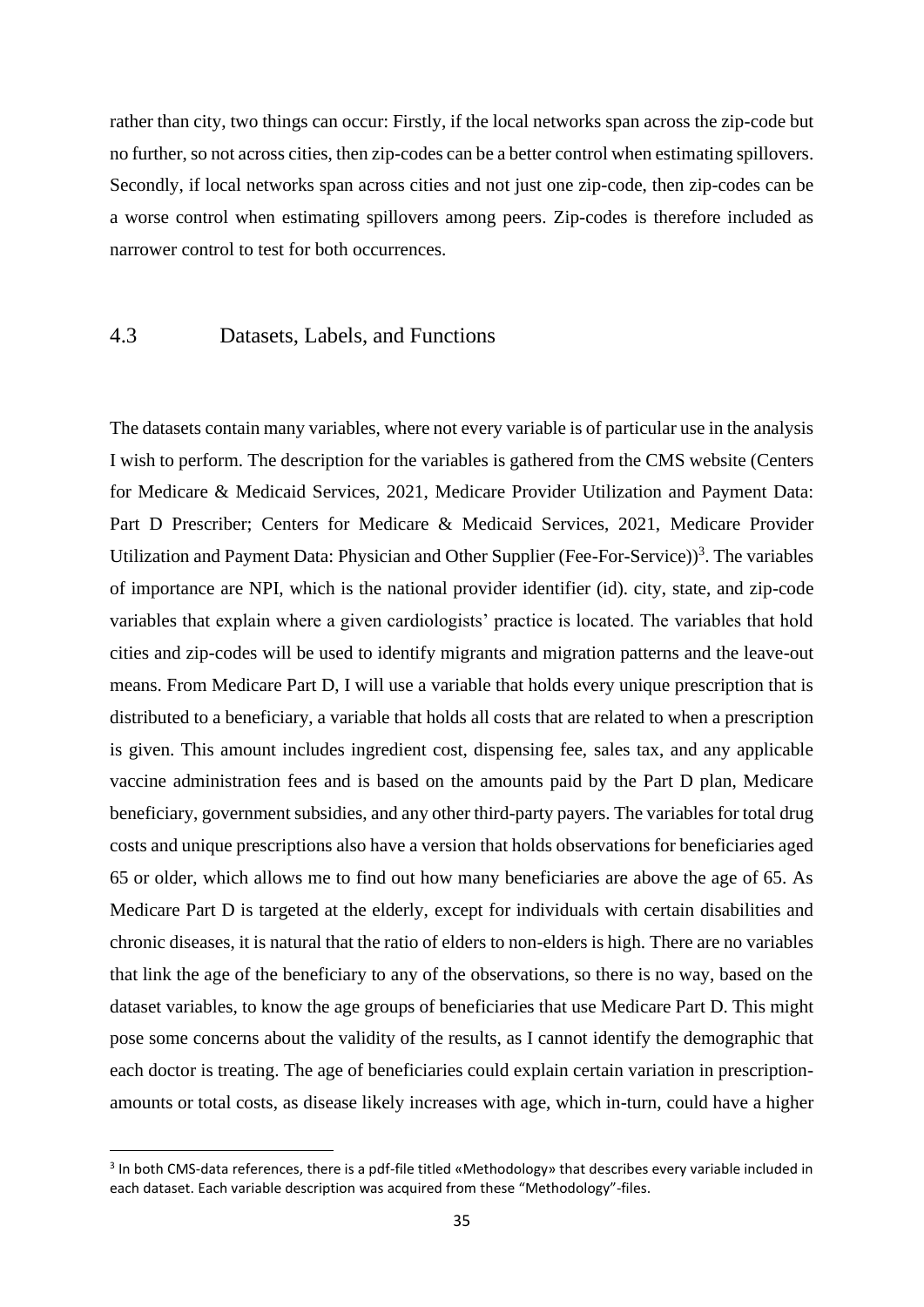effect on costs and amount of medicine needed for treatment (National Institute of Aging, 2018). This may result in some doctors, migrants, or non-migrants, having an older beneficiarybase that result in higher costs from natural circumstances rather than local network effects.

In the data for Medicare Part B, they added zip-codes that are related to each observation and connected to each NPI. This allows for narrower control when I am running my estimations. It also contains city and state variables, so I can perform a similar analysis as the prescription analysis. The data for Medicare Fee-For-Service contain several new variables, but also similar variables to the Medicare Part D datasets. One of the new variables is HCPCS-codes that describes the specific medical service provided to a beneficiary. This allows me to analyze what services are provided, in what frequencies, and if they change over the timeline. This dataset holds a variable for individual NPI's that show their gender, that opens a new path of analysis and allows me to compare doctors based on gender. As with the dataset for prescriptions, it also holds information on costs and amounts provided. Variables regarding service-providing show how many services each NPI provide, and the costs related to these. I make use of the variable that counts every unique beneficiary that receives a service, and a variable that holds the average of Medicare allowed per service. This variable holds the sum that Medicare pays, all copayments and deductibles a beneficiary is responsible to pay and any amounts a third-party is responsible for. The inclusion of these variables allows me to perform a similar analysis to the Medicare Part D dataset, by finding leave-out and lagged-leave-out means based on city and zip-codes.

#### 4.4 Imposed Sample Restrictions on Data

As I am using migrant cardiologists to identify spillovers among cardiologists, it is important that the NPI's that I include in the data are as similar as possible. If not, I would have a lot more factors to control for when analyzing, as different doctors likely have different prices related to prescription medicine (Medicare Part D) and treatment (Fee-For-Service). Differences based on specialty will likely not just be shown in the prices and amount prescribed, but in the type of drug that is being prescribed. Cardiologists will prescribe heart medicine and provide services to treat heart disease, while a doctor with a different specialty will prescribe specific medicine that fits their specialty. The amounts prescribed may change based on what specialty a physician holds, as some diseases likely require fewer prescriptions to treat the illness. Heart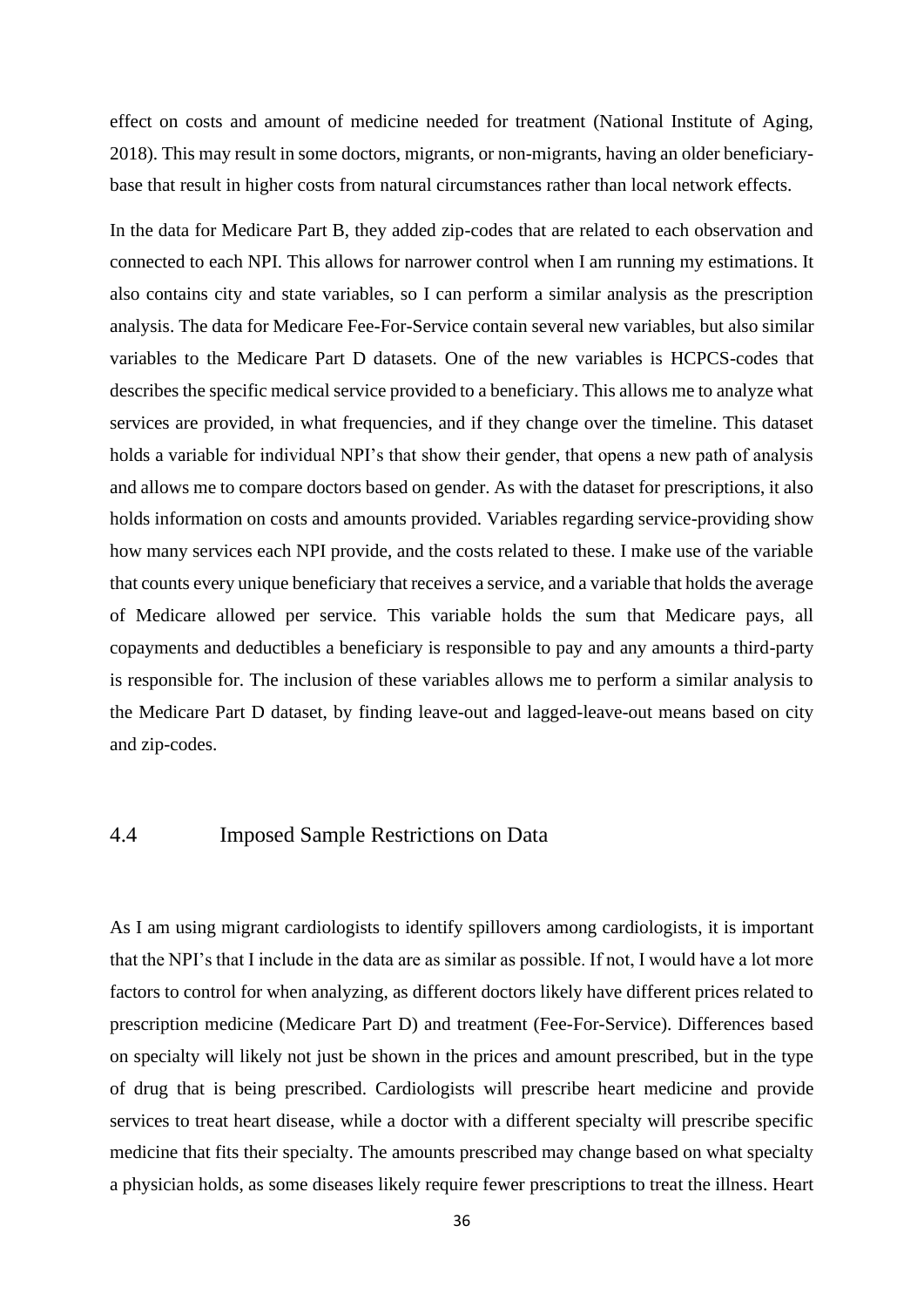medicine will likely only be prescribed to a patient that has a chronic heart disease; it is therefore important to keep the variation in the data as low as possible to avoid skewed estimations. This led me to introduce sample restrictions to the datasets, by only using a clearly defined doctor specialization that both datasets use to differentiate different NPI's. Therefore, I impose restrictions on the specialty of the doctors I use in my analysis and will only analyze prescribing behavior among cardiologists. The same restriction is used when estimating the alternative models, to ensure that the assessment of the main finding's robustness is subject to as few underlying factors as possible.

## 4.5 Limitations: Medicare Part B & D

As mentioned, when presenting the datasets, one limitation in both datasets is the lack of information on beneficiary age. One variable is included that holds observations for beneficiaries that are 65 years old or older, but there is no distinction in exactly what age the beneficiary is, which could be a contributing factor to the number of services and (or) prescription medicine they need for their treatments. The Department of Health & Human Services provides an article on heart-disease, which shows that individuals aged 65 and up are more likely to suffer from heart diseases compared to those of a lower age (National Institute on Aging, 2018). This means that with age, the likelihood of obtaining a heart disease increases. This risk of heart disease will likely keep increasing with age as well, while also increasing in intensity, which can affect the amount of medicine needed to treat it. This will lead to higher costs, but can also increase per capita cost, by prescribing patented drugs instead of general drugs. By not being able to differentiate between doctors that provides to beneficiaries in different age-groups, besides over or under 65, the analysis might be comparing two similar doctors with completely different beneficiaries. Especially for the "extreme" cases of patient shares, either low elder share or a high elder share compared to the average cardiologist. In these groups of cardiologists, the age-difference in patients is not differentiable, which is a limitation in the data. This age-difference will likely also be different from city to city, as some cities are "pensioner-paradises" which have a higher degree of elders compared to other residents, which may affect the beneficiary age-groups. If a cardiologist has a higher degree of 90-year-old beneficiaries than another cardiologist, the severity of their illness may depend on their age. If this is the case, drug costs may be higher. This possible variation is partly controlled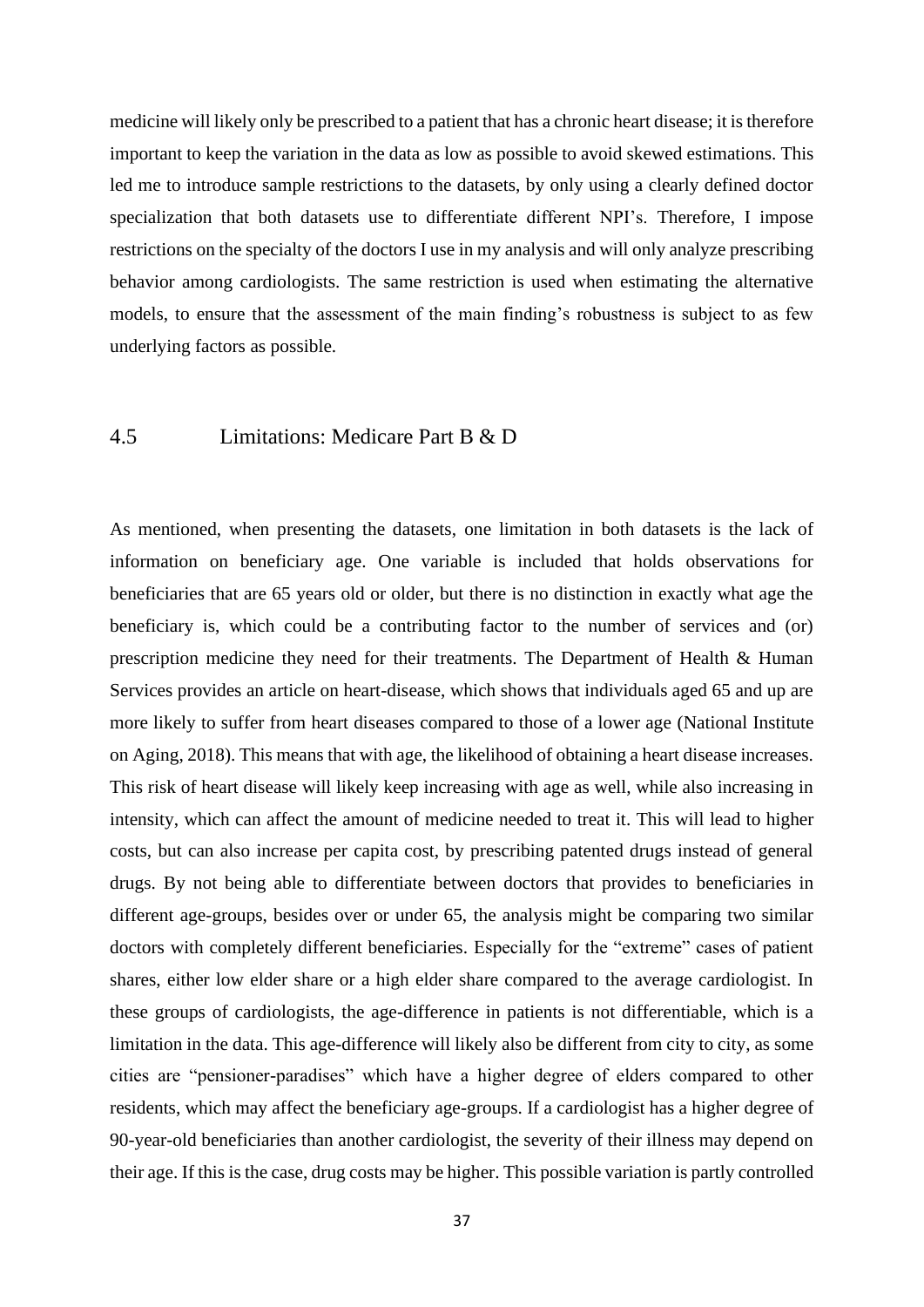for through the city fixed effects, but as the variation happens within the variable, it could affect estimations of the models.

The same can be said for beneficiaries that are under the age of 65. This is especially true for the beneficiaries that receive benefits from Medicare Part D, as it is a prescription benefit designed for the elderly, apart from a handful of chronic diseases that make beneficiaries under the age of 65 eligible for Part D prescription benefits. We can identify beneficiaries that are under the age of 65, which by eliminations means they have a chronic disease, but as with any beneficiary in the two age groups in the datasets, we cannot differentiate between how much younger than 65 they are.

#### 4.6 Descriptive Statistics

I will now present descriptive statistics on cardiologist practice within Medicare Part D. First, I will present characteristics of all cardiologists in the time-period 2013-2018. Then, I present characteristics of movers and non-movers as means over the entire time-period.

| Table |               | $\overline{2}$ | 3           | 4           | 5                |
|-------|---------------|----------------|-------------|-------------|------------------|
| 4.6.1 | Unique        | Mean           | Mean        | Mean (USD)  | Mean (USD)       |
| Year  | Total NB of   | Total NB of    | Total NB of | PC Cost All | $PC$ Cost $> 65$ |
|       | Cardiologists | Patients       | Claims > 65 |             |                  |
| 2013  | 21949         | 2994.619       | 1899.724    | \$1887.393  | \$5224.929       |
| 2014  | 22066         | 3039.118       | 1929.663    | \$1928.182  | \$5293.364       |
| 2015  | 20162         | 3060.307       | 1943.441    | \$2083.918  | \$5668.576       |
| 2016  | 19743         | 3126.211       | 1979.456    | \$2128.291  | \$5737.016       |
| 2017  | 19619         | 3117.622       | 1961.083    | \$2106.713  | \$5677.352       |
| 2018  | 19118         | 3132.639       | 1952.819    | \$1974.007  | \$5510.130       |

Table 4.6.1 highlights the characteristics of each doctor taking part in Medicare Part D during the time-period 2013 to 2018. The number of doctors is show by the first column, followed by total patients in the second column, total claims of a drug for beneficiaries over the age of 65 in the third column, per capita costs for all beneficiaries in the fourth column and lastly, per capita cost only for beneficiaries over the age of 65 in the fifth column. Column (2) and (3) are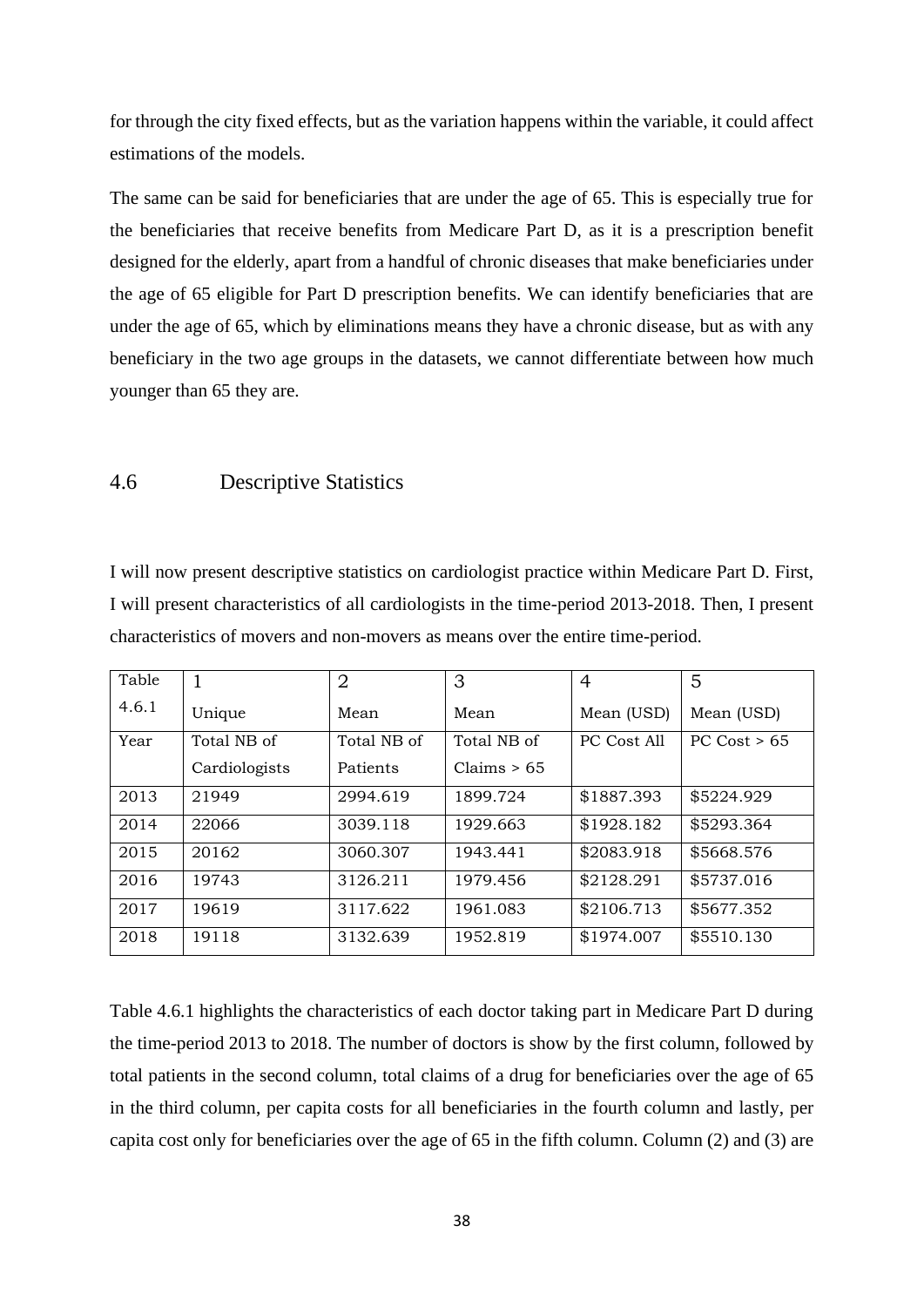shown as means and expressed as the number of claims for prescription medicine. Column (4) and (5) are expressed as means and expressed in PC cost in USD (\$).

The first column expresses how many cardiologists provide for Medicare Part D. From 2013 to 2014 the number of cardiologists in the sample increases by 117, but in the years following 2014 the number of cardiologists decrease until it reaches 19 118 in 2018. The decrease in number of cardiologists may be the cause of different effects, some cardiologists may leave the Medicare Part D program either by choice or by retiring. As the data do not hold variables that control for why cardiologists leave the dataset, these reasons are merely speculation and not definite. The number of cardiologists each year is satisfactory for the analysis.

The total patients a doctor sees each year is slowly increasing even when taking into consideration that fewer cardiologists take part in Medicare Part D each year, where the mean in 2018 was 3132 patients each year. It drops slightly on the mean in 2017 but increases again from 2017 to 2018. These only consider patients the cardiologists see when prescribing medicine and does not reflect their entire practice.

Total claims for a drug for beneficiaries over the age of 65 is increasing from 2013 to 2016 but fall slightly from 2016 to 2018. The total claims over 65 variable shows that on the mean, the majority of beneficiaries a doctor see in a year are the intended age group for Medicare Part D, while a sizeable number of patients a cardiologist sees in a year is not over the age of 65.

Per capita cost for all beneficiaries is increasing for the time-period between 2013-2016 like total claims but decrease between 2016 and 2018 to \$1974. Per capita cost for beneficiaries over the age of 65 increases rapidly from 2013 to 2016 but decreases to \$5510 in 2018.

Table (4.6.2) on characteristics of non-migrant cardiologists vs. Migrant cardiologists:

| Table          |            | 2                       | 3                          | 4           | 5            |
|----------------|------------|-------------------------|----------------------------|-------------|--------------|
| 4.6.2          | Share      | Mean                    | Mean                       | Mean (USD)  | Mean (USD)   |
| Mover          | Male-share | Total NB of<br>Patients | Total NB of Claims ><br>65 | PC Cost All | PC Cost > 65 |
| N <sub>o</sub> | 0.7270609  | 3203.656                | 2034.422                   | \$2026.992  | \$5495.805   |
| Yes            | 0.6796864  | 2152.898                | 1284.958                   | \$1923.441  | \$5607.604   |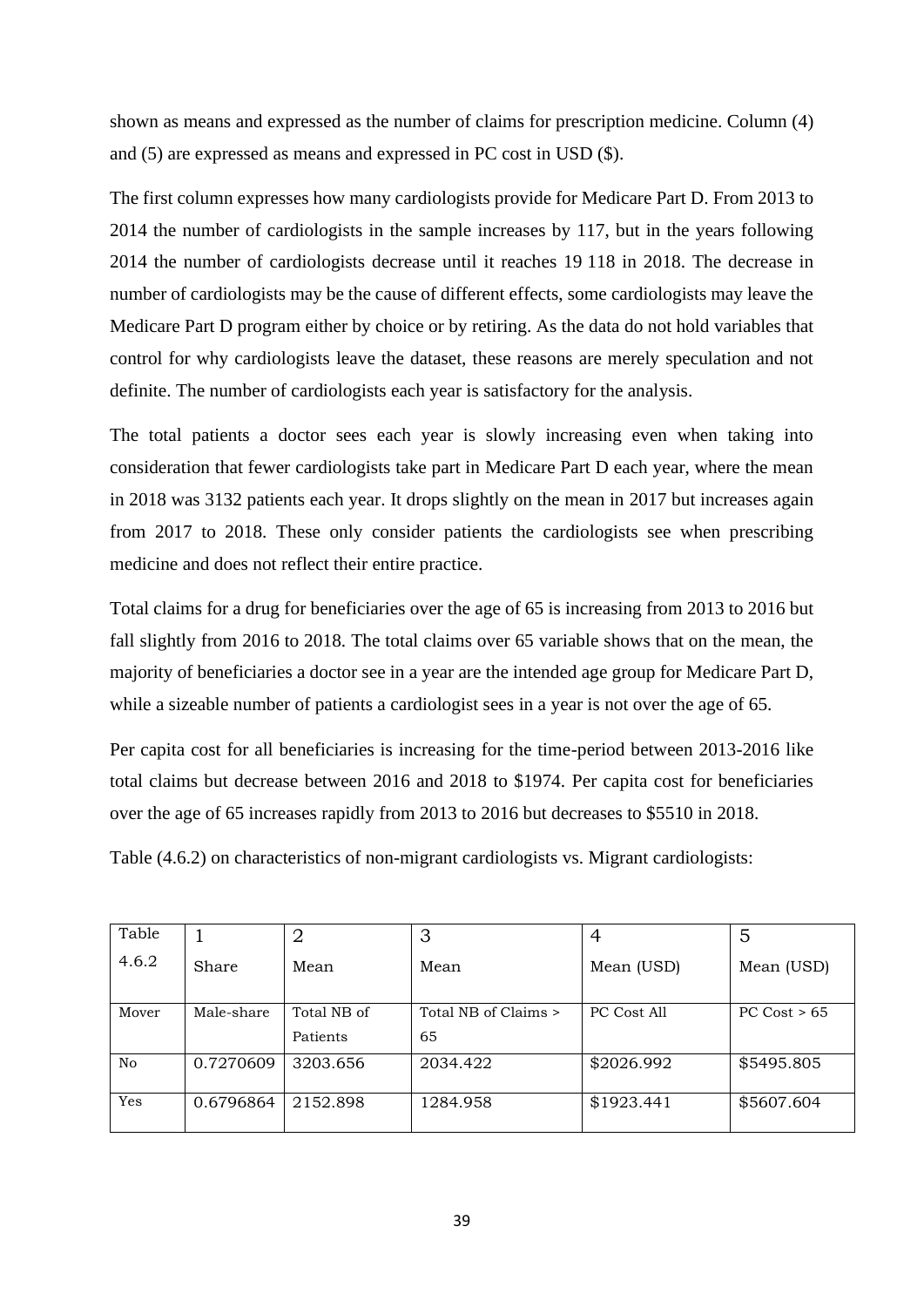Table 4.6.2 highlights differences in characteristics between migrant doctors and non-migrant doctors. Migrants are identified in Table 4.6.2 if mover denotes "Yes", and non-migrants are identified if mover denotes "No". The first column is a dummy variable and stores the gender of each cardiologist in the dataset. It shows that the mean of cardiologists who are male are higher for non-migrants compared to migrants, where non-migrants are around 72% male, while migrants are 67% male. The means are expressed as the mean share of male cardiologists for both migrants and non-migrants. The rest of the columns are expressed in mean as well. The second column shows the total number of patients, where non-migrants have on average around 1050 more patients than migrant cardiologists. This difference in number of patients is also shown in the number of elders they prescribe to, displayed in the third column. Non-migrants prescribe to 2034 elders on average, while migrant cardiologists prescribe to 1285 elders on average. The fourth column shows that per capita cost for all types of patients is almost equal, where non-migrants have \$2027 average per capita cost, while migrants have \$1923 average in per capita cost. In the fifth and final column is per capita cost for elders only. Non-migrants have average per capita cost of \$5495 dollars while migrants have average per capita cost of \$5607. These columns show a stark difference between migrating and non-migrant cardiologists. On average, non-migrants have higher per capita costs related to all beneficiaries of Medicare Part D, while migrant cardiologists have higher per capita cost for elderly beneficiaries. Migrants also tend to a lot fewer beneficiaries on average compared to nonmigrants.

#### 4.7 Migration Patterns

With the inclusion of cities and states in the datasets provided by CMS, migration patterns can be identified, and can be an important factor when estimating spillovers. To identify migration patterns, I divided all states in the datasets according to the U.S Census Bureau regions, that consist of four regions in total; Northeast, Midwest, South and West (United States Census Bureau, 2021). These four regions cover all states within the U.S. mainland, while a fifth region was added to include U.S. territory that is not a part of the mainland in the U.S. It is natural for most migration to take place within regions rather than from one region to another, as the U.S. consists of huge amounts of landmass, and moving to the other side of the country is a big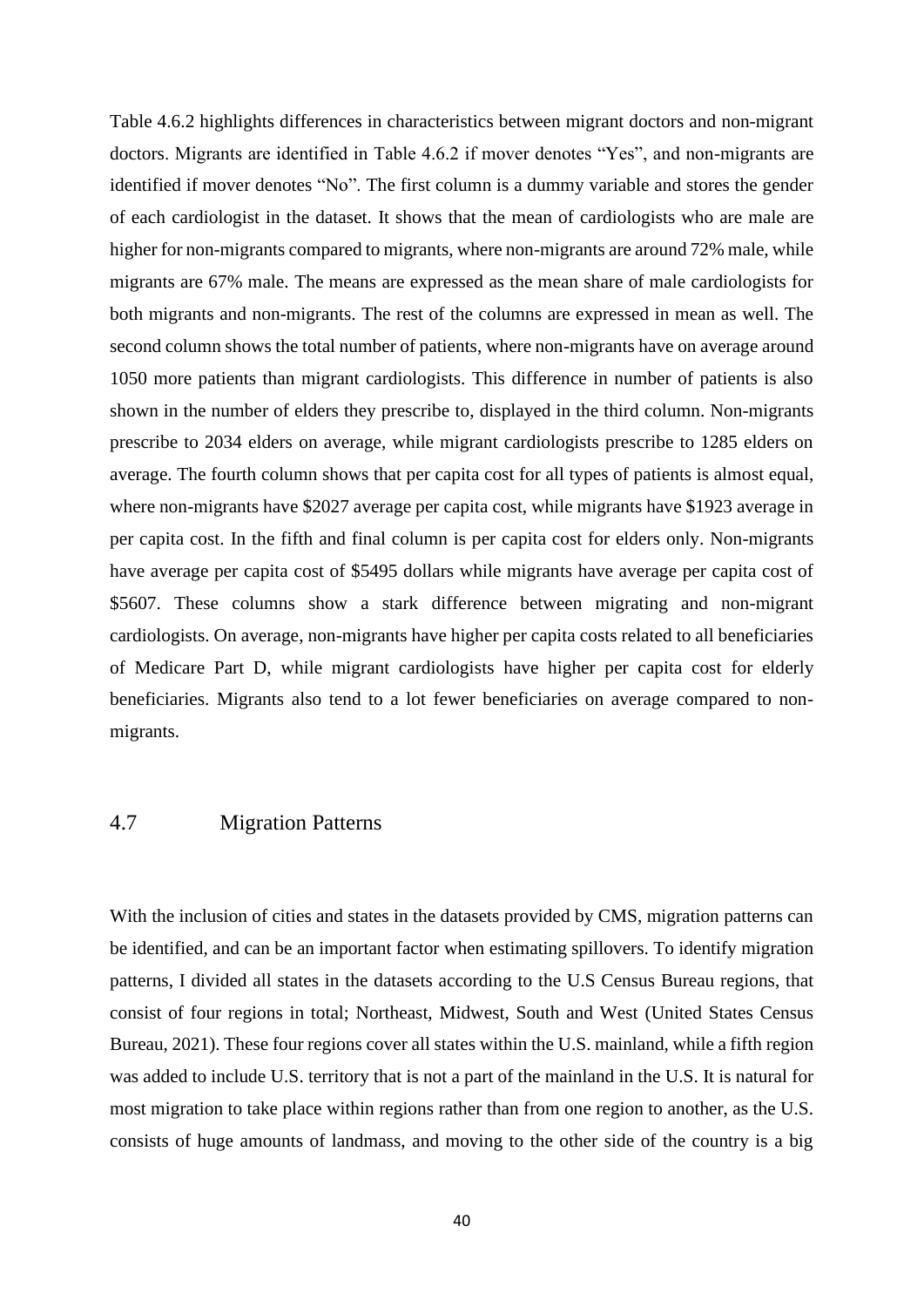| <b>Table</b> |              |                | Region $[n-1]$ |              |                |         |
|--------------|--------------|----------------|----------------|--------------|----------------|---------|
| 4.7.1        |              |                |                |              |                |         |
| Region [n]   | Northeast    | Midwest        | South          | West         | Others         | Total   |
|              |              |                |                |              |                |         |
| Northeast    | 31,329       | 44             | 66             | 13           | $\mathbf{0}$   | 31,452  |
|              | 25.54        | 0.04           | 0.05           | 0.01         | 0.00           | 25.64   |
|              |              |                |                |              |                |         |
| Midwest      | 40           | 25,021         | 86             | 34           | $\mathbf{0}$   | 25,181  |
|              | 0.03         | 20.40          | 0.07           | 0.03         | 0.00           | 20.53   |
|              |              |                |                |              |                |         |
| South        | 120          | 155            | 42,993         | 46           | $\overline{7}$ | 43,321  |
|              | 0.10         | 0.13           | 35.05          | 0.04         | 0.01           | 35.32   |
|              |              |                |                |              |                |         |
| West         | 56           | 103            | 92             | 21,077       | $\mathbf{1}$   | 21,329  |
|              | 0.05         | 0.08           | 0.08           | 17.18        | 0.00           | 17.39   |
|              |              |                |                |              |                |         |
| Others       | $\mathbf{1}$ | $\overline{2}$ | $\mathbf{1}$   | $\mathbf{0}$ | 1,370          | 1,374   |
|              | 0.00         | 0.00           | 0.00           | 0.00         | 1.12           | 1.12    |
|              |              |                |                |              |                |         |
| Total        | 31,546       | 25,325         | 43,238         | 21,170       | 1,378          | 122,657 |
|              | 25.72        | 20.65          | 35.25          | 17.26        | 1.12           | 100.00  |

journey. Regions include many states, that also are quite large and differing in size, which makes it natural for migrants to move within states rather than outside of regions.

Table 4.7.1. reports all migration patterns, these include movers within regions, movers between regions and non-movers. The migration patterns are concentrated, as hypothesized, within regions. When  $Region[n-1] = Region[n]$  they show either non-migrants or movers within regions. The bottom of each column shows the total cardiologists that practice or have practiced in that region in any year of the time-period. The right-side of each row shows how many cardiologists operate in a region at time, n. It therefore displays whether a cardiologist has moved to or from a region between time: n-1 and n. In the bottom right corner is the total number of observations for all the cardiologists in the datasets, this sums all observations for each year and is therefore arbitrarily large compared to unique observations of cardiologists. The total number of observations across all years are 122 657 cardiologists.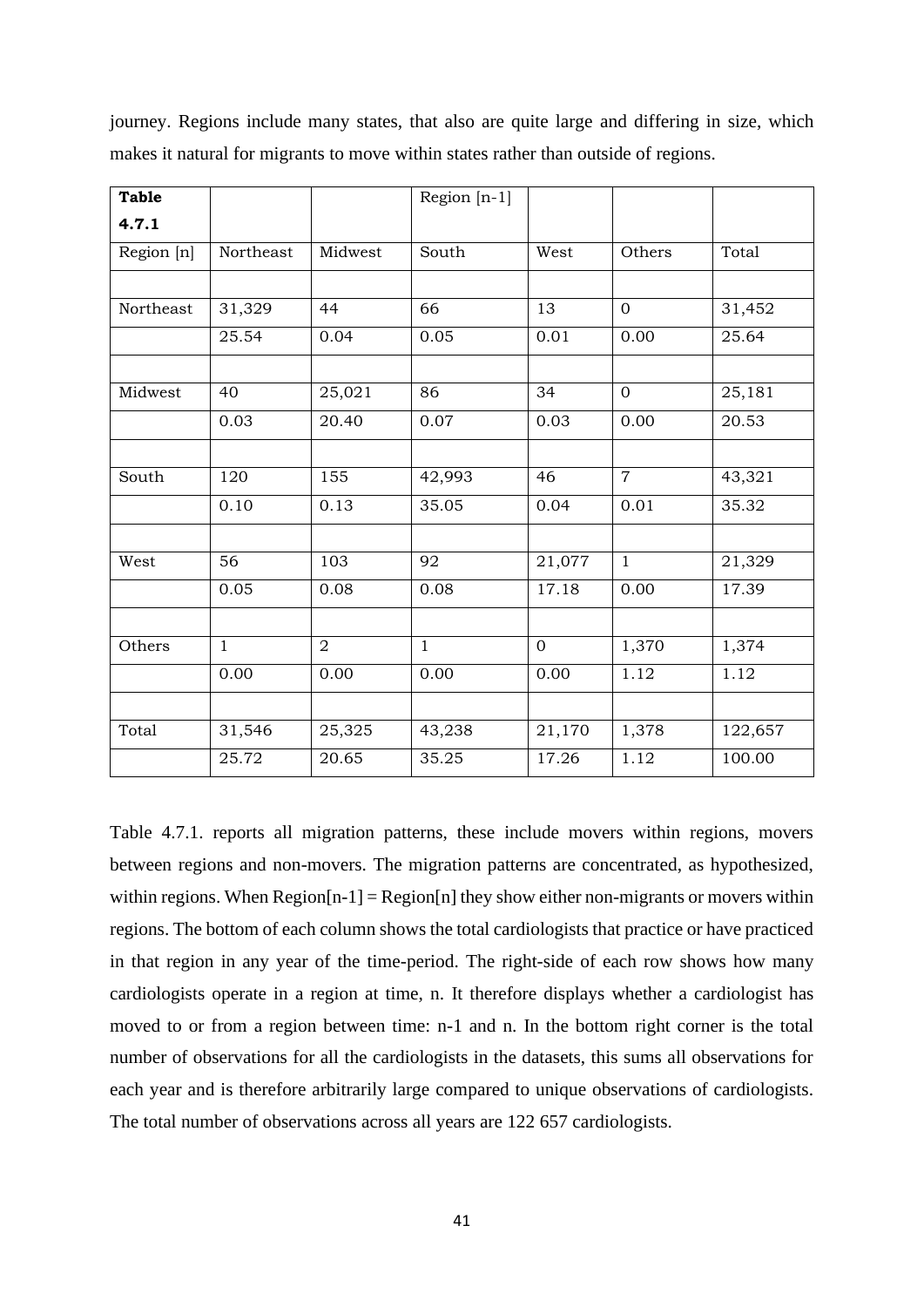| <b>Table</b> |              |                | Region [n-1] |                |                |        |
|--------------|--------------|----------------|--------------|----------------|----------------|--------|
| 4.7.2        |              |                |              |                |                |        |
| Region [n]   | Northeast    | Midwest        | South        | West           | Others         | Total  |
|              |              |                |              |                |                |        |
| Northeast    | 3,042        | 44             | 64           | 13             | $\overline{0}$ | 3,163  |
|              | 20.38        | 0.29           | 0.43         | 0.09           | 0.00           | 21.19  |
|              |              |                |              |                |                |        |
| Midwest      | 40           | 3,283          | 86           | 34             | $\overline{0}$ | 3,443  |
|              | 0.27         | 22.00          | 0.58         | 0.23           | 0.00           | 23.07  |
|              |              |                |              |                |                |        |
| South        | 120          | 155            | 5,222        | 46             | $\overline{7}$ | 5,550  |
|              | 0.80         | 1.04           | 34.99        | 0.31           | 0.05           | 37.18  |
|              |              |                |              |                |                |        |
| West         | 56           | 103            | 92           | 2,458          | $\mathbf{1}$   | 2,710  |
|              | 0.38         | 0.69           | 0.62         | 16.47          | 0.01           | 18.16  |
|              |              |                |              |                |                |        |
| Others       | $\mathbf{1}$ | $\overline{2}$ | $\mathbf{1}$ | $\overline{0}$ | 56             | 60     |
|              | 0.01         | $0.01\,$       | 0.01         | 0.00           | 0.38           | 0.40   |
|              |              |                |              |                |                |        |
| Total        | 3,259        | 3,587          | 5,465        | 2,551          | 64             | 14,926 |
|              | 21.83        | 24.03          | 36.61        | 17.09          | 0.43           | 100.00 |

Table 4.7.2 excludes non-migrants from the migration patterns and focuses solely on migrating cardiologists both within and between regions. Table 4.7.2 shows the magnitude of withinregion migration and how much larger it is compared to between region migration. The total number of migrant cardiologists in the time-period is 14 926, with the most notable migration pattern happening within the South-region in the U.S.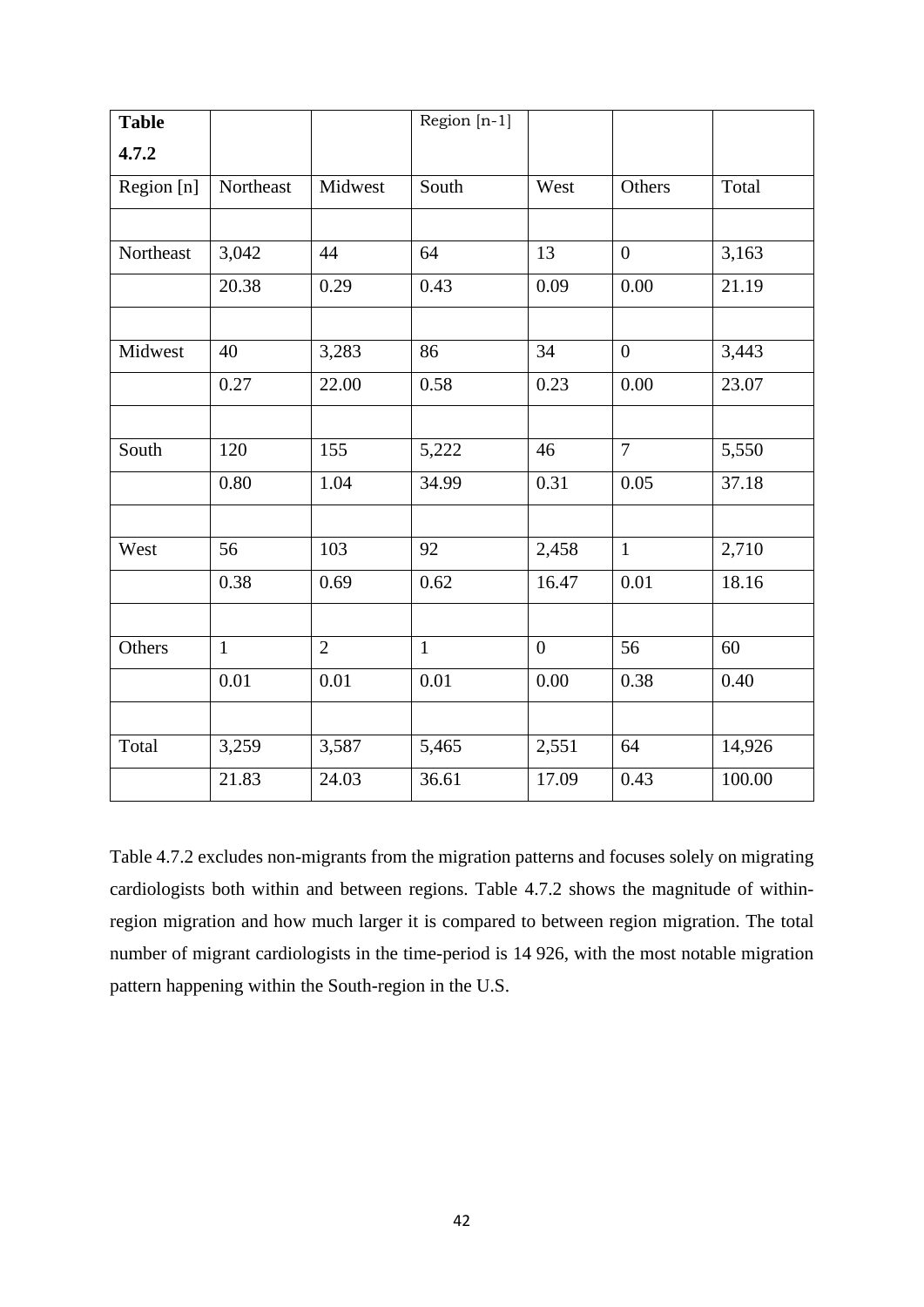| <b>Table</b> |                  | Region [n-1]     |                  |                |                  |         |
|--------------|------------------|------------------|------------------|----------------|------------------|---------|
| 4.7.3        |                  |                  |                  |                |                  |         |
| Region [n]   | Northeast        | Midwest          | South            | West           | Others           | Total   |
|              |                  |                  |                  |                |                  |         |
| Northeast    | 28,287           | $\overline{0}$   | $\overline{2}$   | $\overline{0}$ | $\overline{0}$   | 28,289  |
|              | 26.26            | 0.00             | 0.00             | 0.00           | 0.00             | 26.26   |
|              |                  |                  |                  |                |                  |         |
| Midwest      | $\boldsymbol{0}$ | 21,738           | $\overline{0}$   | $\overline{0}$ | $\overline{0}$   | 21,738  |
|              | 0.00             | 20.18            | 0.00             | 0.00           | 0.00             | 20.18   |
|              |                  |                  |                  |                |                  |         |
| South        | $\overline{0}$   | $\overline{0}$   | 37,771           | $\overline{0}$ | $\overline{0}$   | 37,771  |
|              | 0.00             | 0.00             | 35.06            | $0.00\,$       | 0.00             | 35.06   |
|              |                  |                  |                  |                |                  |         |
| West         | $\boldsymbol{0}$ | $\boldsymbol{0}$ | $\boldsymbol{0}$ | 18,619         | $\boldsymbol{0}$ | 18,619  |
|              | 0.00             | 0.00             | 0.00             | 17.28          | 0.00             | 17.28   |
|              |                  |                  |                  |                |                  |         |
| Others       | $\overline{0}$   | $\overline{0}$   | $\overline{0}$   | $\mathbf{0}$   | 1,314            | 1,314   |
|              | 0.00             | 0.00             | 0.00             | $0.00\,$       | 1.22             | 1.22    |
|              |                  |                  |                  |                |                  |         |
| Total        | 28,287           | 21,738           | 37,773           | 18,619         | 1,314            | 107,731 |
|              | 26.26            | 20.18            | 35.06            | 17.28          | 1.22             | 100.00  |

Table 4.7.3 shows all cardiologists that are designated as non-migrants. The total of nonmigrant cardiologists, aggregated for the entire time-period is 107 731 cardiologists, where the South-region has the highest number of cardiologists in the time-period, with 37 771 cardiologist-observations. Table 4.7.3 shows that most cardiologists in the time-period does not migrate at all.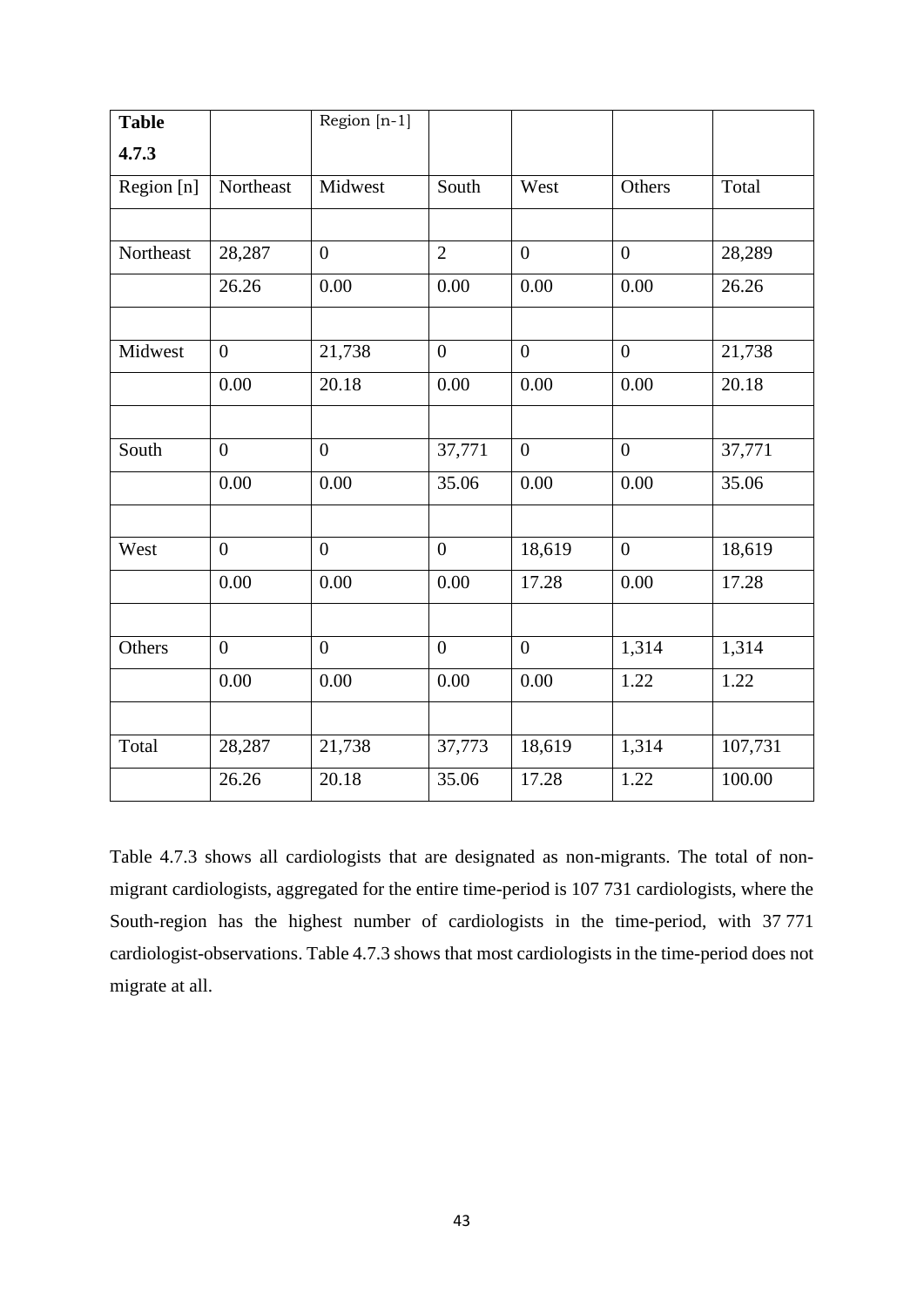#### 5 Results

This section will be divided into the following parts: I will first present my main results. Then, I will assess the sensitivity of the main method and model to alternative specifications, and finally I present an interaction-term between elder-shares and the main estimates. The main results are based on the main model presented in section 3, where equation (2) and (3) are used with a de-meaning regression to estimate the models. Main findings are presented in their own table, where I cluster the standard errors at city level. The alternative models are based on equation (4) to (9) from the alternative models. Alternative estimates are presented in their own tables, where I cluster SEs on city-level or zip-code level based on the entity that leave-outmeans are derived from.

In all estimates provided, both main results and alternative approaches, pc-cost regarding either prescriptions or services are utilized as the dependent variable. It is constructed in the following way: First, I calculate the pc-cost for all cardiologists in the datasets by taking total drug costs and divide it by prescriptions, both unique and re-prescribed medicine. For Medicare Fee-For-Service, the average service cost is divided by service-amount for individual cardiologist *i* over all years. Finally, I sort pc-cost by city and year before taking the mean of all individuals' pccost which provides a time-variant city pc-cost. The pc-cost for Medicare Fee-For-Service data uses individual pc-cost as the dependent variable instead of the mean of pc-cost used in the main estimates. The motivating factor when constructing the alternative models as complements to the analysis is to assess the robustness of findings from the main estimates. By keeping the models as similar as possible, but changing both the dependent and independent variable, and allowing for narrower controls (due to the difference in data composition), I will show that the nature of change in cardiologist behavior holds for more than one area of their practice. This is increasingly important when taking cardiologist practice-variation into account, i.e., whether a cardiologist provides mainly services or mainly prescriptions during a year.

In addition to the change in dependent and independent variable, I also provide estimates based on the absorbed indicator in the regression analysis. This will change the estimates and models focus on entities. The main results absorb NPI and will therefore use NPI as an entity to demean the estimates. For the alternative models I will instead absorb cities as an entity for the city-means, and zip-codes as an entity for the zip-means. Then I will estimate the main model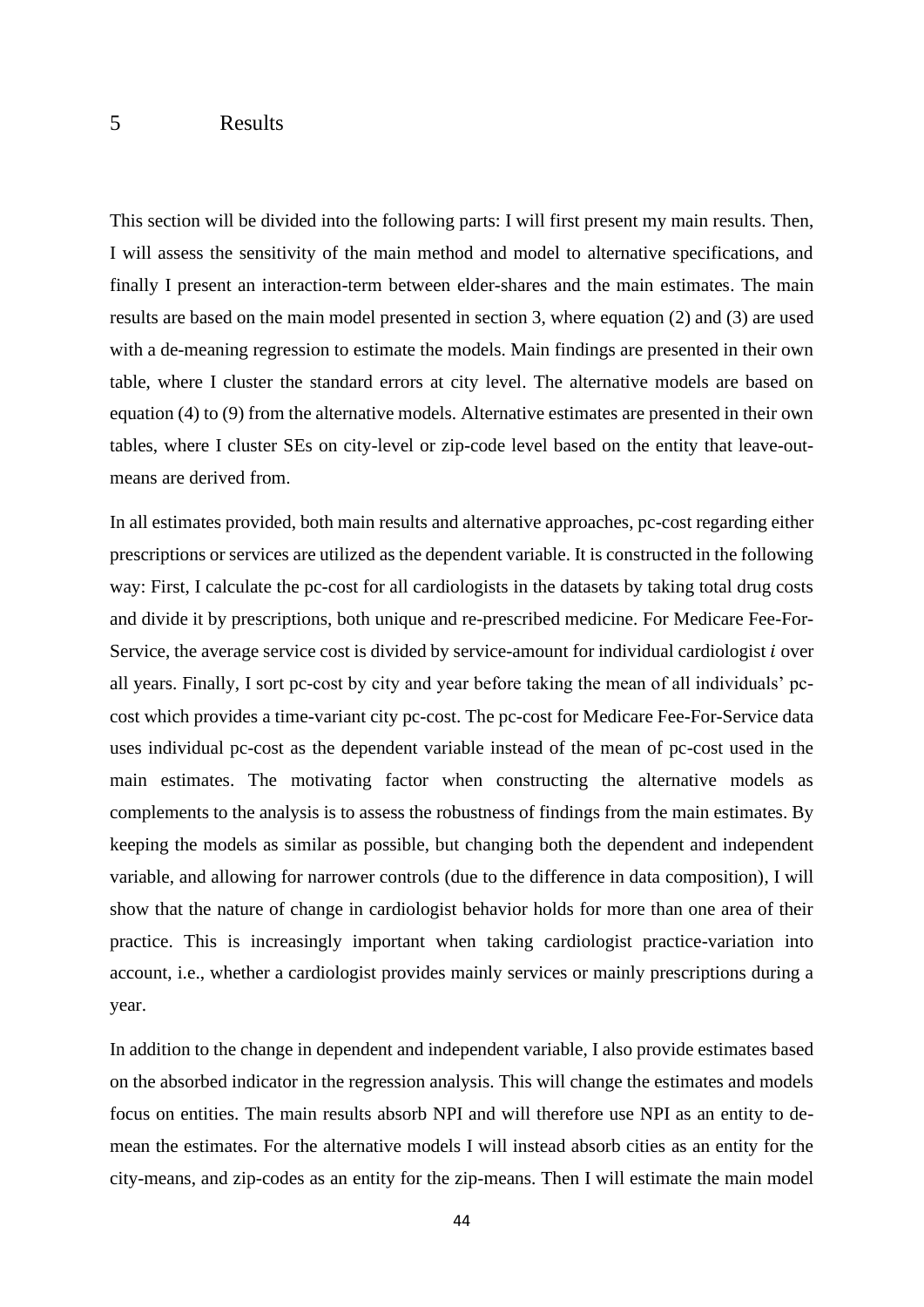using first differences rather than including individual FEs. Therefore, I exclude NPI FE for the first difference estimates. Finally, I present the interaction-model. I base my estimates of the interaction-term on the main model, but with the inclusion of an interaction-term between lagged-leave-out city-mean and elder-shares to untangle patient-composition's effect on prescribing-behavior.

Coefficients of the leave-out (city/zip) means and lagged leave-out (city/zip) means are the coefficients of interest in all models presented, except for the interaction coefficient for the given interaction model, and the first difference coefficient. Besides these coefficients, I will include the variables discussed in the alternative models that help explain variation not controlled for by the city FEs, year FEs, the dependent and independent variable. These individual characteristics variables are included as NPI FEs are excluded. The control-variables used in the alternative models are variables that hold information about the number of unique services provided, male, dummy equal to 1 if place of work is a facility and the mean of average service cost. With these added individual-characteristics variables added, the alternative models are estimated.

#### 5.1 Main Results

The main estimates are presented in table 5.1.1. Table 5.1.1 reports the leave-out city-mean and the lagged-leave-out city-mean as independent variables, with mean pc-cost as the dependent variable for both coefficients. Estimates are derived using equation (2) and (3) from section 3, and then de-meaning the model like equation (1.4) shows. The bottom of table 5.1.1 reports descriptive information about the estimates. The number of observations in the leave-out citymean is  $N = 110$  523 for period 2013-2018. When the lagged-leave-out city-mean is calculated, there is a fall in observations. This is due to the "lag"-part, where some observations are excluded due to the structure of the mean. The number of observations then fall from 110 523 to 101 670. In both estimates, we see that NPI FE, CITY FE and YEAR FE are all included to control for shocks happening to all individuals, all cities, and all years. When the regression is performed, and we de-mean the estimates, the only change in prescription behavior will be spillovers among peers, which is due to social interactions in a new local network in a city. Robust clustered SEs are reported under the coefficients where both estimates are clustered on the city-entity. When I clustered the SEs at city level, this changed the significantly for both the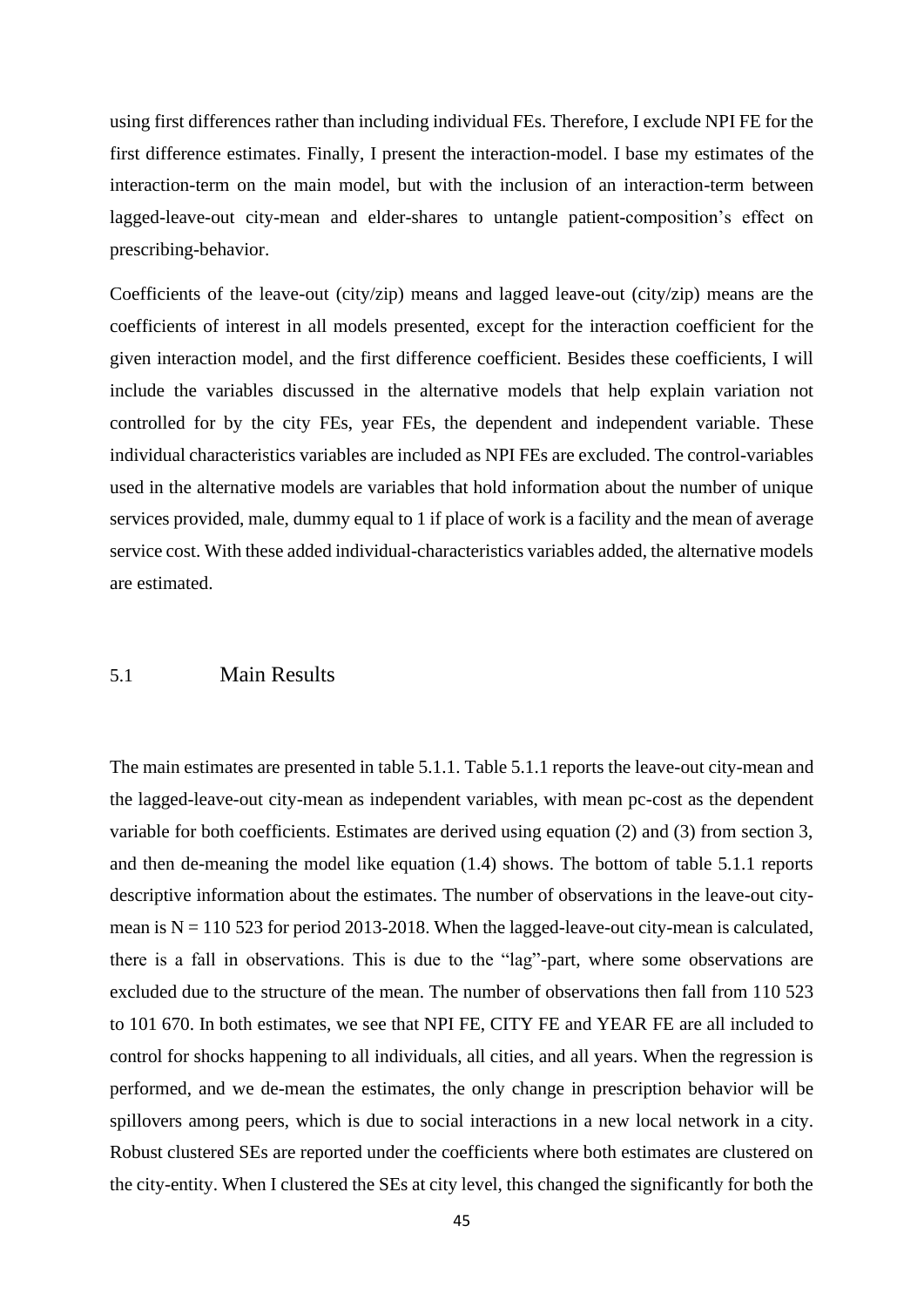leave-out-mean and the lagged-leave-out-mean. This likely indicates that some correlation within the error-terms existed with regular robust SEs. The uncertainty of the estimates was therefore not represented fully with regular SEs, and SEs have been improved when clustering at city-level. All results are statistically significant at 1% and positive. Column (1) reports the coefficient of the leave-out city-mean. The coefficient reports that a cardiologist subject to spillovers from new peers in a new local network, are affected positively in their prescriptionbehavior. An increase in pc-cost of 1\$ for the average cardiologist affected by spillovers from their peers the year they migrate, induce an additional increase in pc-cost of 0.785\$ due to spillovers. Column (2) reports the lagged-leave-out city-mean. The coefficient reports that a cardiologist subject to spillovers from new peers in a new local network, are affected positively in their prescription-behavior. An increase in pc-cost of 1\$ for the average cardiologist affected by spillovers from new peers a year after migrating, induce an additional increase in pc-cost of 0.788\$ due to spillovers.

|                     | (1)          | (2)          |
|---------------------|--------------|--------------|
|                     | Mean PC-Cost | Mean PC-Cost |
| Leave-Out City-Mean | $0.785***$   |              |
|                     | (0.0612)     |              |
| Lagged-Leave-Out    |              | $0.788***$   |
| City-Mean           |              |              |
|                     |              | (0.0620)     |
| $\mathcal N$        | 110523       | 101670       |
| <b>NPI FE</b>       | <b>YES</b>   | <b>YES</b>   |
| <b>CITY FE</b>      | <b>YES</b>   | <b>YES</b>   |
| <b>YEAR FE</b>      | <b>YES</b>   | <b>YES</b>   |
| <b>CLUSTER SE</b>   | <b>CITY</b>  | <b>CITY</b>  |

Standard errors in parentheses

 $p < 0.05$ , \*\*  $p < 0.01$ , \*\*\*  $p < 0.001$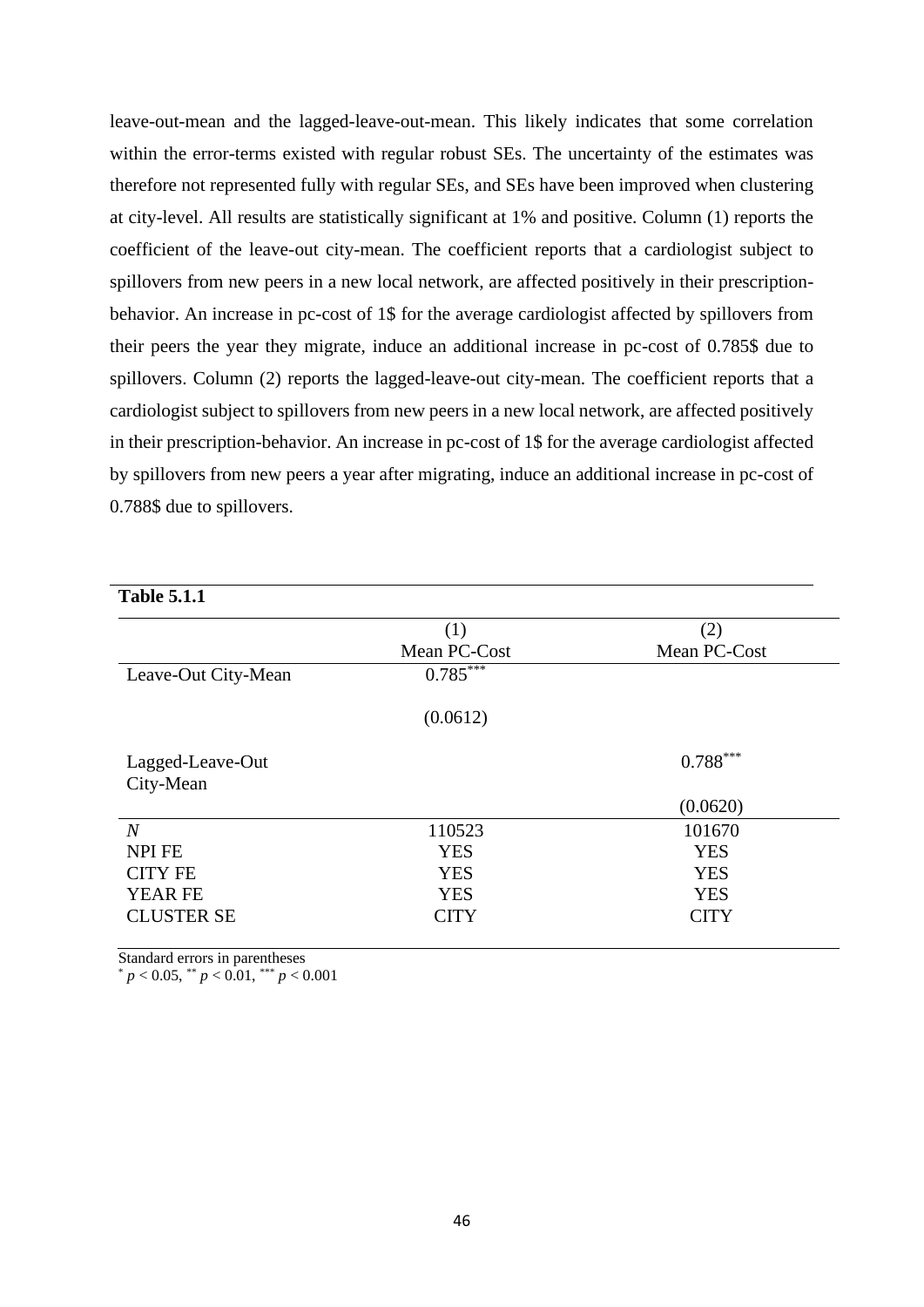## 5.2 Alternative Models

#### Medicare Fee-For-Service, Added Control and Zip-codes

As the alternative model is based on a different dataset, some computational challenges arose. Equations (4) through (9) are meant to be estimated with the inclusion of NPI FE, city FE, zip FE and year FE. Due to computational difficulties with the zip FE, the equations cannot be estimated in the intended way. I will therefore estimate the alternative model in two ways that are computationally possible, while also providing estimates as close to the model as possible. The first way is not including NPI FE entirely, but instead relying on individual characteristicsvariables to explain individual variation.  $\alpha_i$  will therefore change based on the entities being absorbed. The lag- and leave-out city-means will utilize city as the entity within  $\alpha_i$ . This is paired with yearly FE to control for all shocks not on individual basis. When zip-codes are added as a narrower geographic control, they are used within the  $\alpha_i$ -term instead of cities. Year FE are included here as well. As shown in equations (4) through (9), individual characteristics variables are added in steps to control for individual variation that would not be accounted for due to the exclusion of NPI FE.

In the second way of estimating the alternative model, I will perform the lagged- and leave-out city-means on Fee-For-Service data with NPI FE, city FE and year FE, as the computational difficulties only arise when zip-codes are utilized in the regression. The second method will include a variable on place of service and a variable on the unique number of services provided to increase explanatory power. These variables are likely already explained by the NPI FE as they are both linked to each NPI and explain variation between service-providing behavior of different cardiologists. If this is the case, the estimates will not be affected by their inclusion. The alternative models also include HCPCS-codes, but due to the large amount of them, including them would entail computational issues. Therefore, they are excluded from the alternative model with NPI FE, as the quantity and type of services will be explained by NPI FEs.

Results for the alternative models with the two different approaches are reported in table 5.2.1 and table 5.2.2 respectively (see Appendix for reported estimates). Table 5.2.1 reports the alternative model that excludes NPI FE from the regression but include individual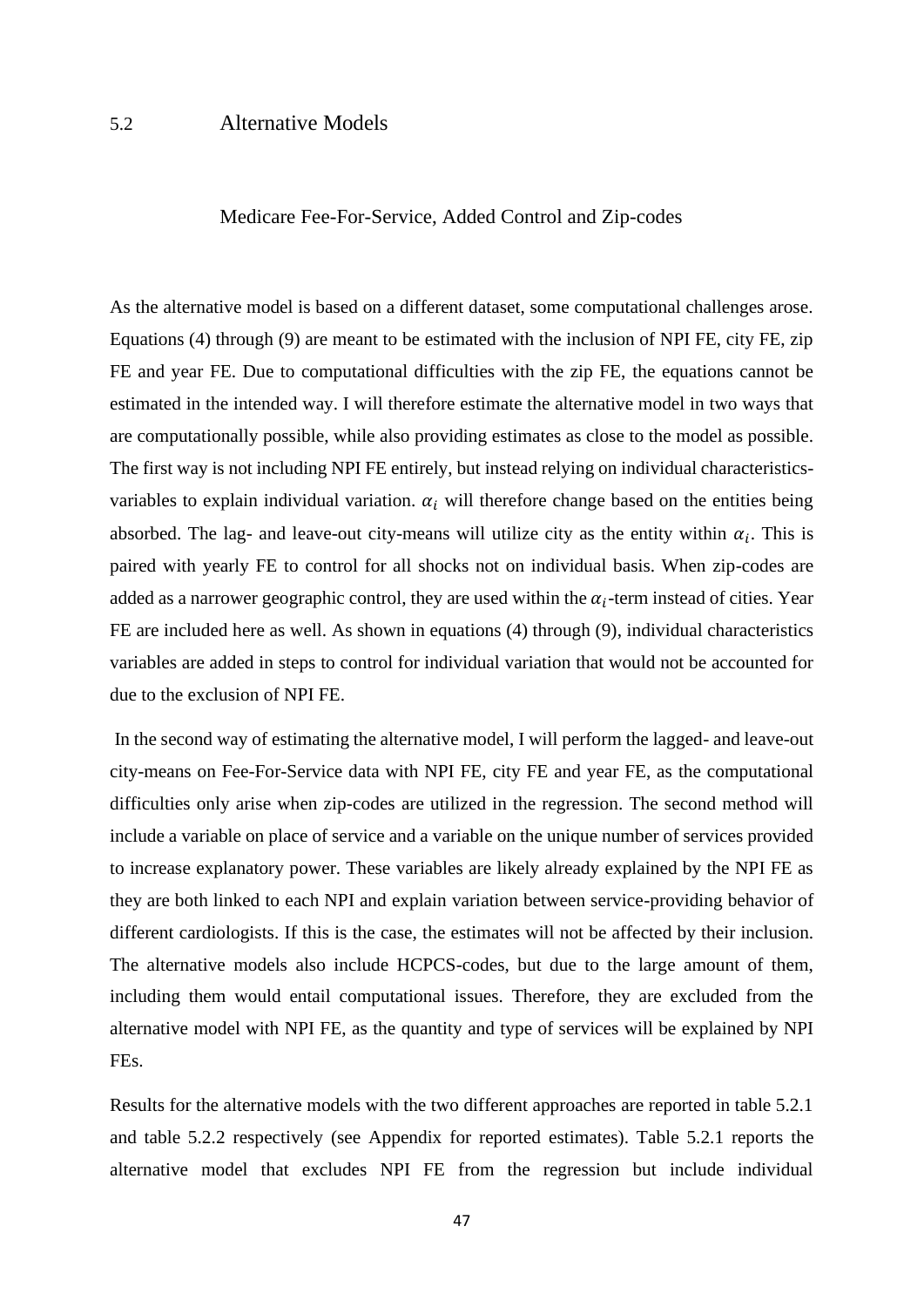characteristics as substitutes. Column (1) and (4) report the leave-out city-mean and laggedleave-out city-mean for cardiologists that partake in Medicare Fee-For-Service. The reported coefficients are estimated from equations (4) and (5) in section 3. Column (2) and (5) report the leave-out zip-mean and lagged-leave-out zip-mean. The reported coefficients are estimated from equations (6) and (7). Column (3) and (6) report the leave-out zip-mean and lagged-leaveout zip-mean based on equation (8) and (9) with the highest number of individual controlvariables included. All coefficients are positive and statistically significant, robust clustered SEs are reported under each coefficient. The bottom of the table reports information about each regression performed. N reports the number of observations used for the entire time-period, 2013-2018, and is highly inflated due to the nature of data-manipulation performed for this regression. The data was not aggregated for these estimates, and therefore show every individually reported service provided. This means that instead of having one observation that contains aggregated data by year and NPI like the main estimates, observations for a given NPI within a given year is based on every service provided by that NPI. For each NPI each year, the reported number of observations is therefore reflecting the number of services they provide in the entire time-period. R-squared and adjusted R-squared reports the variation that is being explained by the variables included in each model. For the city-means, it is quite low due to NPI FE not being included and very few individual control-variables added, but both R-squared and adjusted R-squared increase when individual controls are added, and with the inclusion of zip FE instead of city FE.

The reported coefficients of column (1) and (4) are likely not explaining the individual serviceproviding behavior changes, due to the nature of the variables not included in the regression. Rather, they can be interpreted as correlation between social interactions among cardiologists and positive changes in their service-providing behavior. As the dependent and independent variables included take the pc-cost-form, the coefficients translate to increases in pc-costs which is affected by service-providing behavior. The leave-out city-mean show that cardiologists that migrate, which induces social interactions in a new local network, are affected positively. An increase of 1\$ in average pc-cost for a cardiologist, increases by 0.989\$ dollars extra for cardiologists interacting with new peers in a new city the year the move is reported. The lagged-leave-out city-mean show that an increase of 1\$ in average pc-cost induce an increase of an additional 0.991\$ for cardiologists interacting with new peers, in a new city, a year after moving. These exact numbers are likely inflated and not representative for spillovers among peers. The positive and statistically significant direction the change is likely correct as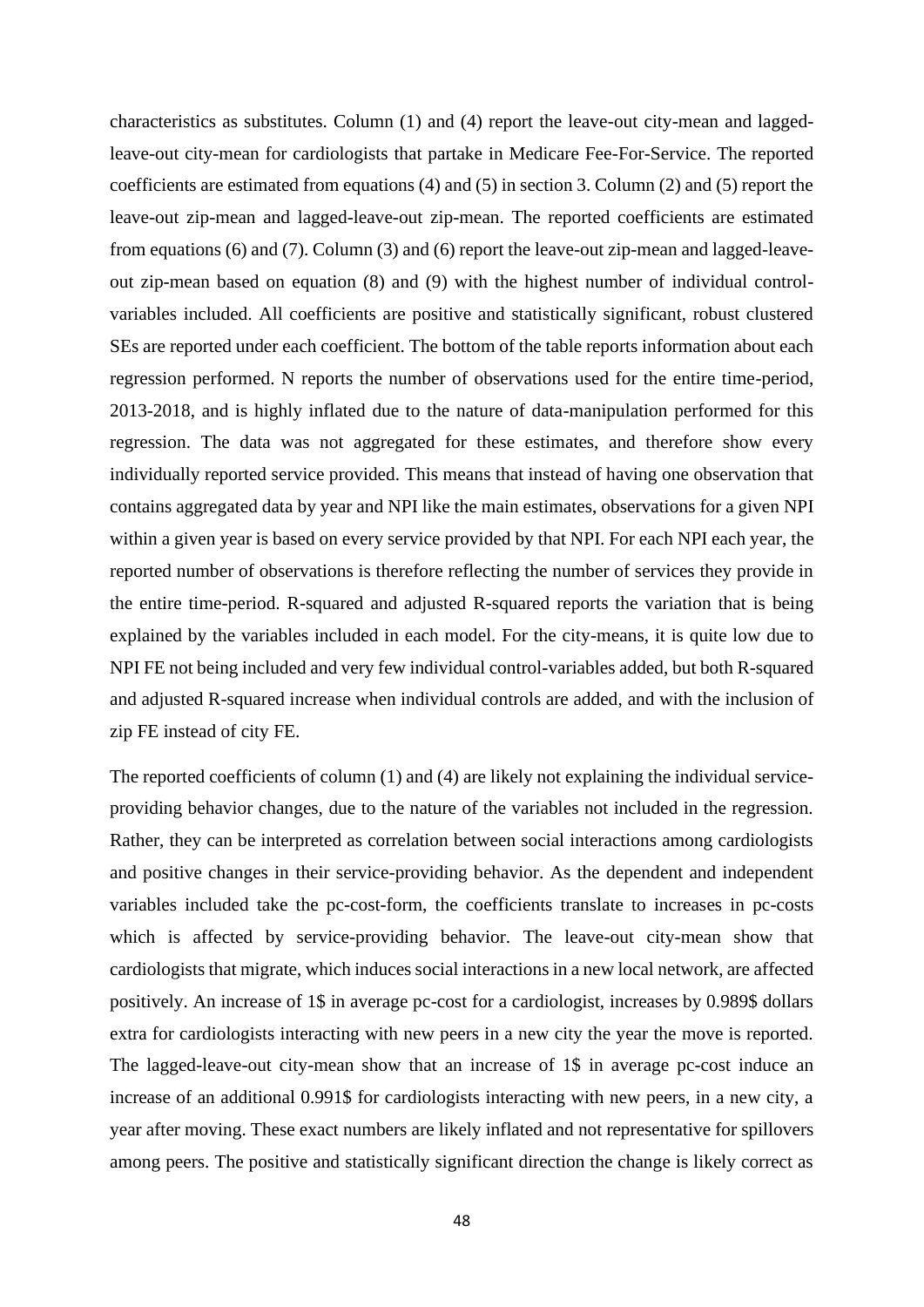they go in the same direction as the main estimates reported in table 5.1.1., where both make use of city-means to obtain the coefficients.

Column (2) and (5) report the first leave-out zip-mean and the first lagged-leave-out zip-mean. Zip FE are introduced which narrows down the geographic areas where social interactions occur, and spillovers can arise. With the inclusion of zip-codes, narrower individual-controls have been added. Namely, HCPCS-code FE have been added to control for service-type in individual service-providing behavior. SEs are clustered on zip-codes and reported under the coefficients. The coefficients for both the leave-out zip-mean and lagged-leave-out zip-mean fall from the first estimates. The leave-out zip-mean in column (2) show that an increase of 1\$ in pc-cost for the average cardiologist, leads to an additional 0.62\$ increase in pc-cost for cardiologists interacting with new peers, in a new zip-code, the same year they move. The lagged-leave-out zip-mean in column (5) show that an increase of 1\$ in pc-cost for the average cardiologist, leads to an additional 0.61\$ increase in pc-cost for a cardiologist interacting with new peers, in a new zip-code, a year after moving. The additional increase in pc-cost due to social interaction with new peers are due to spillovers changing their service-providing behavior. As with the city-means, the coefficients are likely inflated, as a lot of the individual characteristics remain outside the model. The uncertainty of the estimates is also reflected in how sharply they fell from column (1) and (4) to (2) and (5). With the inclusion of zip-codes, social interaction may occur in a much smaller geographic area as compared to the city-means. This might be the cause for the sudden decrease in estimated spillover-effect. Some interactions may happen across cities, as some facilities may be more highly specialized toward certain ailments, which makes social interactions across zip-codes (within cities) exempt from the estimates. The other cause of decrease may be the inclusion of HCPCS-FE. If this is the case, the decrease stem from more explained variation within the model and therefore improves the accuracy of the model.

Column (3) and (6) report the final estimates for zip-means with the narrowest controls added. In these estimates, more individual characteristics-variables are added to improve the explanatory power the model. The mean of average service cost, a dummy equal to 1 for male, and 0 for female and a variable for place of service, equal to "F" if it is a facility or "O" if it is not. Coefficients fall further with the inclusion of more individual control-variables. The leaveout zip-mean in column (3) show that an increase of 1\$ in pc-cost for the average cardiologist, leads to an additional 0.526\$ increase in pc-cost for cardiologists interacting with new peers, in a new zip-code, the same year they move. The lagged-leave-out zip-mean in column (5) show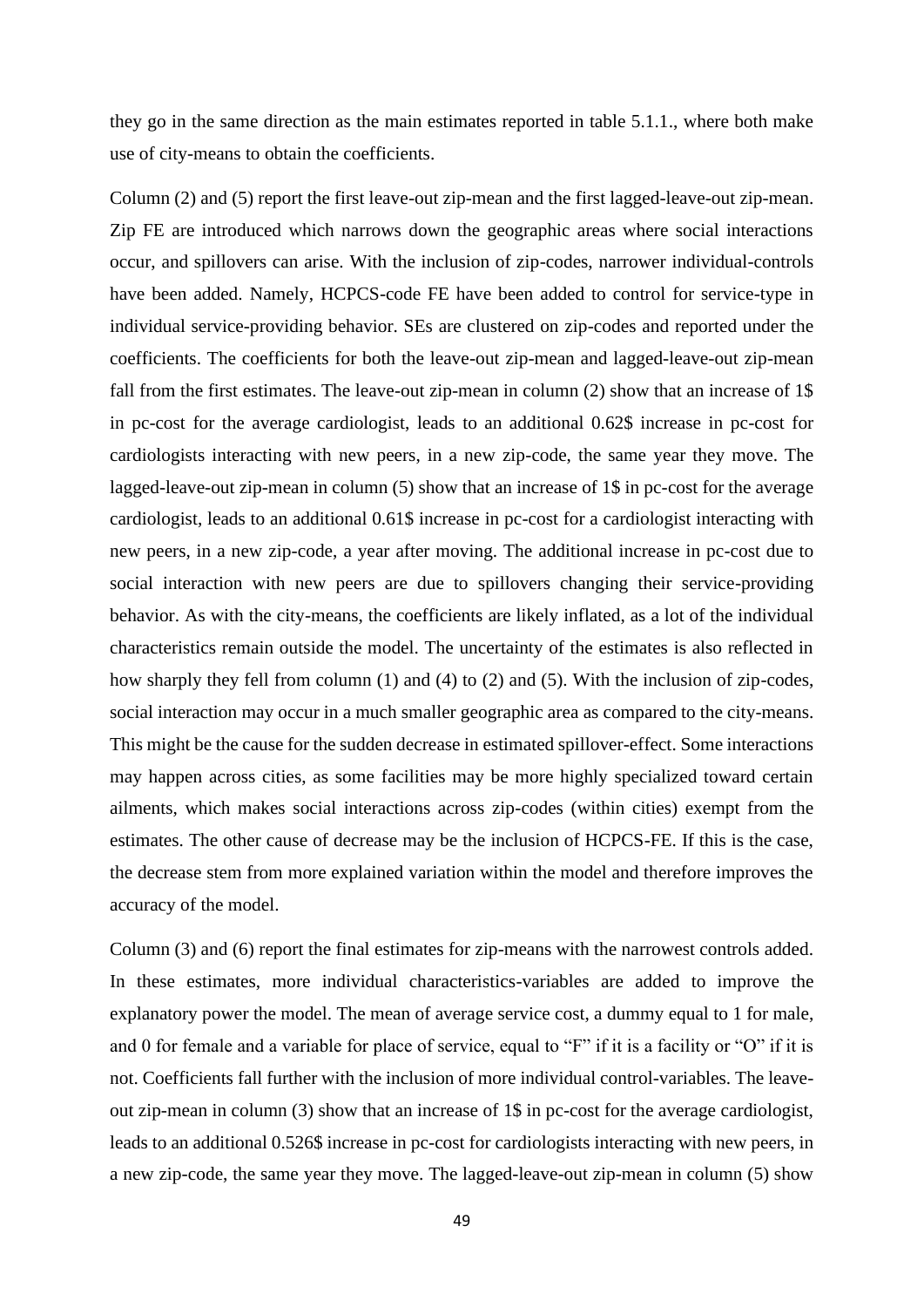that an increase of 1\$ in pc-cost for the average cardiologist, leads to an additional 0.515\$ increase in pc-cost for a cardiologist interacting with new peers, in a new zip-code, a year after moving. This gives an indication to why spillovers decrease with more control-variables added. Firstly, some social interactions are likely not considered as the zip-codes are too narrow to capture all possible interactions in the local network a cardiologist migrate to. At the same time, individual control-variables improve the explanatory power of the estimates, so the decrease is also likely due to improved estimates. This is shown by including two instances of estimates using zip-codes where the only difference is added individual characteristics-variables.

The second method of estimating the alternative model is presented in table 5.2.2 (see Appendix for reported estimates). Column (1) report the leave-out city-mean and column (2) report the lagged-leave-out city-mean. The leave-out zip-mean show that an increase in pc-cost of 1\$ for an average cardiologist leads to an additional 0.692\$ increase in pc-cost for a cardiologist interacting with new peers, in a new city, the same year they move. The lagged-leave-out zipmean show that an increase in pc-cost of 1\$ for an average cardiologist leads to an additional 0.631\$ increase in pc-cost for a cardiologist interacting with new peers, in a new city, a year after moving to the new city. Estimates reported in 5.2.2 are very similar in structure to the main estimates in table 5.1.1, as they both include NPI, city and year FE, while the alternative model includes some individual characteristics variables and use a different dataset. At the bottom of table 5.2.2 the number of observations is shown. The number of observations is different based on two factors. In the Medicare Fee-For-Service data, there are some new NPIs who provide services, but does not provide prescription drugs in Medicare, so the number of NPIs are a bit higher. In addition, the aggregation of data each year is done differently than in the Medicare Part D data. Aggregation in data for table 5.2.2 includes place of service in aggregation, so each year is aggregated based on NPI, city, year, and place of service. Therefore, there can be two observations each year for each cardiologist if they provide services both within a facility and a non-facility. The number of observations is therefore higher than in the main estimates.

The clustering both at city-level and at zip-code level does not affect the SEs as much as they did for the main results utilizing Medicare Part D data, indicating either a failure on my end to identify possible unobserved time-variant correlation from error to the FEs or (lagged) leave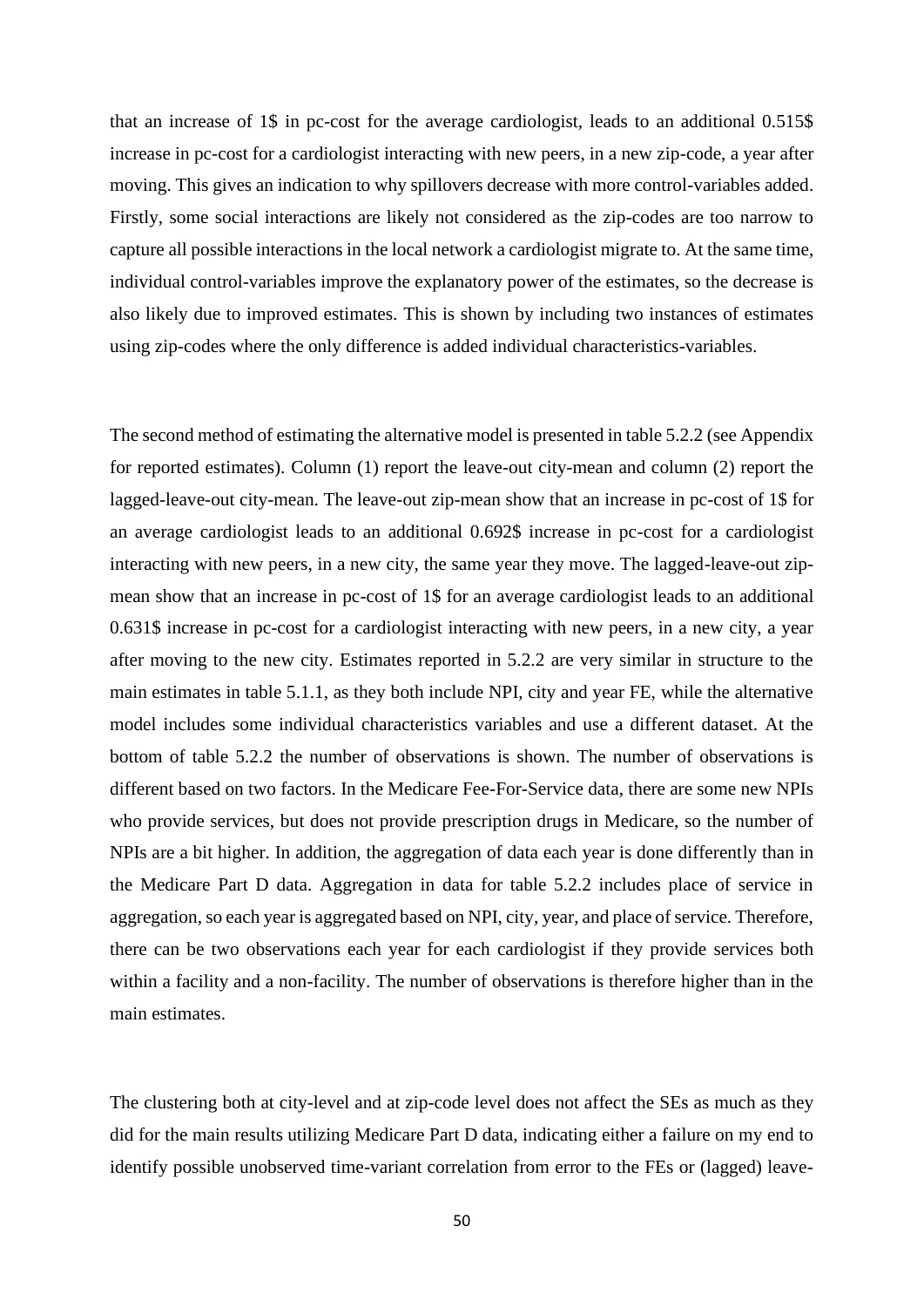out city (zip) means. The other possibility is that there exist less of these unobserved correlations within error-terms when estimating with the substitute-sample in Medicare Fee-For-Service data, which entails that SEs are estimated close to their true meaning even without the cluster.

## First Difference

The final alternative model is the first-difference model, which can be used as an alternative to the difference from the mean model used in both the main estimates and the previous alternative models (Angrist & Pischke, 2008, p. 224). The two different methods of using the FD model are presented in table 5.2.3 (see Appendix for reported estimates). Column (1) reports the direct method where instead of estimates being based on equation (1.4), the estimates are based on the general form shown in equation (1.5) and estimated using equation (10). Column (2) reports results based on the second FD method, where an indicator variable is added, taking the value of 1 for every positive individual FD, and value 0 for every individual FD less than or equal to 0. The main estimates are based on a regression-type that immediately perform differences from the mean on the variables, while the FD regressions for both methods were performed using regular OLS. This incurs computational issues with regards to the number of NPIs, so NPI FE are excluded from the regression. This will not be a problem, as estimates based on the FD will remove fixed effects in the same way as difference from the means. City FE and year FE are included for both variations, while also clustering SEs at city-level, as city-means are used in the regression. Clustered SEs at city-level report similarly to the main estimates, while also reflecting similar improvements compared to regular heteroskedasticity-robust SEs. This reinforces my initial assessment that correlation within error terms at city-level in the Medicare Part D sample is correlated with prescription-behavior. An additional benefit when assessing estimates based on FD with the indicator-variable method is that with the indicator-variable added to the control-variables, the independent variable for lagged city-means shows positive changes in city-means. This is due to the indicator-variable holding 0 for changes in city-means that are less than or equal to 0. The FD coefficients will therefore show what happens as a response to increases in the share of coworker costs. Column (1) reports a coefficient of the FD leave-out city-mean that is a bit smaller than the main estimates while retaining the same interpretation as the main estimates. Column (2) reports regular lagged-leave-out city-mean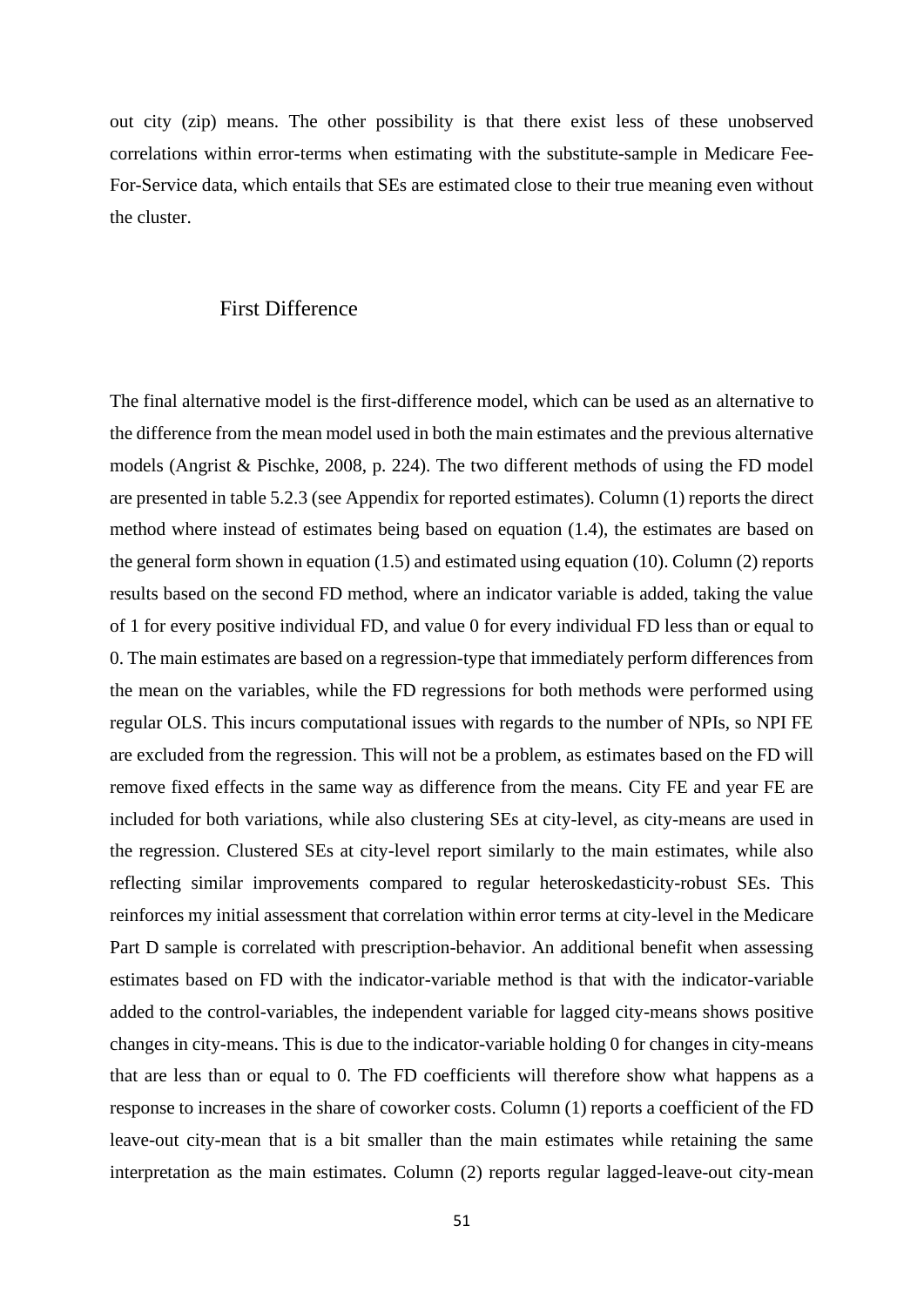with the FD indicator variable included. The reported coefficient for lagged-leave-out citymean is close to being identical to the lagged-leave-out city-mean from the main estimates. Both coefficients are positive, statistically significant and possess the same interpretation as the main estimates.

## 5.3 Interaction Term

| <b>Table 5.3.1</b> | <b>Mean Elder Share</b> | <b>High Elder Share</b> | <b>Low Elder Share</b> |
|--------------------|-------------------------|-------------------------|------------------------|
| Year               |                         |                         |                        |
|                    | <b>MEAN</b>             | <b>MEAN</b>             | <b>MEAN</b>            |
| 2013               | .2257224                | .320283                 | .1677408               |
| 2014               | .2295946                | .3180868                | .1742309               |
| 2015               | .2346032                | .3248392                | .1745037               |
| 2016               | .2419115                | .3203285                | .1793389               |
| 2017               | .2463474                | .3232864                | .177786                |
| 2018               | .2503582                | .3220655                | .1854706               |

#### Elder Share and Its Implication for Prescription Behavior

To understand the interactions between elder shares and the lagged leave-out means, that I will discuss later in this section, we need descriptive statistics on elder-shares between cardiologists in Medicare Part D. Beneficiaries over the age of 65 are hereby referred to as "elders". Displaying the disparities between cardiologists based on how many elderly patients they see each year can be important for understanding some of the observed relationships and estimates in the analysis of migrants and non-migrants. As previously mentioned, elders are on average more prone to suffering from heart disease than most of the population in any country. Therefore, it is important to consider and understand the implications of patient-shares for cardiologists, as the different shares of patients may affect costs each year for a cardiologist. In the first column, the mean of individual elder share among cardiologists is roughly 22.5-25% of total patients they see in a year during the time-period 2013-2018. The second row shows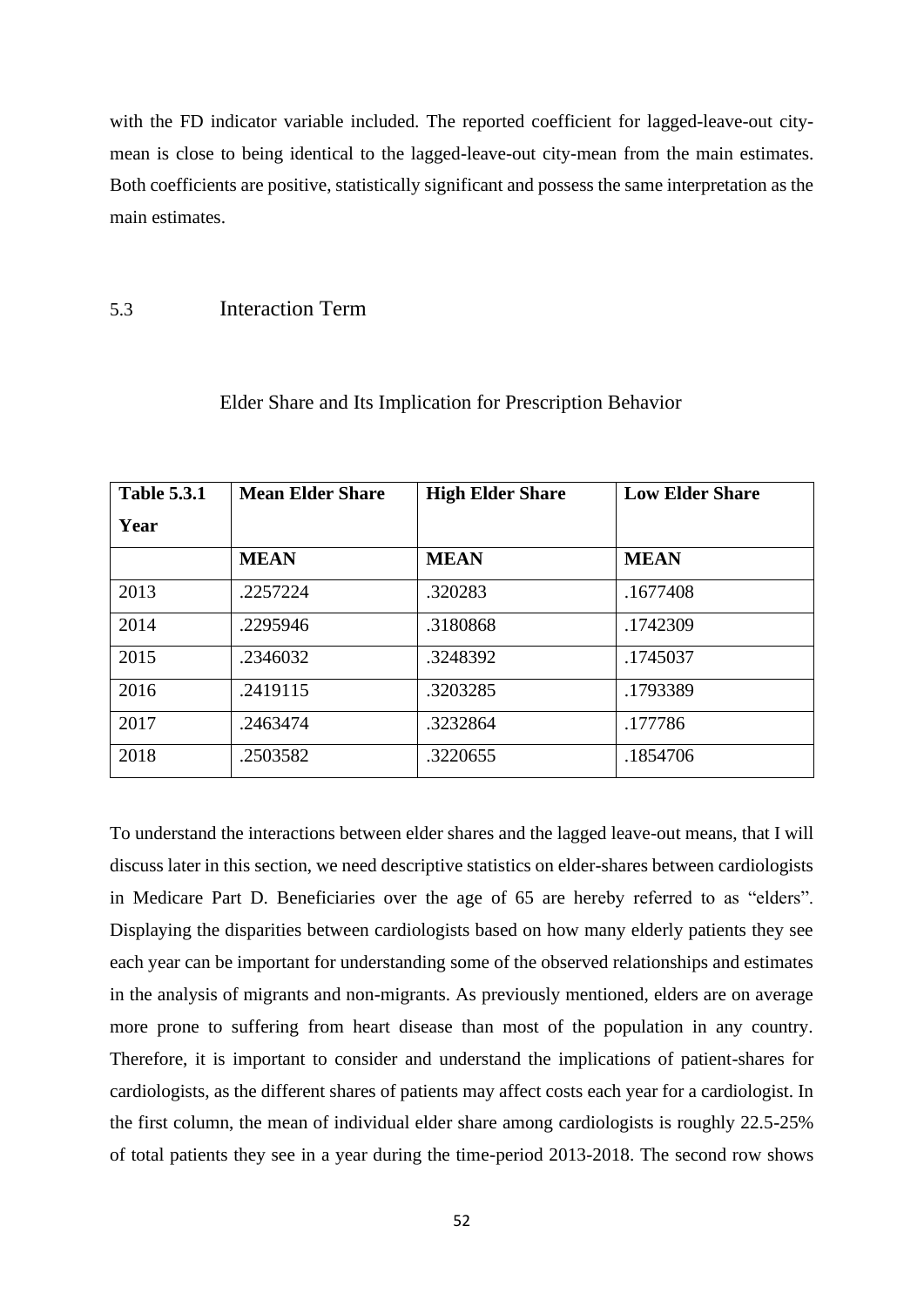cardiologists that hold an elder share that is greater than the median elder share, which shows that the mean for cardiologists with high elder shares is roughly stabilized around 32% elders among their patients in the same period. For the cardiologists with a lower than median share of elders, the elders account for roughly 17-18% of all patients they see in a year. By looking at the difference in the means between cardiologists with high shares of elders and cardiologists with low shares of elders, one can see that on average, cardiologists with high shares have roughly 45% more elders compared to the ones with low shares. If the notion that treating a higher number of elders per year would lead to higher per capita costs because of health reasons, this will likely have a significant effect on per capita costs, as high share cardiologists have quite more elderly patients in a year than a cardiologist with low shares. It is also important to note that these are means of elder shares.

To address these concerns, I estimate an interaction-term between the main coefficient of interest, the lagged-leave-out city-mean, and a dummy-variable that is equal to 1 if individual elder-share is greater or equal to median elder-share and takes the value 0 if individual eldershare is less than median elder-share. Table 5.3.2 reports an interaction-term between the lagged-leave-out city-mean and dummy on elder-share, by using mean per capita cost as the dependent variable, including NPI, city, – and yearly FE (see Appendix for reported interaction-term). The interaction-term shows a relationship between high shares of elders and the lagged leave-out mean that is negative by 8.67%. These results contradict the earlier prediction, that a higher share of elders in the patient share leads to higher per capita costs as they are more prone to heart illness. The interaction-term is negative but not by a lot while also not being statistically significant. The number of observations is 101 661, which is very close to being identical to the number of observations in the main estimates. The difference in observations is based on a few observations in individual elder-share not existing<sup>4</sup>, which is likely some outliers in the data that have not prescribed a lot during a given year, indicating that other parts of Medicare have dominated their practice for some years. Low elder-shares make up around half the observations in Table 5.3.2, as median-value has been used to differentiate between highshares and low-shares of elders. As the interaction-term shows a negative interaction between the lagged-leave-out city-mean and high elder-shares, the opposite is reported in the case of low

<sup>4</sup> When referring to the observations as «not existing», this means that some observations return: «.», nothing, as there are some outlying NPIs that do not prescribe to elders for some years. The exact number of outlying observations is: 9, which is not large enough to have a significant impact on FD estimates.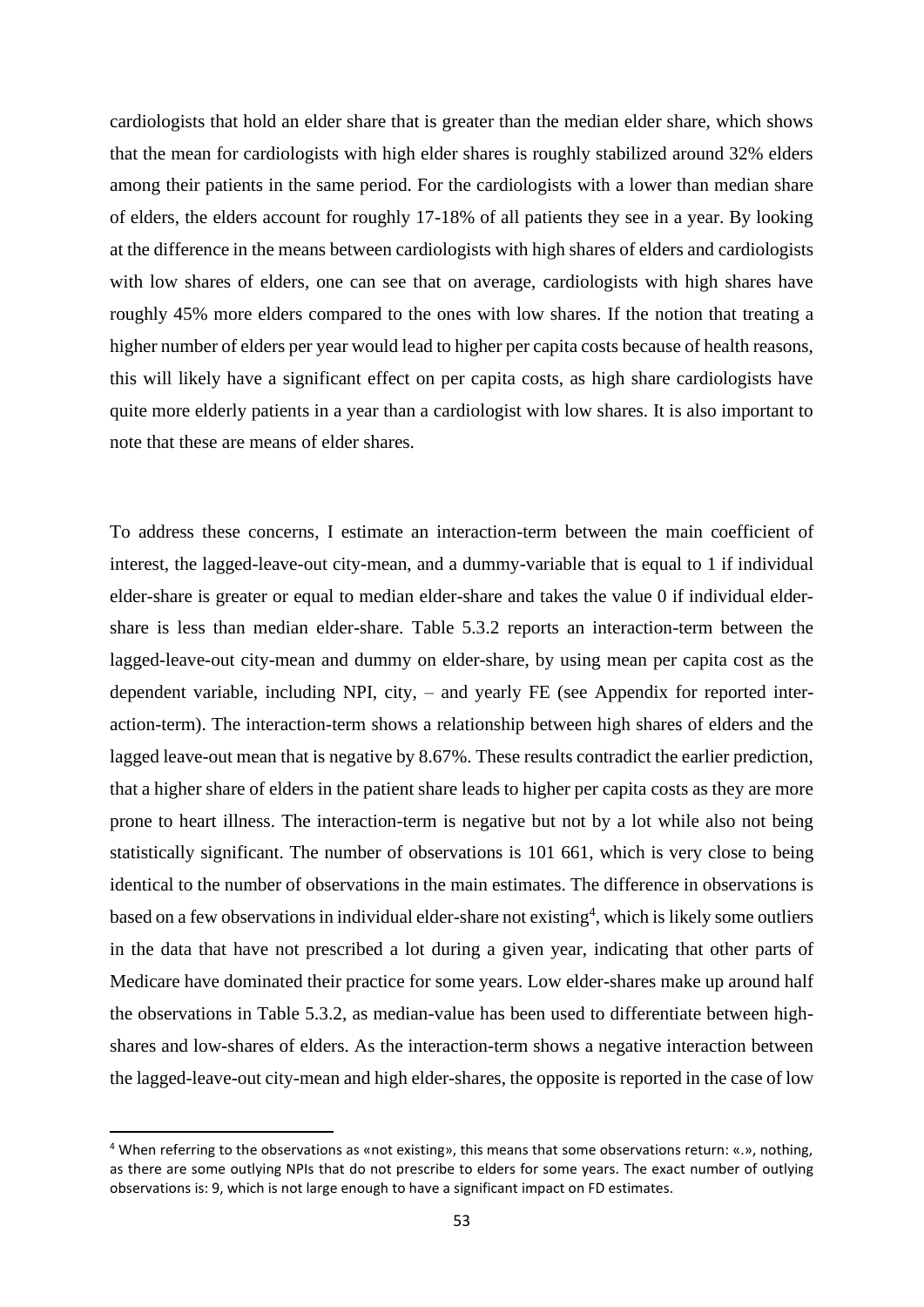elder-shares. The interaction-term between the lagged-leave-out city-mean and low eldershares will therefore report a positive interaction of 8.67%, which is not statistically significant. As the interaction-terms are not statistically significant and SEs displaying high uncertainty, they should not be interpreted causally. They do show that cardiologists who prescribe to nonelders prescribe more than cardiologists with more elders in their patient-composition.

As Medicare Part D is set up to be prescription medicine insurance and is made primarily for the elderly but is also provided to certain individuals with chronic diseases regardless of age. This might be a factor that affects the lagged leave-out mean and per capita cost related to prescribing. As these diseases are chronic, one can assume that medicine is likely needed in given intervals based on the severity of the disease and if it worsens, will lead to higher usage of prescription medicine for a patient to keep their quality of life as high as possible. It is also natural to assume that individuals with chronic diseases can get higher health-benefits if they are prescribed patented drugs that are more effective at treating their respective disease. For elders that do not have chronic heart diseases, like high cholesterol or something similar that medicine can treat, this will likely mean less medicine in the short term compared to an individual that has a chronic and severe disease. So, the composition of individuals that are not elderly, but are eligible beneficiaries in Medicare Part D, is likely the factor that affects the interaction-terms.

## 6 Discussion

The results presented in the previous section show that prescription behavior is affected by interactions with new peers. Expressed in per capita cost, they increase by an additional 0,785\$ for every 1\$ increase in per capita cost due to spillovers from peers in either the same year when moving, or a year after moving. The spillovers from peers have a larger effect on cardiologists who prescribe as compared to cardiologists who provide services through Medicare Fee-For-Service. Cardiologist-behavior, regardless of them being prescribers or service-providers, seem to have a highly elastic behavior associated with their respective tasks. However, these results cannot necessarily be interpreted as causal. There are some aspects that need to be discussed.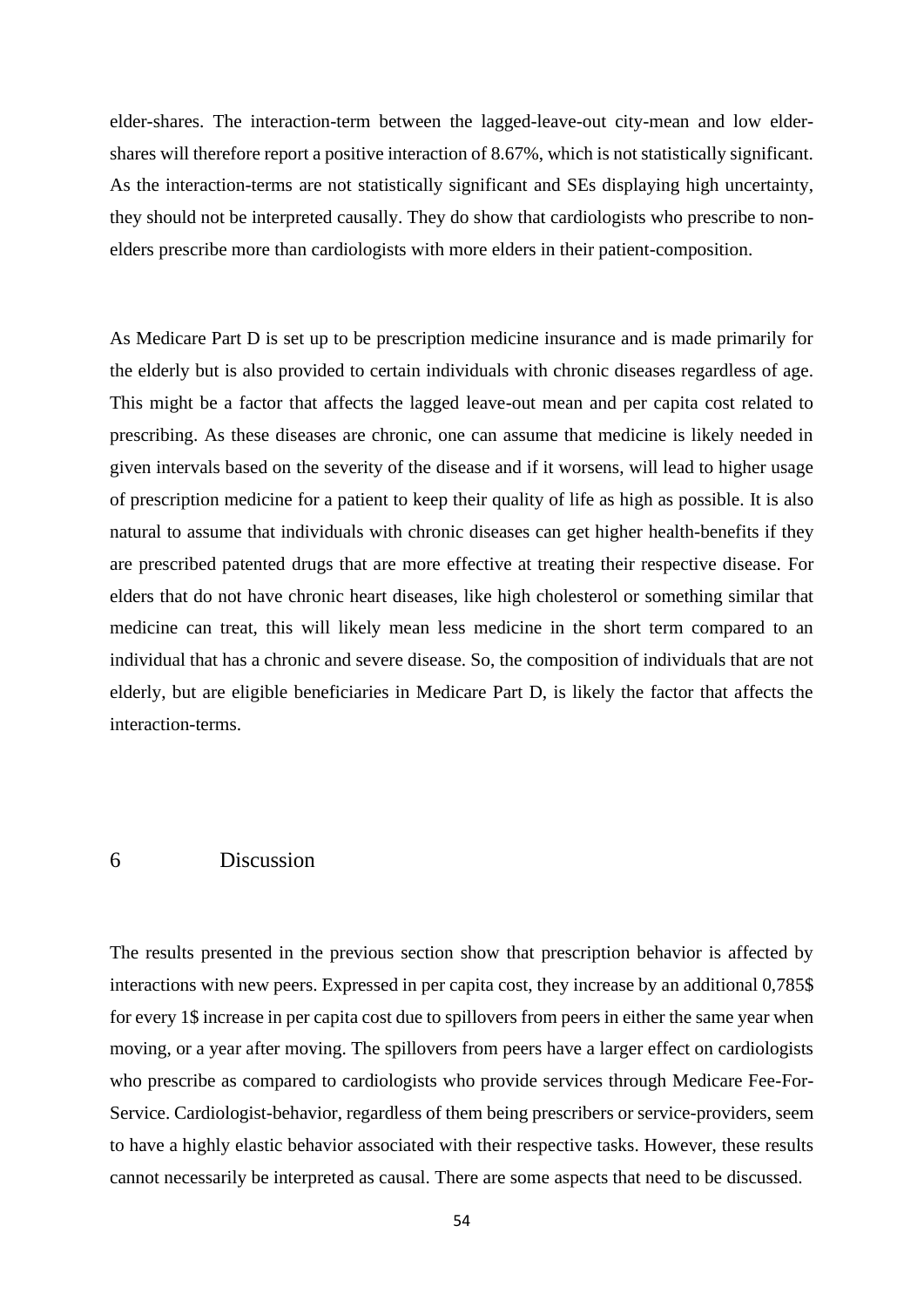Firstly, we need to consider whether the alternative models can be used confidently as robustness-assessments for the main estimates. This is based on the difference between prescribing-behavior and service-providing behavior, and whether service-providing can be used as a suitable substitution to prescribing behavior. In many regards they are similar, as spillovers likely affect which type of service a cardiologist chooses. However, prescribing is unique in one aspect: for every ailment and treatment chosen, a cardiologist has different prescription drugs to choose from, for the same treatment. They can prescribe either general drugs, or branded drugs, based on the healing-profile that is needed for a given beneficiary's treatment. A cardiologist who provides services likely does not have as many options for a given illness as compared to a doctor prescribing medicine for the same need. Spillovers will likely affect service-providers and prescribers differently due to the differences between the two tasks. Prescribers will likely be affected by knowledge-spillovers that increase their preference for given drugs, and since pc-cost increases, this is likely branded drugs. As serviceproviders likely have less options for the same illnesses, they will likely increase other complementary services to aid patients or increase their propensity to provide services. With these differences in mind, service-providers can likely be used as a substitute-sample to test the robustness of the main model, as they have the same specialization, the same method of identifying spillovers is used and these methods provide similar results in estimations. The differences in estimates are likely due to the computational difficulties when using zip-codes, zip-codes as a control-variable being too narrow which leads to less spillover-effect identified across cities, and partly natural differences between the two tasks. When considering both the estimates reported in table 5.2.1 where the method excludes NPI FE, and the estimates reported in table 5.2.2 where the method of estimation is as similar as possible to the main method, it is reasonable to assume that service-providing cardiologists can be used as a substitute-sample for prescribing cardiologists. This notion is reinforced by both samples not being representative of a cardiologists' entire practice and the similarities between the two samples.

Secondly, the nature of change in prescription behavior has not been untangled. Both the main estimates and alternative models find estimates that support the notion that prescription behavior is affected by spillovers from peers in local networks. These peer effects are highlighted using migrant cardiologists, as this is the only changed variable, from the fixed effects in the model. These changes in prescription behavior are reflected in the increase in pccost for migrant cardiologists following a move. The channel that influences these peer effects, that in turn affects the migrant cardiologist, is not controlled for in the analysis. Spillovers likely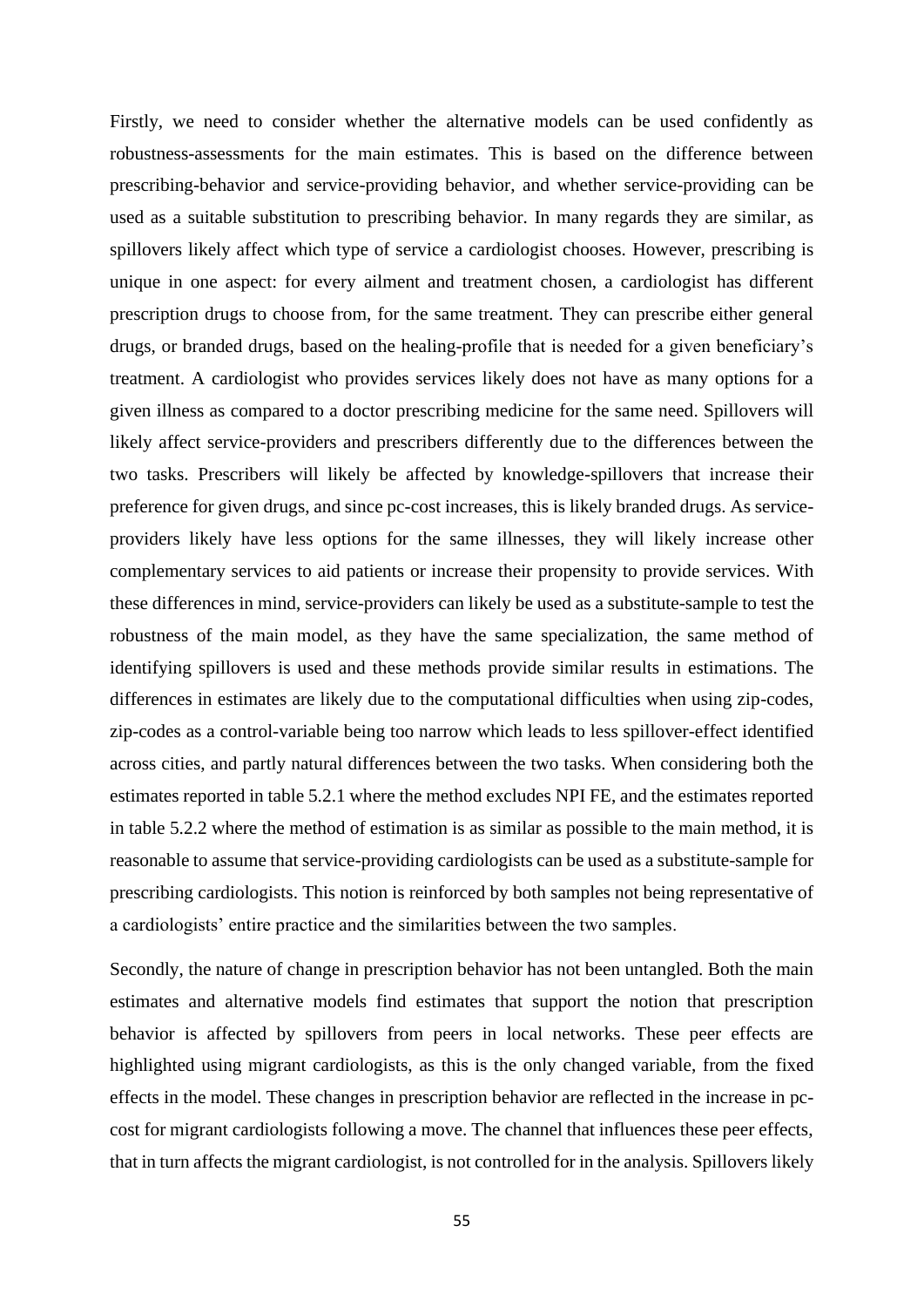stem from knowledge-spillovers from the local network to the migrant, so that they increase prescribing of certain types of drugs. Since the change in prescription-behavior is shown in the analysis as increasing, this likely means that cardiologists who are affected by spillovers from peers, start prescribing more patented drugs than general drugs. This is not necessarily a positive or a negative increase in prescribing-behavior if the factors that drive this change is not highlighted. If the change in prescription-behavior happens on the condition that the cardiologist increase their knowledge on a patented drug's health-profile and start prescribing it to certain patients that could benefit from the more expensive drug, then it could be seen as a beneficial change in prescribing behavior. The increase could be seen as negative if the cardiologist start preferring a patented drug and prescribe it more, regardless of a patient's ailment and treatment-need. Prescribing patented drugs to patients who could get the same treatment much cheaper, increases health expenditures for both patients and the U.S. This would be considered a negative effect of peer effects. The analysis lacks the data and controls to identify the composition of change in prescription-behavior among cardiologists, which is not the aim of the analysis, but is still a flaw worth mentioning.

Thirdly, a cardiologists' change in prescribing-behavior could seem to identify spillovers from local networks when it could stem from a change in patient composition. The FE in the model should control for all time-invariant effects that affect prescribing behavior for individuals, cities, and years. This type of patient composition might not be controlled for by the FEs, as the difference in patient composition can occur within the variable with no way to control for it. The patient composition for every prescriber in Medicare Part D can be divided into two groups: elders and non-elders with chronic diseases. This could be a major flaw in the data that could influence the estimates. A cardiologist with an older elder share than another cardiologist is likely prescribing more expensive drugs, as older beneficiaries are prone to more severe ailments as compared to beneficiaries who are younger, but over 65. In the case that a cardiologist migrates, and the elder share is almost the same, but they prescribe to 20 percent more 90-year-olds, then this will not be identified in the data as beneficiary-age groups are not present. If this happens for a significant number of migrants, then the estimates may overstate the magnitude of spillover-effect from peers. The same reasoning can be applied to beneficiaries who are eligible due to a chronic disease. Estimates may be overstated if they see more beneficiaries with more severe chronic diseases in the new city, this rise in pc-cost due to more frequent prescribing and prescribing of more expensive drugs may be attributed to spillovers whereas it is due to patient unobserved patient composition. While this may be the case for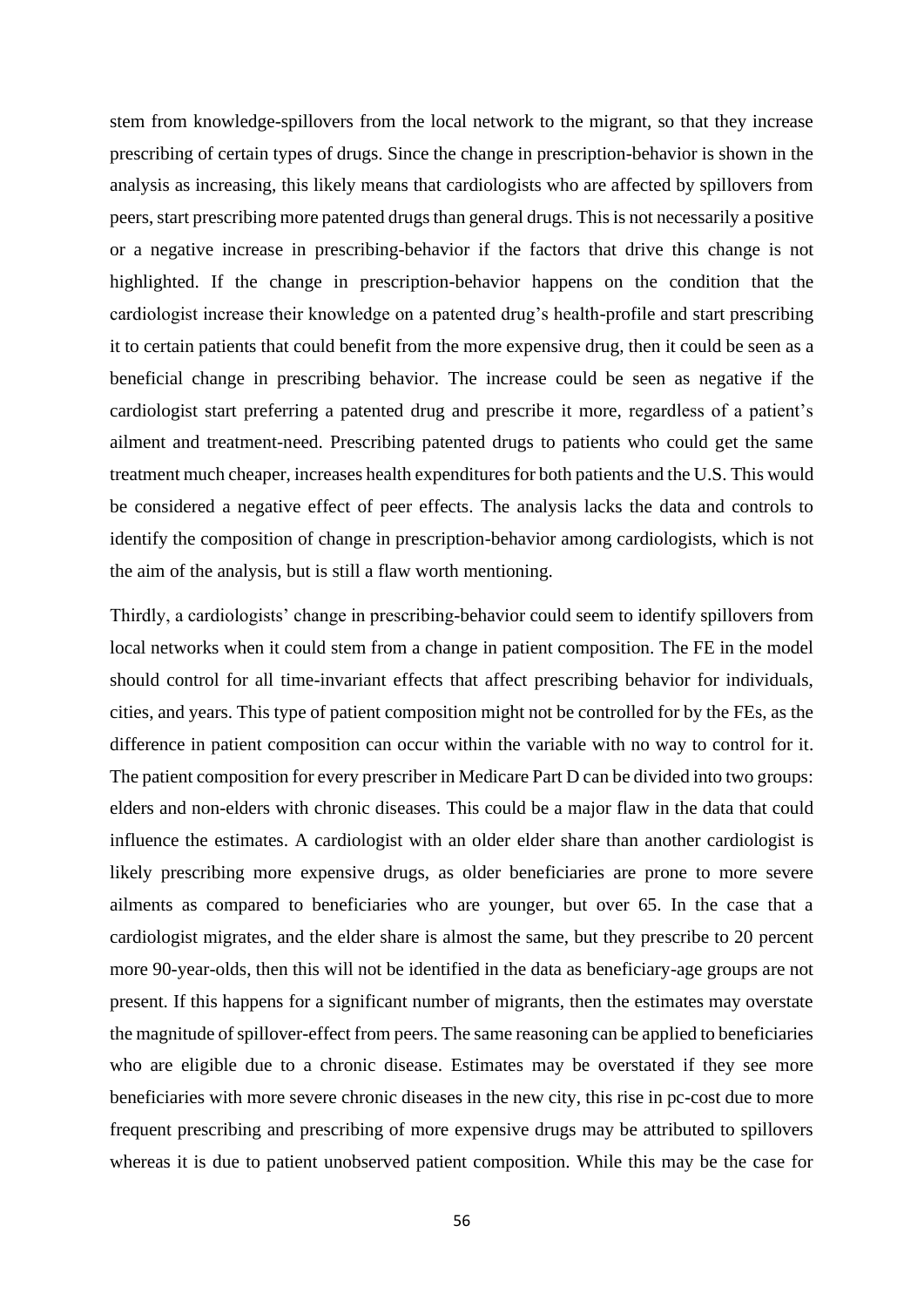certain cardiologists, it would be unlikely that every cardiologist that does migrate to a new city are subject to a patient composition in the exact way as described above. These patient compositions that migrants "move into" are likely distributed evenly, with some moving to cities where patient composition is almost the same, and some where patient composition is healthier. This could lead estimates to be overstated if the patient composition is less healthy for a significant number of cardiologists who is "treated" in the model. Estimates could also become understated if the opposite situation, to the one described above, arise. If a cardiologist "move into" a patient composition of a similar elder-share with 20 percent less 90-year-olds, then the change in prescribing behavior could be affected by them prescribing less patented drugs. It is more likely that both peer-effects and patient composition could influence estimated spillovers from peer effects, which could make estimates over- or understated depending on how much patient composition affects prescribing behavior. In addition, estimates could likely be over- or underestimated based on which of the two situations arise for most migrants. This problem would be solved if age-groups were more differentiated.

Fourth, longitude of data. A problem that could limit the interpretation of the estimates is the time-period of the data. The period this analysis is performed on is from 2013-2018 which is short term, which leads some of the estimates to not capture the full extent of peer effects for certain migrants. Migrants are identified in every year in the entire dataset, which means that some migrants will be identified in the later years in the data. Migrants that move from year 2017-2018 will not be marked as migrants until the city has changed in 2018. This means that the years outside the dataset for these migrants are not part of the estimated spillover-effects captured in the models. If this occurs for a significant number of treated cardiologists, this may lead to an overstatement or understatement of spillover-effects, as spillover-effects likely influence prescription-behavior over time. The treated cardiologists who are registered as movers in 2018 will not be part of the lagged-leave-out city-mean, as it estimates the effect of spillovers a year after migration. If these effects are stronger a year after, these estimates will be excluded from the model due to the short-term data, which would lead to understatements of estimates for some cardiologists. If the spillovers from peer-effects diminish in the longterm, or even in the short-term but outside the time-period within the data, this could lead to an overstatement of the results. If the data had been long-term, over 15-20 years for example, it would be easier to establish for how long spillovers affect prescribing and if they are persistent over time or if they diminish when cardiologists have fully adapted to local networks.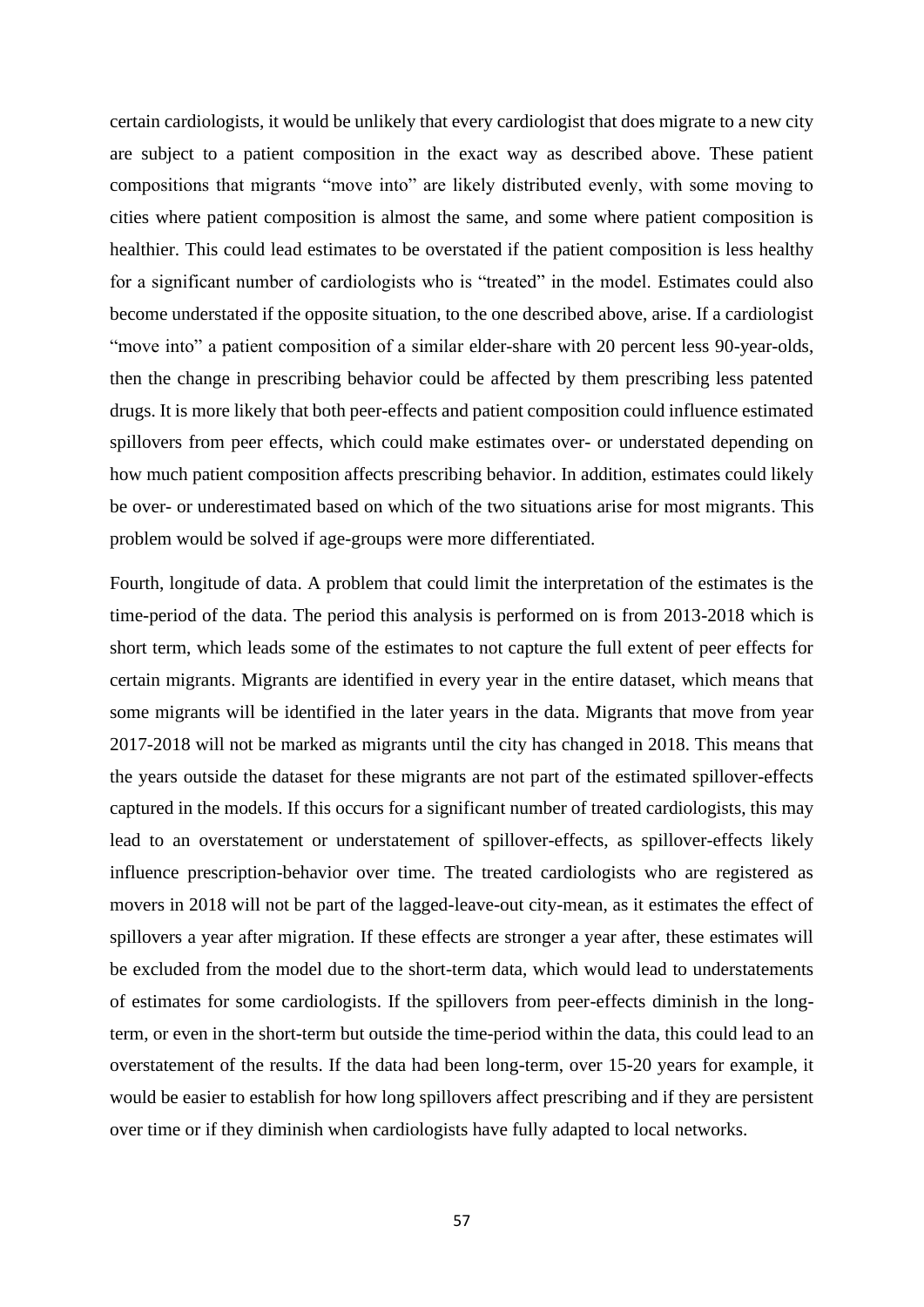Fifth, selection bias and the reflection problem. The reflection problem is a frequent problem that could arise when attempting to identify peer effects (Calvó-Armengol et al., 2009, p. 1250; Sacerdote, 2011, p. 256). The reflection problem may affect the identified spillovers if individual i's prescribing behavior influences their peers' mean prescribing behavior, and the peers' mean prescribing behavior can affect the individual cardiologist's prescribing behavior. A peer effect from an individual cardiologist would therefore be reflected, but multiplied, which leads to overstated estimates. Calvó-Armengol et al. (2009) solved this issue by allowing individuals to be part of more than one group at a time. My models limit local networks to take the form of a city or zip-code, where an individual can only be part of one local network at a time. This is a situation where the reflection problem could provide upward bias in the estimations if not controlled for. However, my method utilizes a variable that solves the reflection problem. The reflection problem is dealt with in the model by using leave-out-means that omits an individual cardiologist's own prescription behavior from the city-means, this eliminates the reflection problem (Molitor, 2018, p. 334).

Selection bias can affect the estimates when individual cardiologists sort into cities based on unobserved factors (Sacerdote, 2011, p.256-257). Selective sorting could arise if a cardiologist migrates to a city due to a prominent cardiologist operating in this area, or if cardiologists in a certain city is known for certain attributes or specialties. Individuals frequently sort into groups with similar individuals, which could lead to upward bias in the estimates (Sacerdote, 2011, p. 256). If selection bias was affecting the prescribing behavior of cardiologists, then it would be reflected in overstated spillovers among peers. Selection bias can be managed with the use of FE in environments where peer effects exist to account for selective sorting (Sacerdote, 2011, p. 257). The main estimates include NPI FE and city FE, which are both entities where selection bias can arise. It is therefore highly unlikely that selective sorting affects the estimates and their interpretation, which leads me to assume that selection bias is controlled for.

Results provide evidence that spillovers from peers in local networks change a cardiologists' prescribing-behavior. Prescribing-behavior change both in the year they move and in the year after moving, but the discussion above make it difficult to identify the results as causal. Different factors could influence the estimations, which could lead to either overstating or understating the coefficients of the estimates. These factors do not make the results insignificant though, and prescription behavior is likely affected by a higher preference for branded drugs due to knowledge spillovers from peers. This is shown in the increase in pc cost for cardiologists who are affected by spillovers. The change in prescription behavior cannot be attributed to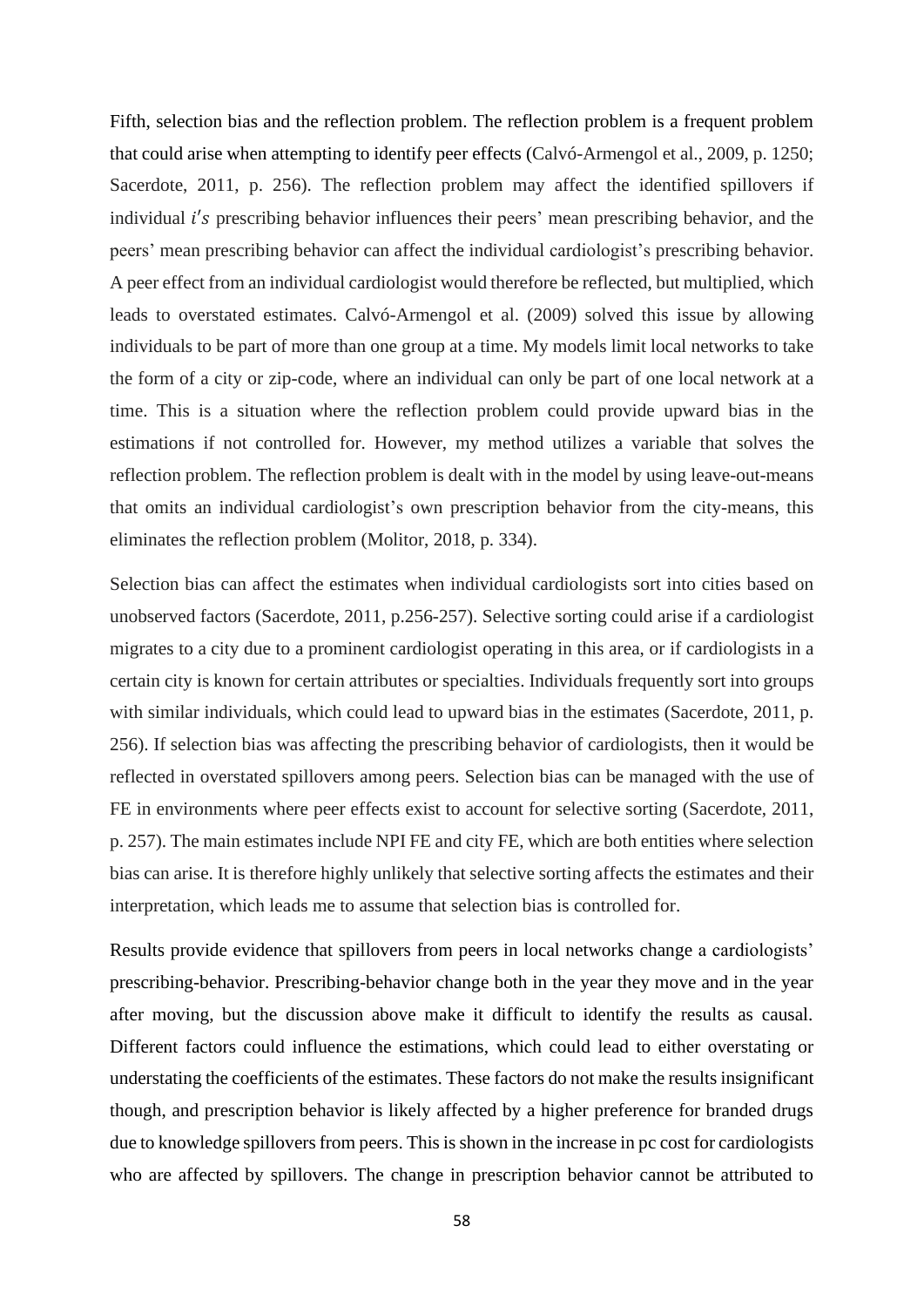positive or negative factors, as I am unable to untangle the intent behind the prescribing behavior with the data and models I have chosen.

## 7 Conclusion

In this thesis, I have studied how doctors react to local network effects. To identify spillovers from local peer networks, I use cardiologist prescribing behavior in Medicare Part D prescription coverage and analyze how cardiologists are affected by spillovers from local networks of peers in the U.S. The study is based on publicly available data provided by Centers for Medicare & Medicaid Services on costs and amounts prescribed by cardiologists in the timeperiod 2013-2018. The data provide information on place of practice, type of drug, beneficiary age-group and more. When combined, these variables represent prescribing behavior for individual cardiologists that prescribe for Medicare Part D. Spillovers are identified by using a fixed-effects model for panel data and identifying cardiologists who move to a new city and interact with new peers. After I control for individual, city, and year fixed effects, the only change a migrant is exposed to is new interactions with new local peer networks. The spillovers are estimated by difference from the mean the same year following a move, and a year after a move.

The results indicate that cardiologist prescribing behavior increased due to spillovers from their peers. An increase in pc-cost of 1\$ for the average cardiologist affected by spillovers from their peers, the year they migrate, induce an additional increase in pc-cost of 0.785\$ due to spillovers. An increase in pc-cost of 1\$ for the average cardiologist affected by spillovers from new peers a year after migrating, induce an additional increase in pc-cost of 0.788\$ due to spillovers. The results are supported by a robustness analysis that assess their validity, where a substitutesample of service-providing cardiologists are utilized, and specification checks in the main model are introduced. The robustness analysis provides similar results which provide credibility regarding the direction of change in my main findings. There is likely no underlying shocks or confounders affecting the results, as individual, city and year fixed effects are controlled for, in addition to migrants being differentiated in their origin-region. Even with the fixed effects and robustness analysis providing credibility to my main findings, the results are still subject to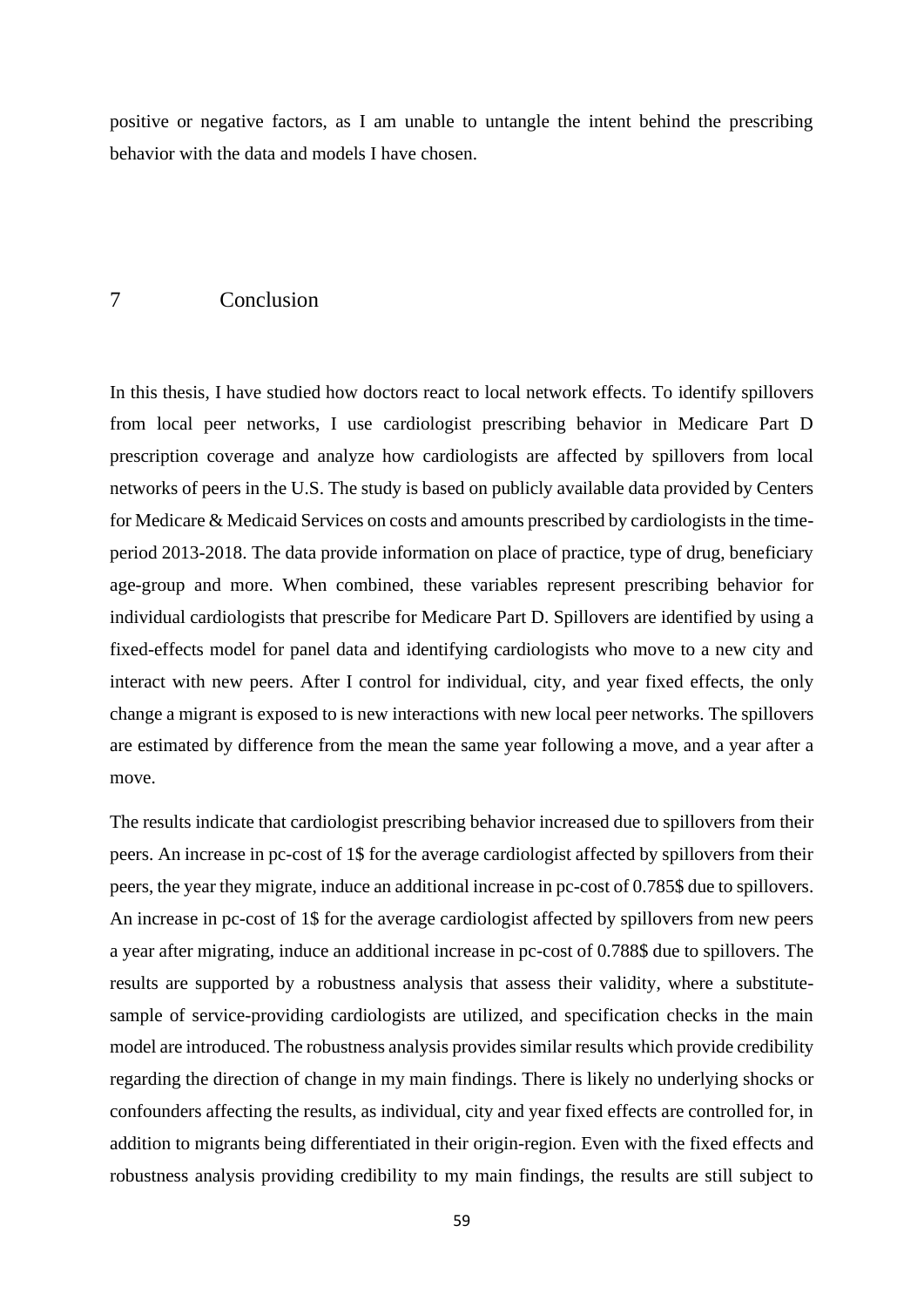uncertainty due to data and model limitations. The results are therefore not seen as causal, but rather show which direction peer effects change prescribing behavior.

The change in prescribing behavior likely stem from knowledge spillovers from peers that increase preference for certain, more expensive, patented prescription medicine. The change in preference for patented medicine can be seen in the same sense as related literature on technology diffusion through peer networks. Peer effects lead to knowledge spillovers, that increase a cardiologists' knowledge about the benefits of newer heart medicine, which induce them to provide these more frequently as compared to before the migration. There are likely two factors that affect whether the change in prescribing behavior can be seen as positive or negative for beneficiaries or the public health care system. If the preference for patented medicine increases regardless of the treatment a beneficiary needs, then some beneficiaries receive more expensive drugs with no increase in health benefit. This would be negative both for the public health sector and beneficiary, as cheaper general alternatives could exist and could provide similar benefits at a greatly reduced cost. The other possibility is that the preference for patented medicine increase prescribing behavior for cardiologists when they provide to beneficiaries that could benefit from patented medicine with a better health profile. If this occurred, beneficiaries would get medicine better suited to their needs, but at a higher price. Then, the change in prescribing behavior towards patented medicine would not necessarily induce wasteful usage of public and beneficiary funds. The results can not differentiate between the source of the change.

For future research, I suggest using prescribing behavior data, like Medicare Part D, with a more longitudinal timeline to analyze how elastic the change in prescribing behavior due to peer effects are. In addition, it would be interesting and beneficial to find out if increases in prescribing behavior due to spillovers from peers is due to negative or positive factors. If the increase were due to negative factors, it could be beneficial for beneficiaries and the public health care systems to develop policies that could increase efficient use of public funds. It would also be interesting to analyze whether these spillovers arise naturally or due to other factors, like prominent physicians or industry-payments. A final suggestion would be to test for different specializations in the field of medicine and analyze whether long-distance migrants are more affected by spillovers than short-distance migrants.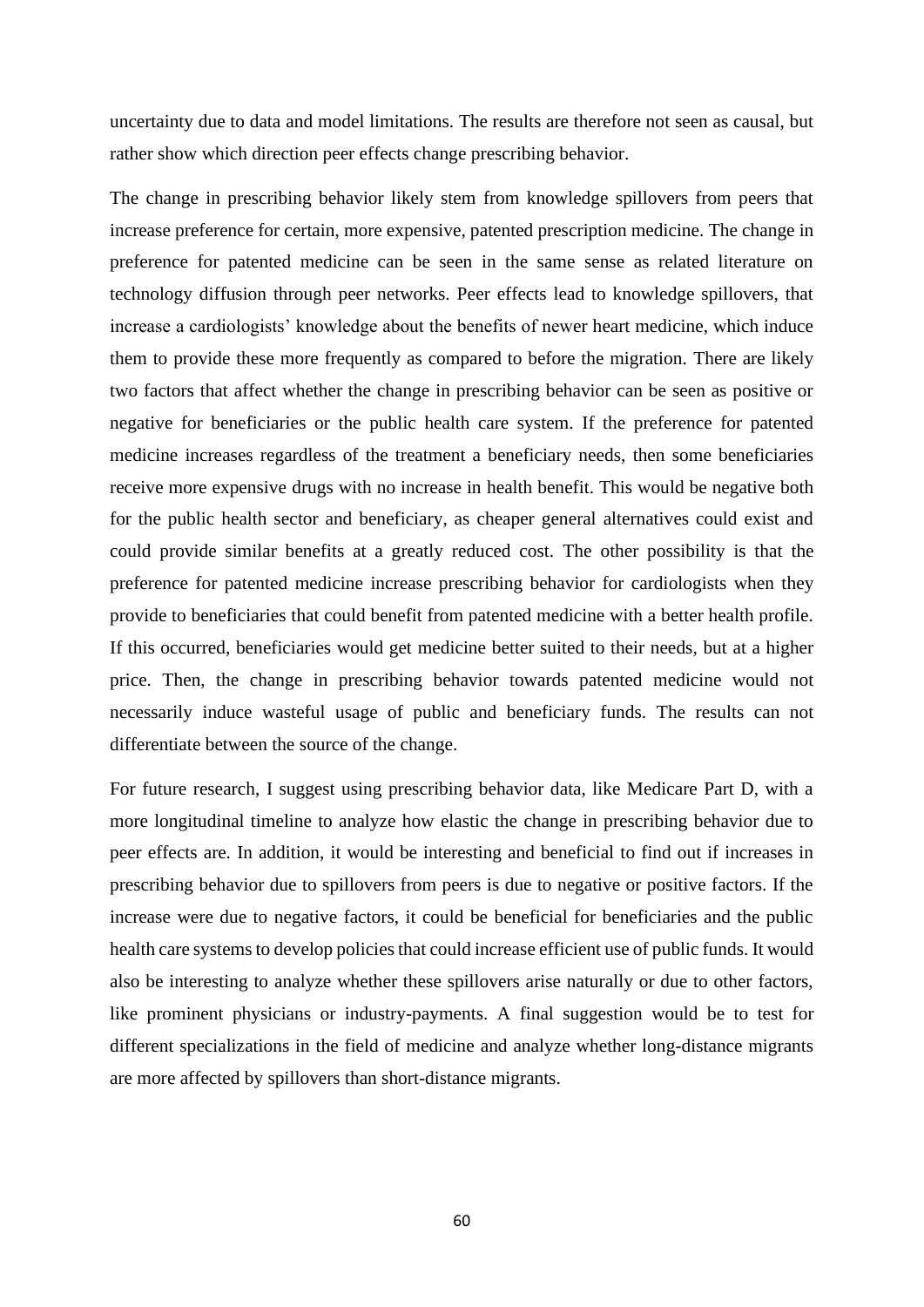## 8 References

Agha, L. & Molitor, D. (2015) The local influence of pioneer investigators on technology adoption: Evidence from new cancer drugs. *National Bureau of Economic Research*, p. 1-50. Extracted from [https://doi.org/10.3386/w20878.](https://doi.org/10.3386/w20878)

Agha, L. & Zeltser, D. (2019) Drug diffusion through peer networks: The influence of industry payments. *National Bureau of Economic Research*, p. 1-47. Extracted from [https://doi.org/10.3386/w26338.](https://doi.org/10.3386/w26338)

Angrist, J.D. & Pischke, J.S. (2008) *Mostly Harmless Econometrics: An Empiricist's Companion*. New Jersey: Princeton University Press.

Barrenho, E., Miraldo, M., Propper, C. & Rose, C. (2019) Peer and network effects in medical innovation: The case of laparoscopic surgery in the English NHS. *Health, Econometrics and Data Group, 19(10)*, p. 1-26. Extracted from

[https://www.york.ac.uk/media/economics/documents/hedg/workingpapers/1910.pdf.](https://www.york.ac.uk/media/economics/documents/hedg/workingpapers/1910.pdf)

Calvó-Armengol, A., Patacchini, E. and Zenou, Y. (2009) Peer effects and social networks in education. *The Review of Economic Studies*, *76(4)*, p.1239-1267. Extracted from [https://doi](https://doi-org.pva.uib.no/10.1111/j.1467-937X.2009.00550.x)[org.pva.uib.no/10.1111/j.1467-937X.2009.00550.x.](https://doi-org.pva.uib.no/10.1111/j.1467-937X.2009.00550.x)

Carey, C., Lieber, E.M.J. & Miller, S. (2021) Drug Firms' Payments and Physicians' Prescribing Behavior in Medicare Part D. *Journal of Public Economics, 197(104402)*, p. 1-14. Extracted from [https://doi.org/10.1016/j.jpubeco.2021.104402.](https://doi-org.pva.uib.no/10.1016/j.jpubeco.2021.104402)

Centers for Medicare & Medicaid Services (2021) Medicare Program – General Information. Extracted from [https://www.cms.gov/Medicare/Medicare-General-](https://www.cms.gov/Medicare/Medicare-General-Information/MedicareGenInfo)[Information/MedicareGenInfo.](https://www.cms.gov/Medicare/Medicare-General-Information/MedicareGenInfo)

Centers for Medicare & Medicaid Services (2021) Medicare Provider Utilization and Payment Data: Part D Prescriber. Extracted from [https://www.cms.gov/Research-Statistics-Data-and-](https://www.cms.gov/Research-Statistics-Data-and-Systems/Statistics-Trends-and-Reports/Medicare-Provider-Charge-Data/Part-D-Prescriber)[Systems/Statistics-Trends-and-Reports/Medicare-Provider-Charge-Data/Part-D-Prescriber.](https://www.cms.gov/Research-Statistics-Data-and-Systems/Statistics-Trends-and-Reports/Medicare-Provider-Charge-Data/Part-D-Prescriber)

Centers for Medicare & Medicaid Services (2021) Medicare Provider Utilization and Payment Data: Physician and Other Supplier (Fee-For-Service). Extracted from [https://www.cms.gov/Research-Statistics-Data-and-Systems/Statistics-Trends-and-](https://www.cms.gov/Research-Statistics-Data-and-Systems/Statistics-Trends-and-Reports/Medicare-Provider-Charge-Data/Physician-and-Other-Supplier)[Reports/Medicare-Provider-Charge-Data/Physician-and-Other-Supplier.](https://www.cms.gov/Research-Statistics-Data-and-Systems/Statistics-Trends-and-Reports/Medicare-Provider-Charge-Data/Physician-and-Other-Supplier)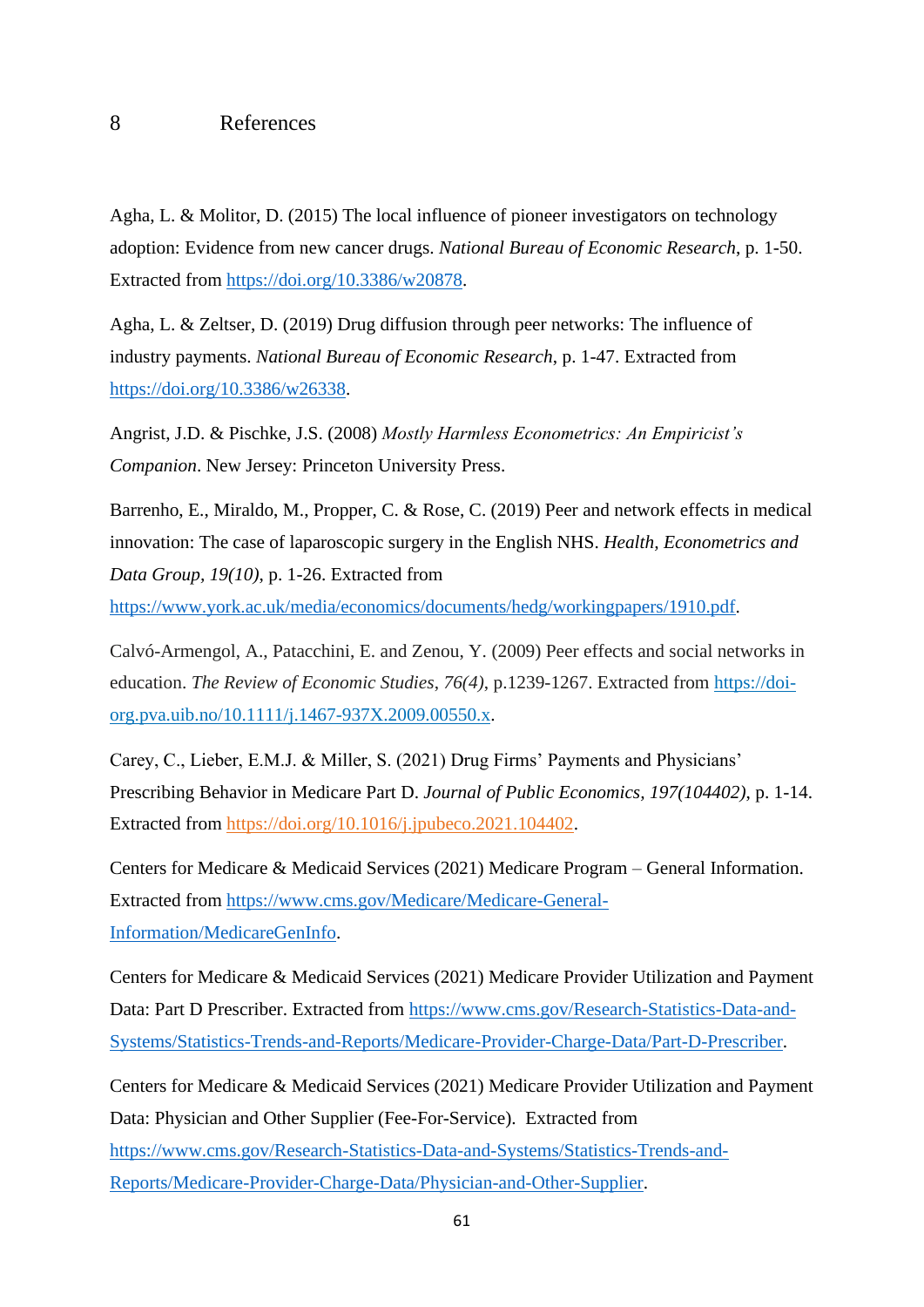Chao, J.C. Econ 423 – Lecture Notes. Maryland: University of Maryland. Extracted from [http://econweb.umd.edu/~chao/Teaching/Econ423/Econ423\\_Panel\\_Data.pdf.](http://econweb.umd.edu/~chao/Teaching/Econ423/Econ423_Panel_Data.pdf)

Collischon, M. & Eberl, A. (2020) Let's Talk About Fixed Effects: Let's Talk About All the Good and Bad Things. *KZfss Kölner Zeitschrift für Soziologie und Sozialpsychologie*, *72*, p. 289-299. Extracted from [https://doi.org/10.1007/s11577-020-00699-8.](https://doi.org/10.1007/s11577-020-00699-8)

Dahl, G., Løken, K., & Mogstad, M. (2014) Peer Effects in Program Participation. *American Economic Review*, *104 (7)*, p.2049-2074. Extracted from [https://doi.org/10.1257/aer.104.7.2049.](https://doi.org/10.1257/aer.104.7.2049)

Duggan, M. & Morton, F. S. (2008) The effect of Medicare Part D on pharmaceutical prices and utilization. *National Bureau of Economic research*, p. 1-37. Extracted from [https://doi.org/10.3386/w13917.](https://doi.org/10.3386/w13917)

Fleischman, W., Agrawal., S., King, M., Venkatesh, A.K. & krumholz, H. (2016) Association between payments from manufacturers of pharmaceuticals to physicians and regional prescribing: cross sectional ecological study. *BMJ, 354*, p. 1-8. Extracted from [https://doi.org/10.1136/bmj.i4189.](https://doi.org/10.1136/bmj.i4189)

Folkehelseinstituttet (2013) Health Systems in Transition. *Kunnskapssenteret*, *15 (8)*, Extracted from from [https://www.fhi.no/globalassets/dokumenterfiler/rapporter/2014/hit-det](https://www.fhi.no/globalassets/dokumenterfiler/rapporter/2014/hit-det-norske-helsesystemet-2013)[norske-helsesystemet-2013.](https://www.fhi.no/globalassets/dokumenterfiler/rapporter/2014/hit-det-norske-helsesystemet-2013)

Grytten, J. & Sørensen, R. (2003) Practice variation and physician-specific effects. *Journal of Health Economics*, *22*, p. 403-418. Extracted from [https://doi.org/10.1016/S0167-](https://doi.org/10.1016/S0167-6296(02)00105-4) [6296\(02\)00105-4.](https://doi.org/10.1016/S0167-6296(02)00105-4)

Haan, M.D. Econ4150 Panel Data. Oslo: University of Oslo. Extracted from [https://www.uio.no/studier/emner/sv/oekonomi/ECON4150/v18/lecture10\\_panel\\_data.pdf.](https://www.uio.no/studier/emner/sv/oekonomi/ECON4150/v18/lecture10_panel_data.pdf)

Hsiao, C. (2007) Panel data analysis – advantages and challenges. *Test, Heidelberg, 16(1)*, p. 1-22. Extracted from [https://doi.org/10.1007/s11749-007-0046-x.](https://doi.org/10.1007/s11749-007-0046-x)

Kaestner, R. & Khan, N. (2010) Medicare Part D and its effect on the use of prescription drugs, use of other health care services and health of the elderly. N*ational Bureau of Economic research*, p. 1- 37. Extracted from [https://doi.org/10.3386/w16011.](https://doi.org/10.3386/w16011)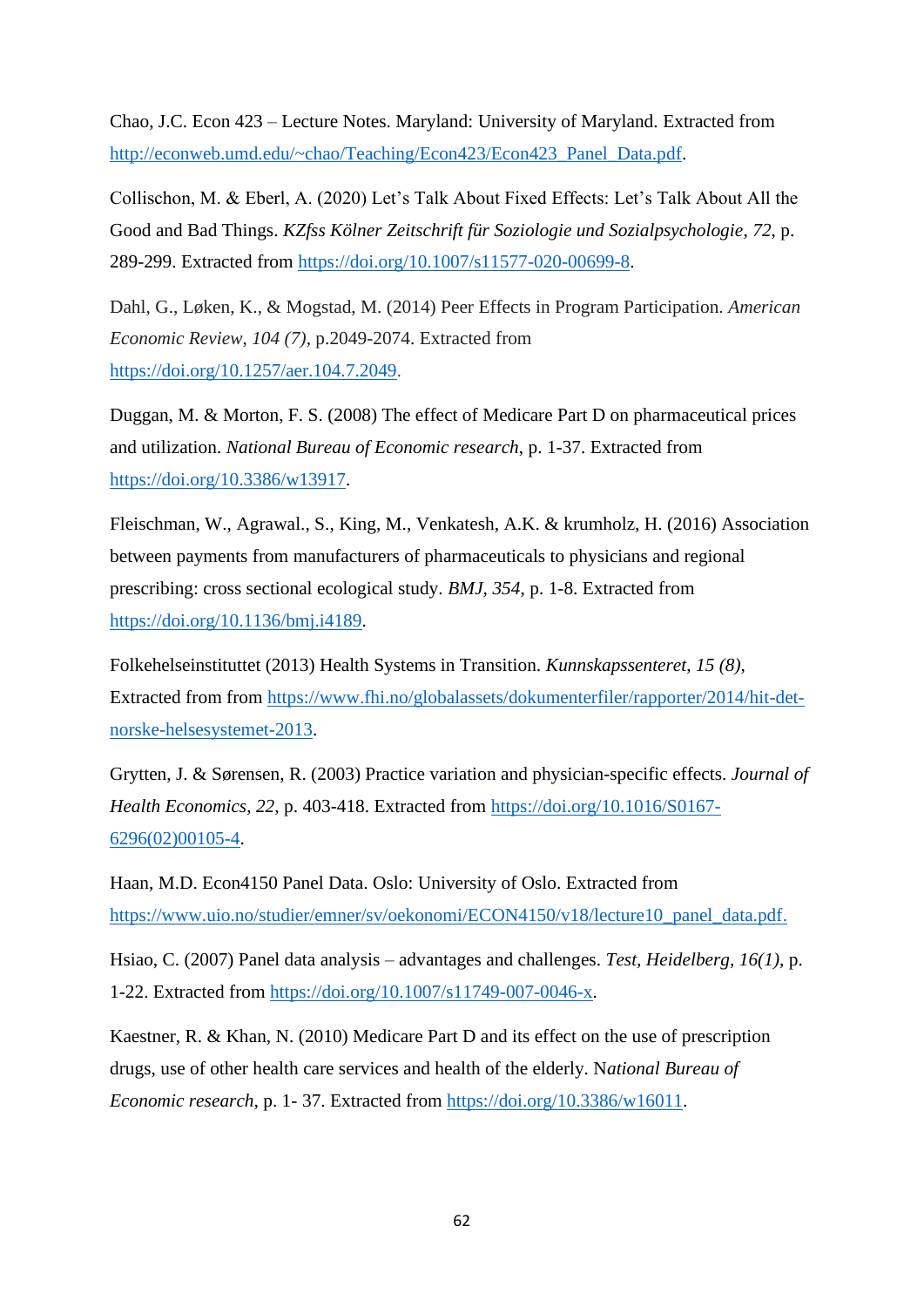Kim, S. L. & Yun, S. (2015) The Effect of Coworker Knowledge Sharing on Performance and Its Boundary Conditions: An Interactional Perspective. *Journal of Applied Psychology*, *100(2)*, p. 575-582. Extracted from [http://dx.doi.org.pva.uib.no/10.1037/a0037834.](http://dx.doi.org.pva.uib.no/10.1037/a0037834)

Lyndon Johnson (1965, July 30) The American Presidency Project: Remarks with President Truman at the Signing of the Medicare Bill. Extracted from

[https://www.presidency.ucsb.edu/documents/remarks-with-president-truman-the-signing](https://www.presidency.ucsb.edu/documents/remarks-with-president-truman-the-signing-independence-the-medicare-bill)[independence-the-medicare-bill.](https://www.presidency.ucsb.edu/documents/remarks-with-president-truman-the-signing-independence-the-medicare-bill)

Mas, A. & Moretti, E. (2009) Peers at work. *The American Economic Review, 99(1)*, p. 112- 145. Extracted from [https://doi.org/10.1257/aer.99.1.112.](https://doi.org/10.1257/aer.99.1.112)

Molitor, D. (2018) The evolution of physician practice styles: Evidence from cardiologist migration. *American Economic Journal: Economic Policy, 10(1)*, p. 326-356. Extracted from [https://doi.org/10.1257/pol.20160319.](https://doi.org/10.1257/pol.20160319)

National Institute on Aging (2018) Heart Health and Aging. Extracted from [https://www.nia.nih.gov/health/heart-health-and-aging.](https://www.nia.nih.gov/health/heart-health-and-aging)

Oberlander, J. (2015) The Political History of Medicare. Generations: *Journal of the American Society on Aging*, *Vol. 39 (2)*, p. 119-125. Extracted from [https://www.jstor.org/stable/26556139.](https://www.jstor.org/stable/26556139)

Sacerdote, B., 2011. Peer effects in education: How might they work, how big are they and how much do we know thus far? *In Handbook of the Economics of Education*, *3*, p. 249-277.

Thomas, K., Agustin A., and Sarah C., "Detailing Financial Links of Doctors and Drug Makers", The New York Times, September 30, 2014. Extracted from [https://search-proquest](https://search-proquest-com.pva.uib.no/newspapers/detailing-financial-links-doctors-drug-makers/docview/1566550673/se-2?accountid=8579)[com.pva.uib.no/newspapers/detailing-financial-links-doctors-drug](https://search-proquest-com.pva.uib.no/newspapers/detailing-financial-links-doctors-drug-makers/docview/1566550673/se-2?accountid=8579)[makers/docview/1566550673/se-2?accountid=8579.](https://search-proquest-com.pva.uib.no/newspapers/detailing-financial-links-doctors-drug-makers/docview/1566550673/se-2?accountid=8579)

United States Census Bureau (2021) Historical Apportionment Data Map. Extracted from [https://www.census.gov/library/visualizations/interactive/historical-apportionment-data](https://www.census.gov/library/visualizations/interactive/historical-apportionment-data-map.html)[map.html.](https://www.census.gov/library/visualizations/interactive/historical-apportionment-data-map.html)

World Bank (2021) Current Health Expenditure (% of GDP) – United States, World. Extracted from

[https://data.worldbank.org/indicator/SH.XPD.CHEX.GD.ZS?end=2018&locations=US-](https://data.worldbank.org/indicator/SH.XPD.CHEX.GD.ZS?end=2018&locations=US-1W&start=2000&view=chart)[1W&start=2000&view=chart.](https://data.worldbank.org/indicator/SH.XPD.CHEX.GD.ZS?end=2018&locations=US-1W&start=2000&view=chart)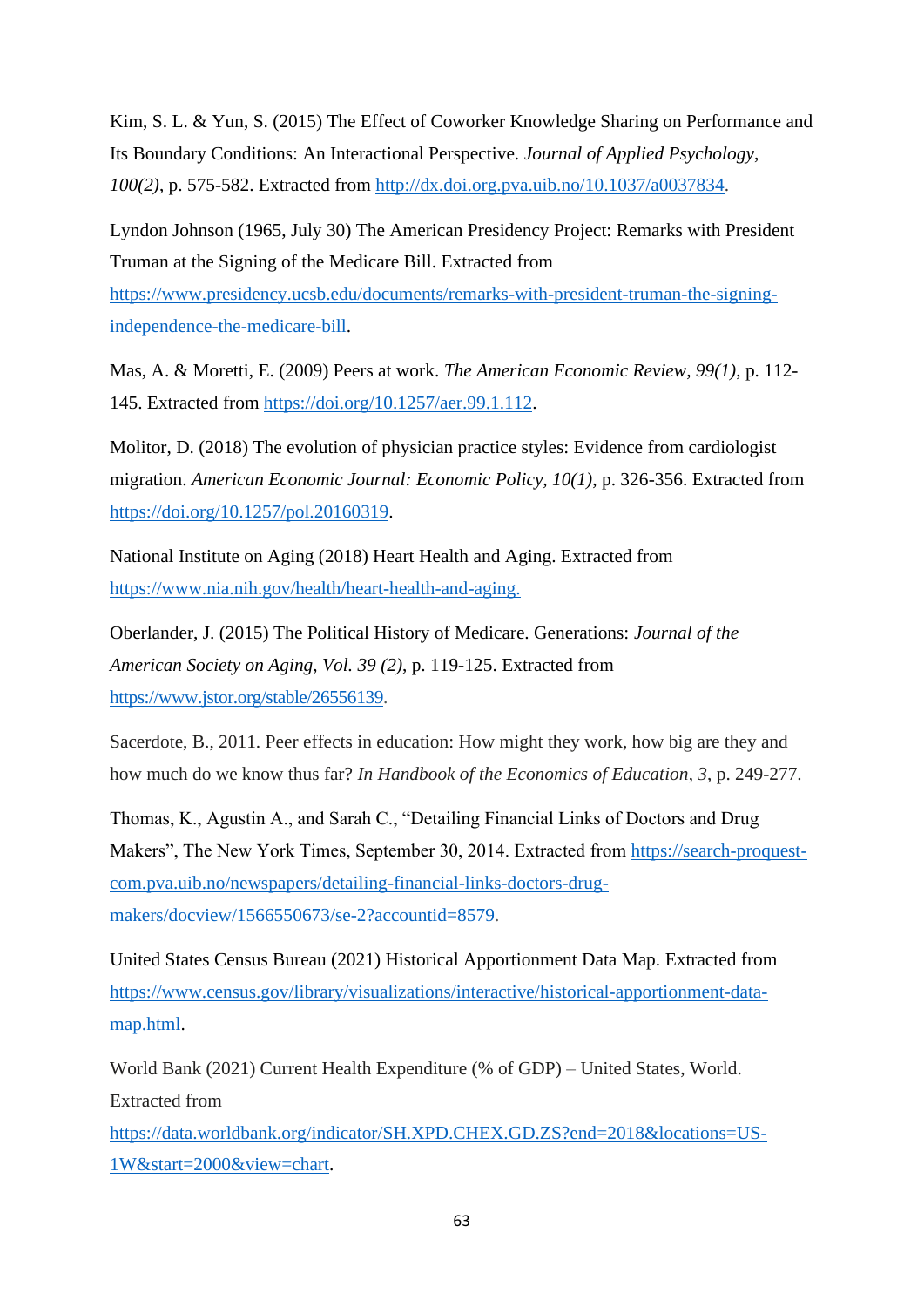# 9 Appendix

Table 5.2.1: First robustness assessment of main estimates. Medicare Fee-For-Service cardiologist sample used as substitute for Medicare Part D sample used in main estimates. Column (1) and (4) correspond to equation (4) through (5) in the alternative model formalized in section 5. Column (2) and (5) correspond to equation (6) and (7) in the alternative model. Column (3) and (6) correspond to equation (8) and (9) in alternative model. NPI FE excluded for all estimates due to computational difficulties. Individual characteristics included for each pair of leave-out-mean and lagged-leave-out-mean. Estimates identify spillovers' effect on per capita cost for service-providing cardiologists, who are interacting with a new local network in either a city or a zip-code. SE are clustered at city- or zip-code level based on the mean used in independent variable.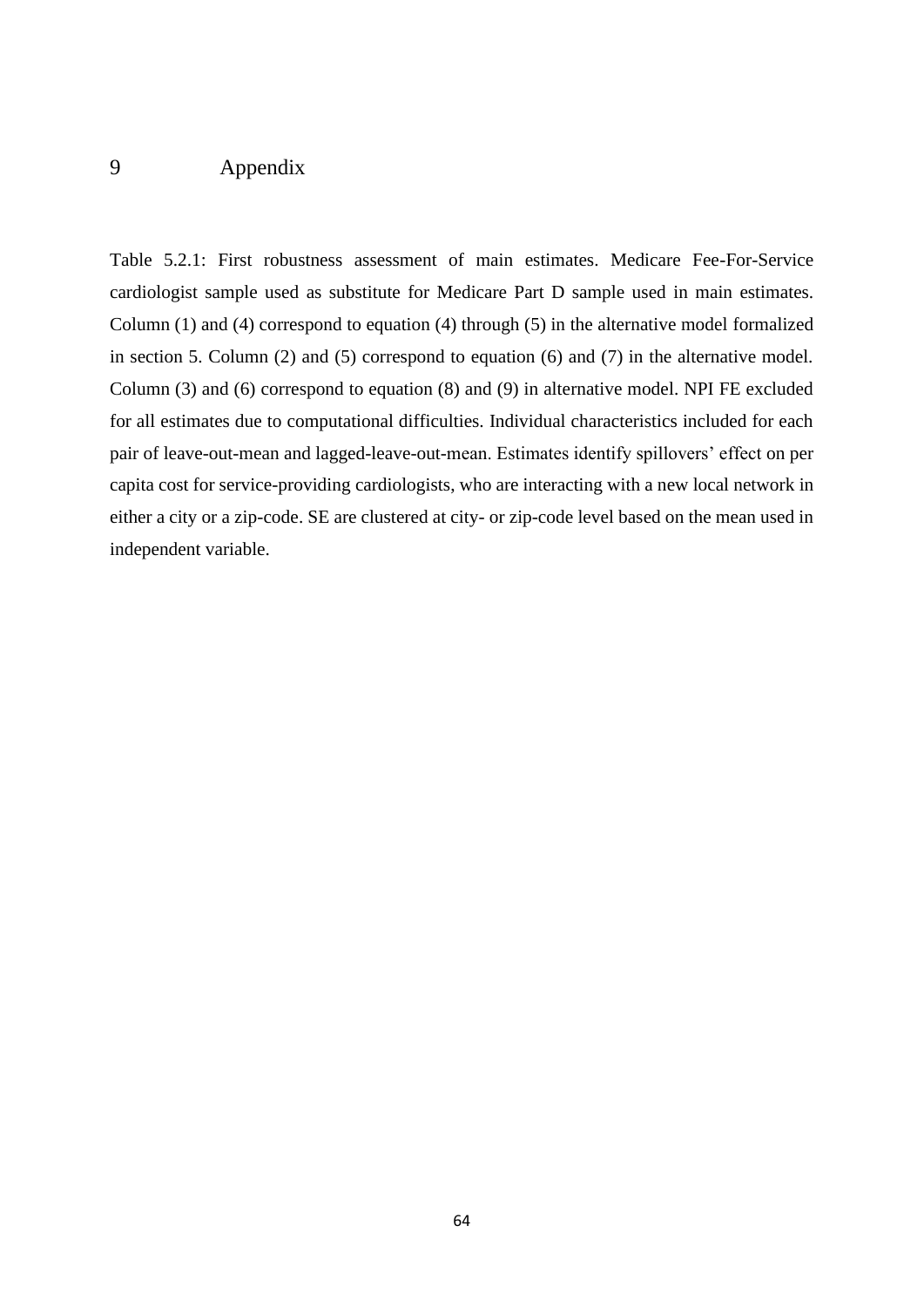|                    | (1)            | (2)                    | (3)             | (4)            | (5)           | (6)                    |
|--------------------|----------------|------------------------|-----------------|----------------|---------------|------------------------|
| <b>Table 5.2.1</b> | PC-Cost        | PC-Cost                | PC-Cost         | PC-Cost        | PC-Cost       | PC-Cost                |
| Leave-Out          | $0.989***$     |                        |                 |                |               |                        |
| City-Mean          |                |                        |                 |                |               |                        |
|                    | (0.00140)      |                        |                 |                |               |                        |
|                    |                |                        |                 |                |               |                        |
| Leave-Out          |                | $0.620^{\ast\ast\ast}$ | $0.526\sp{***}$ |                |               |                        |
| Zip-Mean           |                |                        |                 |                |               |                        |
|                    |                | (0.0278)               | (0.0317)        |                |               |                        |
| Lagged-            |                |                        |                 | $0.991***$     |               |                        |
| Leave-Out          |                |                        |                 |                |               |                        |
| City-Mean          |                |                        |                 |                |               |                        |
|                    |                |                        |                 | (0.00213)      |               |                        |
|                    |                |                        |                 |                |               |                        |
| Lagged-            |                |                        |                 |                | $0.610^{***}$ | $0.515^{\ast\ast\ast}$ |
| Leave-Out          |                |                        |                 |                |               |                        |
| Zip-Mean           |                |                        |                 |                |               |                        |
|                    |                |                        |                 |                | (0.0290)      | (0.0327)               |
| $\boldsymbol{N}$   | 2835929        | 2835909                | 2835909         | 2824996        | 2798570       | 2798570                |
| $R^2$              | 0.024          | 0.401                  | 0.408           | 0.024          | 0.401         | 0.407                  |
| adj. $R^2$         | 0.023          | 0.398                  | 0.405           | 0.023          | 0.398         | 0.404                  |
| <b>CITY FE</b>     | <b>YES</b>     | N <sub>O</sub>         | N <sub>O</sub>  | <b>YES</b>     | NO            | N <sub>O</sub>         |
| <b>ZIP FE</b>      | NO             | <b>YES</b>             | <b>YES</b>      | N <sub>O</sub> | <b>YES</b>    | <b>YES</b>             |
| <b>HCPCS FE</b>    | N <sub>O</sub> | <b>YES</b>             | <b>YES</b>      | N <sub>O</sub> | <b>YES</b>    | <b>YES</b>             |
| <b>YEAR FE</b>     | <b>YES</b>     | <b>YES</b>             | <b>YES</b>      | <b>YES</b>     | <b>YES</b>    | <b>YES</b>             |
| <b>CLUSTER</b>     | <b>CITY</b>    | <b>ZIP</b>             | <b>ZIP</b>      | <b>CITY</b>    | <b>ZIP</b>    | <b>ZIP</b>             |
| <b>SE</b>          |                |                        |                 |                |               |                        |

Standard errors in parentheses

 $p < 0.05$ ,  $\binom{p}{p} < 0.01$ ,  $\binom{p}{p} < 0.001$ 

Table 5.2.2: Second robustness assessment of main estimates. The model mimics the main estimation-method, but Medicare Fee-For-Service cardiologist-sample is used as substitute for Medicare Part D cardiologist-sample. NPI FE, city FE, and year FE are included. Estimates identify spillovers' effect on per capita cost for service-providing cardiologists, who are interacting with a new local network in a city. SE are clustered at city-level.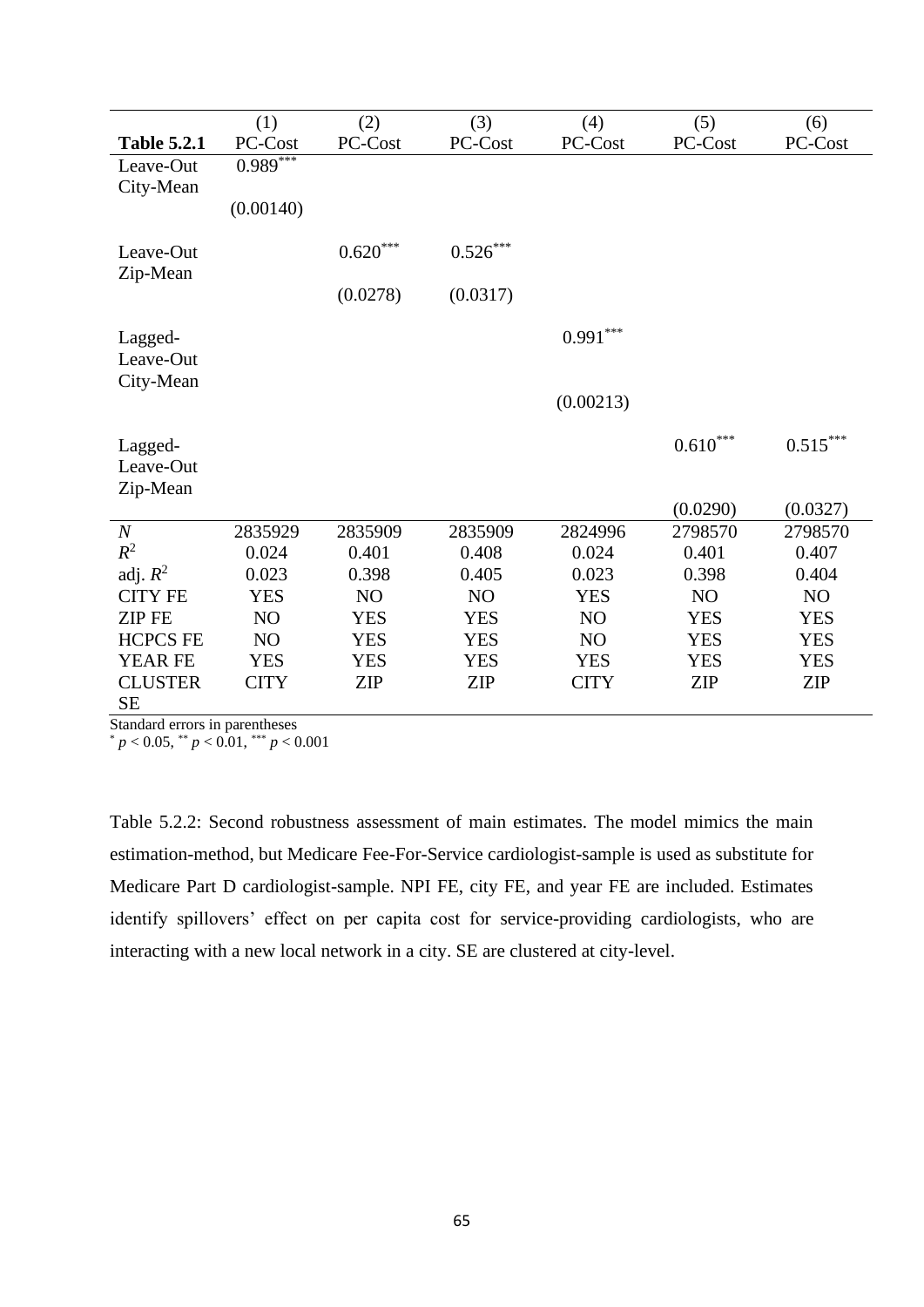| Table 5.2.2       | (1)        | (2)          |
|-------------------|------------|--------------|
|                   | PC-Cost    | PC-Cost      |
| Leave-Out         | $0.692***$ |              |
| City-Mean         |            |              |
|                   | (0.0872)   |              |
| Lagged-Leave-Out  |            | ***<br>0.631 |
| City-Mean         |            |              |
|                   |            | (0.0766)     |
| $\overline{N}$    | 169638     | 159499       |
| <b>NPI FE</b>     | <b>YES</b> | <b>YES</b>   |
| <b>YEAR FE</b>    | <b>YES</b> | <b>YES</b>   |
| <b>CITY FE</b>    | <b>YES</b> | <b>YES</b>   |
| <b>CLUSTER SE</b> | CITY       | CITY         |

Standard errors in parentheses

\* *p* < 0.05, \*\* *p* < 0.01, \*\*\* *p* < 0.001

Table 5.2.3: Third robustness assessment of main estimates. The estimates are gathered by changing from difference from the mean to first differences, shown in equation (10) in the alternative models formalized in section 5. Estimates use the Medicare Part D cardiologist sample. NPI FE are excluded due to computational difficulties, city and year FE are included. Estimates identify spillovers' effect on per capita cost for prescribing cardiologists, who are interacting with a new local network in a city. SE are clustered at city-level.

| Table 5.2.3       | (1)             | (2)            |
|-------------------|-----------------|----------------|
|                   | FD Mean PC-cost | Mean PC-cost   |
| FD Leave-Out      | $0.746***$      |                |
| City-Mean         |                 |                |
|                   | (0.0530)        |                |
| Lagged-           |                 | $0.781***$     |
| Leave-Out         |                 |                |
| City-Mean         |                 |                |
|                   |                 | (0.0561)       |
|                   |                 |                |
| Indicator FD      |                 | 0.434          |
|                   |                 | (2.926)        |
| $\overline{N}$    | 85186           | 101694         |
| <b>NPI FE</b>     | N <sub>O</sub>  | N <sub>O</sub> |
| <b>CITY FE</b>    | <b>YES</b>      | <b>YES</b>     |
| <b>YEAR FE</b>    | YES             | <b>YES</b>     |
| <b>CLUSTER SE</b> | <b>CITY</b>     | CITY           |
|                   | $\bullet$       |                |

Standard errors in parentheses

 $p < 0.05$ ,  $\binom{**}{p} < 0.01$ ,  $\binom{***}{p} < 0.001$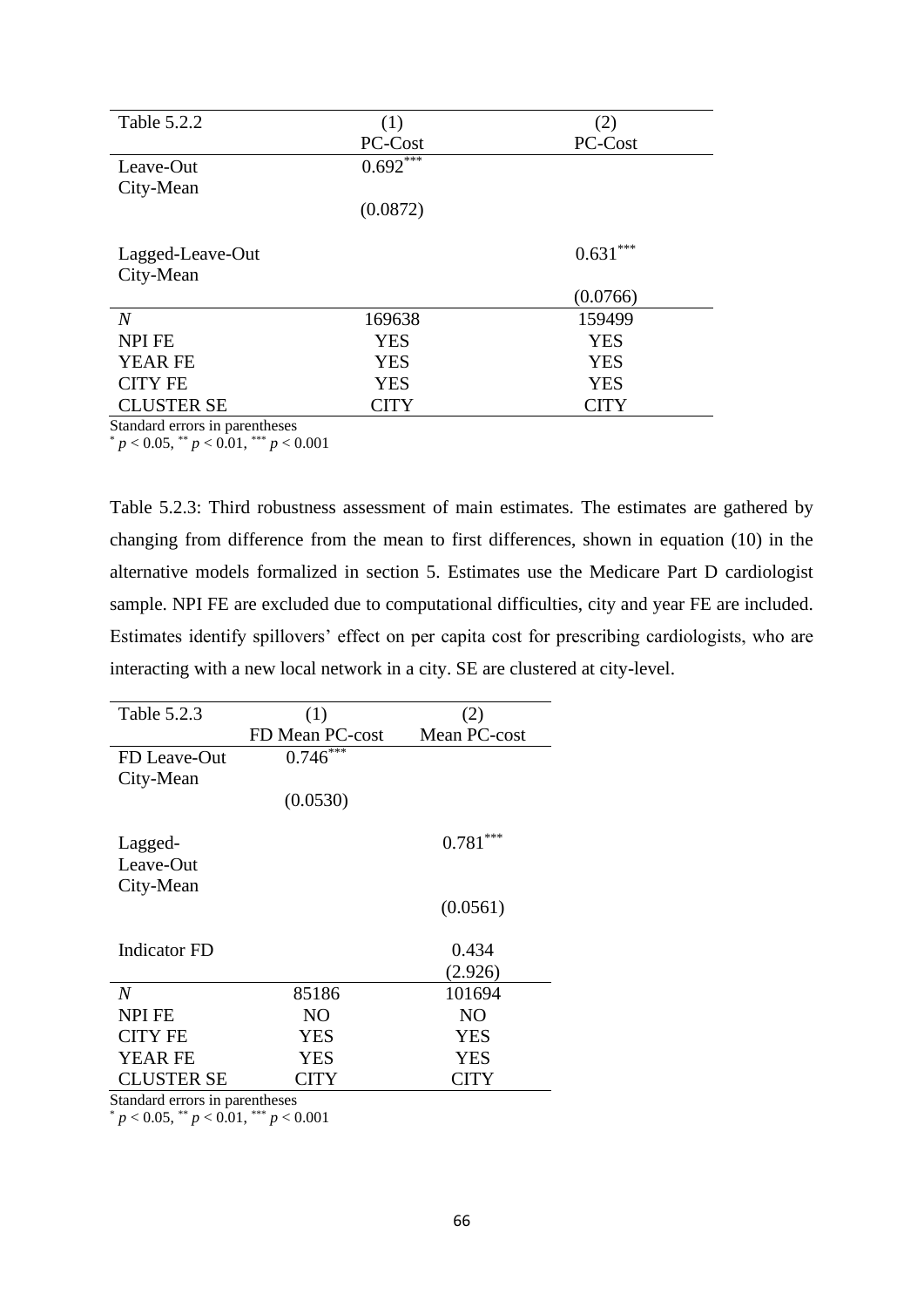Table 5.3.2: Interaction-term with the main estimates. The fourth and final estimates show an interaction-term between the lagged-leave-out city-mean and a dummy that holds cardiologists with high and low shares of elders in their patient composition. Elder-Share Dummy  $= 1 -$ share of elders greater than or equal to the median elder-share. Elder-Share Dummy  $= 0$  – share of elders lower than the median elder share. Interaction-terms reports a negative, but not statistically significant, correlation between high shares of elders and per capita cost. The opposite is reported for low elder shares, a positive but not statistically significant correlation.

| Table 5.3.2                        | (1)          |
|------------------------------------|--------------|
|                                    | Mean PC-Cost |
| Lagged-Leave-Out                   | $0.796***$   |
| City-Mean                          |              |
|                                    | (13.33)      |
|                                    |              |
| Elder-Share                        | 2.987        |
| Dummy $= 1$                        |              |
|                                    | (1.26)       |
|                                    |              |
| Interaction:                       | $-0.00867$   |
| Lagged-Leave-Out                   |              |
| City-Mean and                      |              |
| Elder-Share                        |              |
| Dummy $= 1$                        |              |
|                                    | $(-1.56)$    |
| N                                  | 101661       |
| <i>t</i> statistics in parentheses |              |

 $p < 0.05$ , \*\*  $p < 0.01$ , \*\*\*  $p < 0.001$ 

# 10 List of Figures

Figure 1.1: Health Expenditure by GDP, U.S. & World. Extracted from the World Bank. The World Bank provides graphs based on data from the World Health Organization Global Health database…………………………………………………………………………….. p. 4